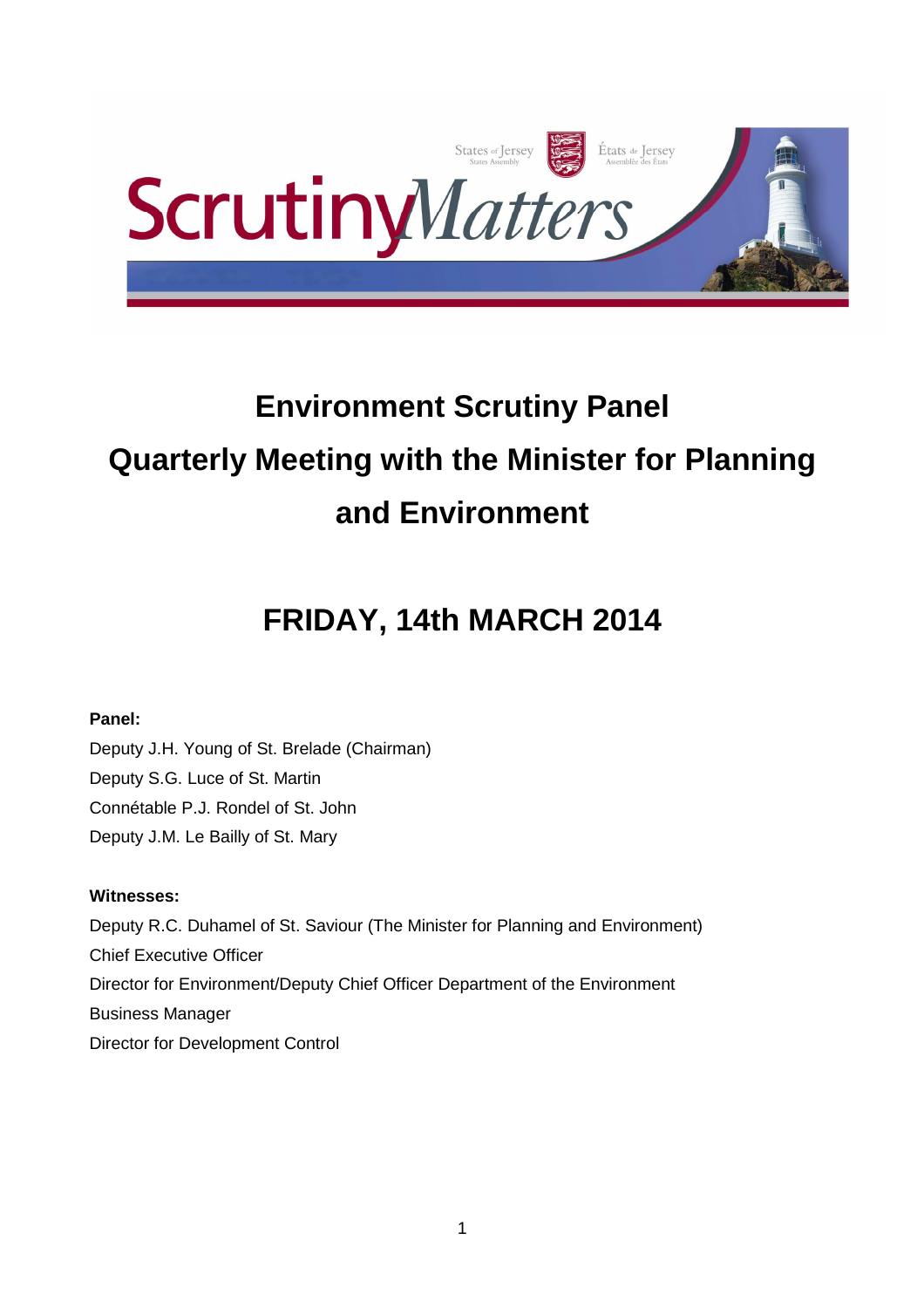## **Topics Discussed:**

| 1 <sub>1</sub> | Planning System: Planning Officers Society report | Page 2  |
|----------------|---------------------------------------------------|---------|
| 2.             | <b>Historic Buildings</b>                         | Page 22 |
| 3.             | <b>Coastal National Park</b>                      | Page 26 |
| 4.             | <b>Planning Appeals process</b>                   | Page 35 |
| 5.             | <b>Planning and Building Charges</b>              | Page 38 |
| 6.             | <b>Energy Efficiency Scheme</b>                   | Page 48 |
|                |                                                   |         |
| 7.             | Use of additional funding                         | Page 58 |
| 8.             | Slurry spreading                                  | Page 61 |
| 9.             | Master planning                                   | Page 68 |
| 10.            | Countryside infrastructure                        | Page 68 |
| 11.            | Welfare of animals legislation                    | Page 70 |

## [14:03]

## **Deputy J.H. Young of St. Brelade (Chairman):**

Good afternoon, everybody, and welcome to this afternoon session of the Environment Scrutiny Panel at our quarterly meeting with the Minister for Planning and Environment and his senior team. Just to introduce members of the panel, myself, Deputy John Young, Chairman of the Panel.

## **Deputy J.H. Young:**

Thank you very much, Minister, for coming to see us and welcome, and welcome to members of the public and representatives of the media to this session. We released an agenda of items that we wanted to talk to you about, Minister. There are about 7 items on it and we have reserved 2 hours. We want to spend probably a good proportion of the time, at least three-quarters of an hour, probably, on the Planning Officers Society report called Shaping the Jersey Planning System for the Future, dated December, the one that you have put on your Planning website and published on 6th February, Minister, with your press release. The report, unfortunately, does not have an index but we have drafted one out and we want to try and go through it in sections. I do have a few spare copies if members of the public want to be able to follow the discussion, so apologies for my scribble. Perhaps we should give one copy to the Minister. We will follow the structure of the report, if we can, Minister.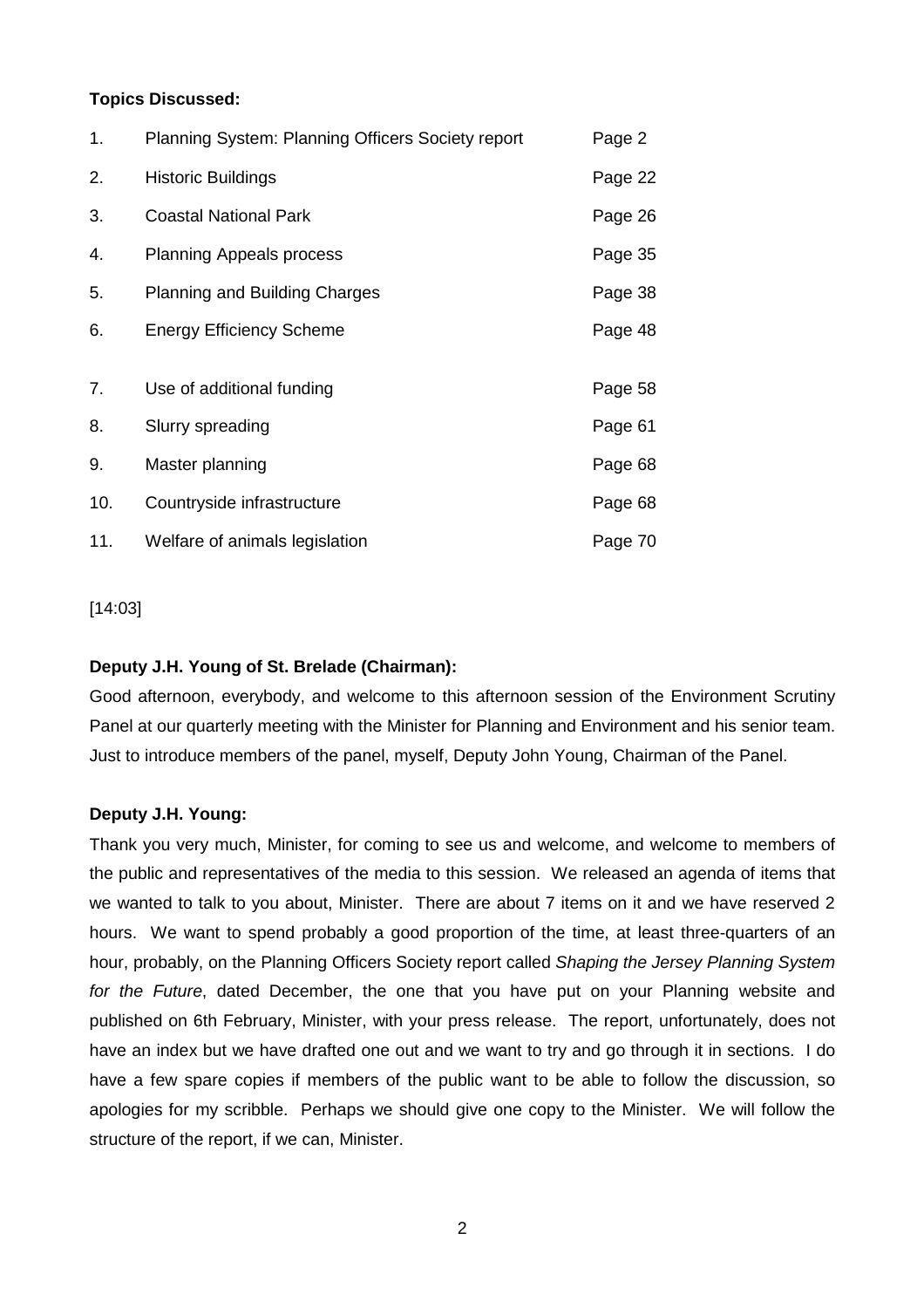I have brought my copy.

#### **Deputy J.H. Young:**

Thank you. The report is a mixture of both-high level issues about the way the Island Plan is produced and also the balance between environment and economic considerations in setting planning policies, and then the role of the Minister and a lot of very important material about procedures in the department and so on. I would like to begin, Minister, if you could perhaps tell us about the evolution of this report. Can you tell us how the report came about, who commissioned it and what your objectives were in commissioning it, please, Minister?

#### **The Minister for Planning and Environment:**

Yes. That, broadly, was commissioned by my officers. Inevitably, in other planning jurisdictions it is always the case that they are open to constant review and criticism and I saw this as a mechanism to allow those criticisms to be met and analysed and to give me pointers as to how the department can be rearranged or reorganised or geed up to do things that, perhaps, need doing in a slightly different way.

## **Deputy J.H. Young:**

The choice of Planning Officers Society, Minister, who made that and why?

## **The Minister for Planning and Environment:**

Generally, I think the ultimate recommendation came from the officers but, broadly, we wanted people who not only had the expertise to involve themselves with planning issues but also to be seen as independent from those critics that might have otherwise been argued to do the job and been local-based or Island-based.

## **Deputy J.H. Young:**

Minister, the panel that came to do this review, what sort of background are they? Are they all planning officers working for English local authorities?

## **The Minister for Planning and Environment:**

My officer said he will fill you in on that.

## **Chief Executive Officer:**

Yes, Chairman, if I can add why we used the Planning Officers Society; it is their consultancy arm, Planning Officers Society Enterprises. We need to rewind the clock a few years. Back in 2010, we commissioned a review of the planning system with a view of trying to understand some of the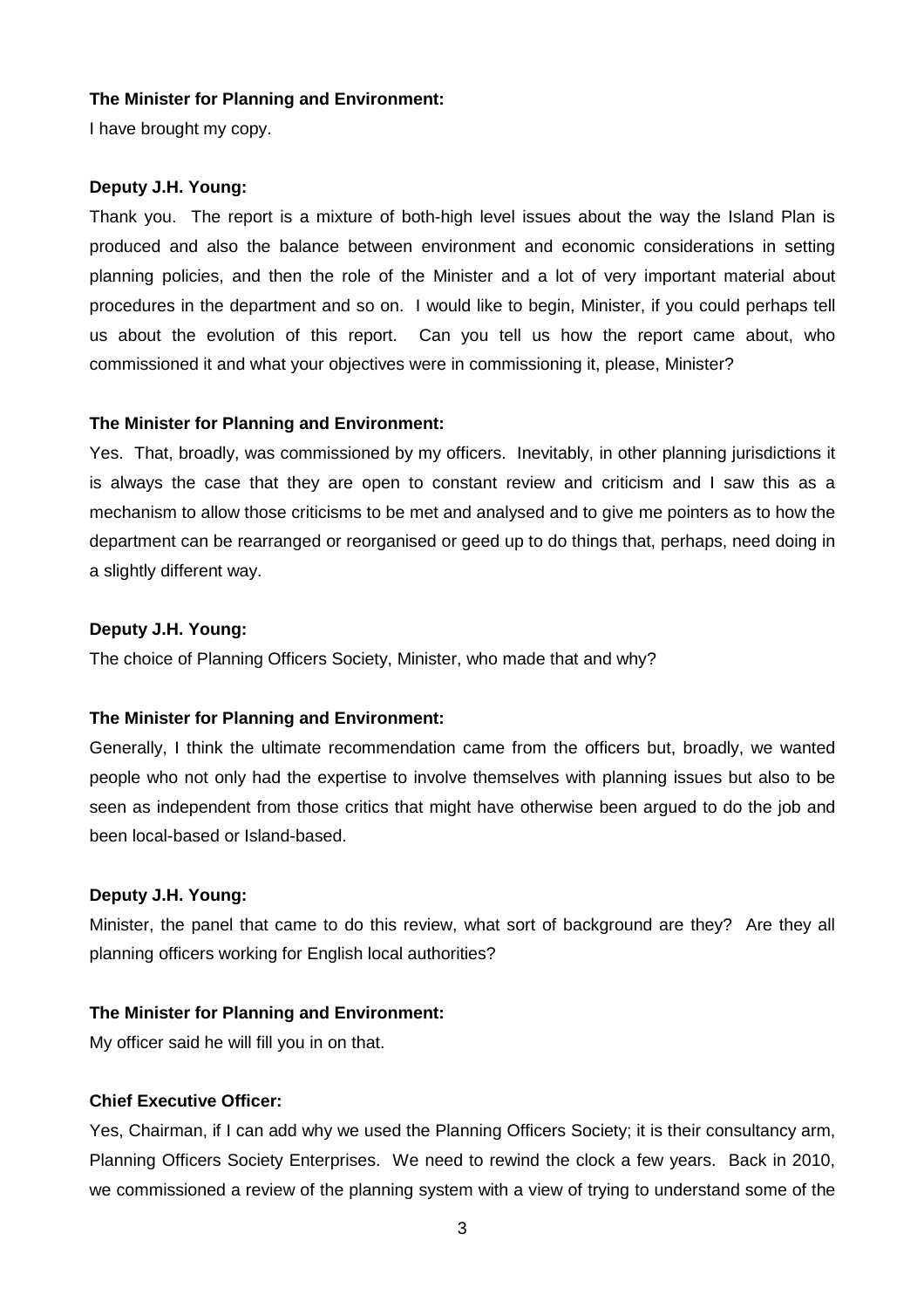outcomes of the some of the reports we had had at the time back in 2010, Committee of Inquiry and the like. There is no sort of independent planning auditor, so to speak. One of the things I guess we struggle with in the Island is, we are not judged. Planning authorities in the U.K. (United Kingdom) are judged in a league-table-type approach in terms of performance and other planmaking behaviours. We contacted the Royal Town and Planning Institute back in 2010 along with Planning Advisory Service, which is a sort of U.K.-led agency. The recommendations at the time were that the Planning Officers Society was probably the best sort of independent arm's length organisation that we could have used through its consultancy arm. It is the consultancy arm that works predominantly or totally for the public sector, so they are independent, they are a trusted industry body, so to speak, if I was going to give them a title. The team that they bring in; they do have a practical and practising planning background. So the team they bring in, generally, as you would expect, as professionals get into the later stage of their career or retire, they do more work on a consultancy basis. Certainly the team that we had over, one of them is an ex-chief planning officer from a U.K. planning authority. Others have held senior planning positions in public authorities, so they also get involved with lobbying with the Town Planning Institute, Town and Country Planning Association, in central government in the U.K. So they are pretty much plugged into where policy changes are going but they are also plugged into practice. So it was an honest attempt, back in 2010, to try and get an independent auditor, so to speak, who are professionally based in planning, so that is where we ended up in 2010. The big ask of this report was for them to health-check where we had been back in 2010. We wanted a report to say: "Have we done what we promised to do back in 2010" so we asked the team to come back and re-health-check us, for want of a better phrase.

## **Deputy J.H. Young:**

Could I, Minister, ask you: the terms of reference were set by your Chief Officer, is that correct?

## **The Minister for Planning and Environment:**

Yes.

## **Deputy J.H. Young:**

The panel were provided with a list of people to consult with by yourself.

## **The Minister for Planning and Environment:**

I do not know that they were provided with a group, generally they decided who they wished to interview and interviewed.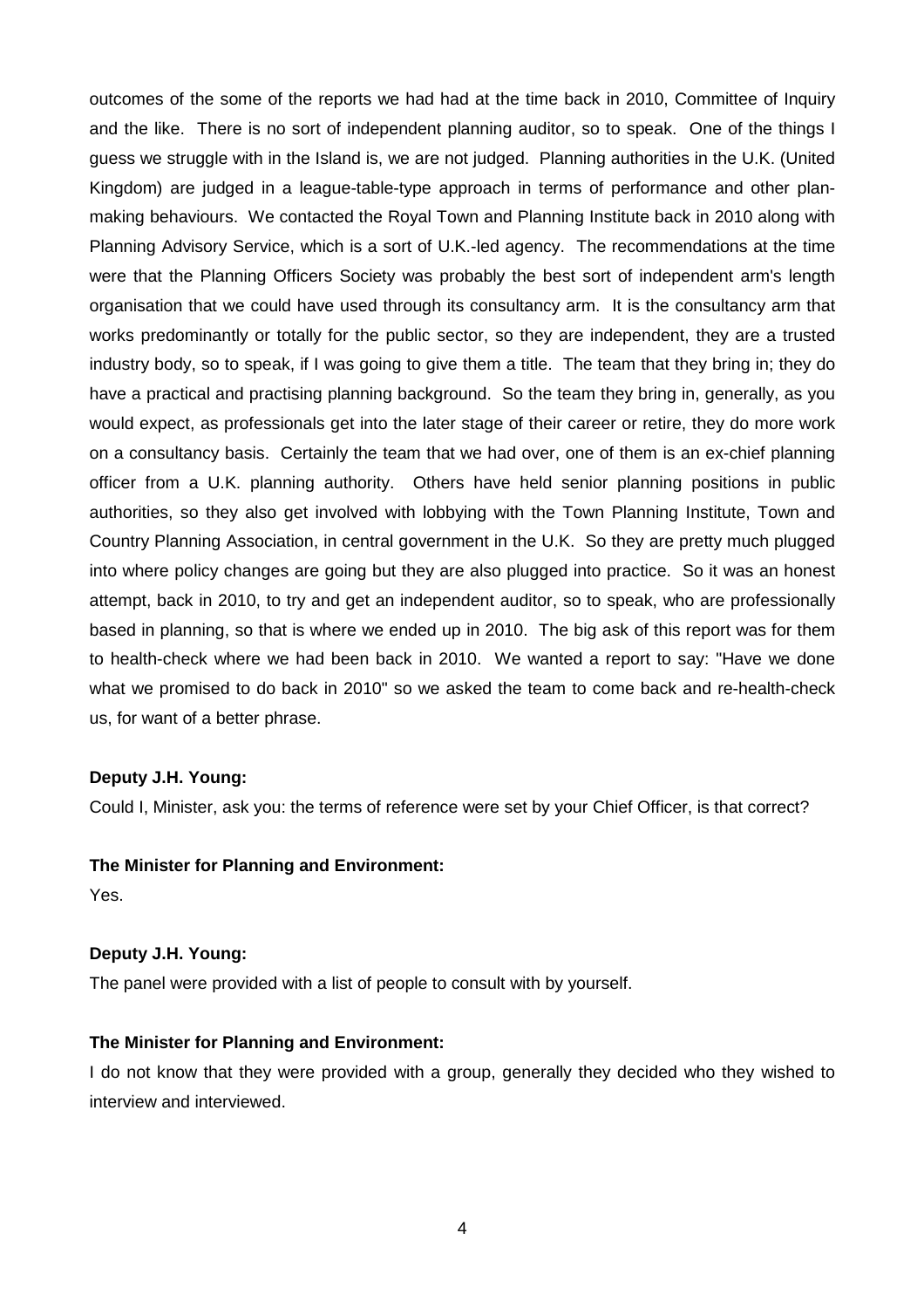Would you accept that the list is predominantly departmental officers and outside stakeholders working in the development industry, basically?

## **The Minister for Planning and Environment:**

Do you think there were any shortcoming in the list of interviewees?

## **Deputy J.H. Young:**

Would you accept, Minister, that the terms of reference seemed to me to include what you might call executive matters and you would not expect to be dealt with by a civil servant, really, but also included some policy things?

## **The Minister for Planning and Environment:**

Yes, up to a point but, as you know, it is the Minister's prerogative to deal with the policy side of the issues and a lot of those things are political.

## **Deputy J.H. Young:**

Yes, I particularly highlight the question about the balance between heritage, environmental protection and economic developments, whether or not that compared to the Island's strategic aims. Minister, would you accept that that requires political input, that question?

## **The Minister for Planning and Environment:**

Yes, I think it probably does up to a point, but then again the remit for dealing with the overlap of these areas is mine.

## **Deputy J.H. Young:**

Was there input from the Council of Ministers in the approving of that?

## **The Minister for Planning and Environment:**

No, and within the report there is a body of the recommendations that suggest that, in order to put forward a stronger proposal for redevelopment measures or strategic plans, that one of the recommendations, as you will know, suggests that perhaps we widen the process a lot more outside of the purview of the Minister for Planning and Environment to take into account those very people that you are referring to.

## **Deputy J.H. Young:**

Perhaps your Chief Officer could elaborate and explain what is mean by that, please.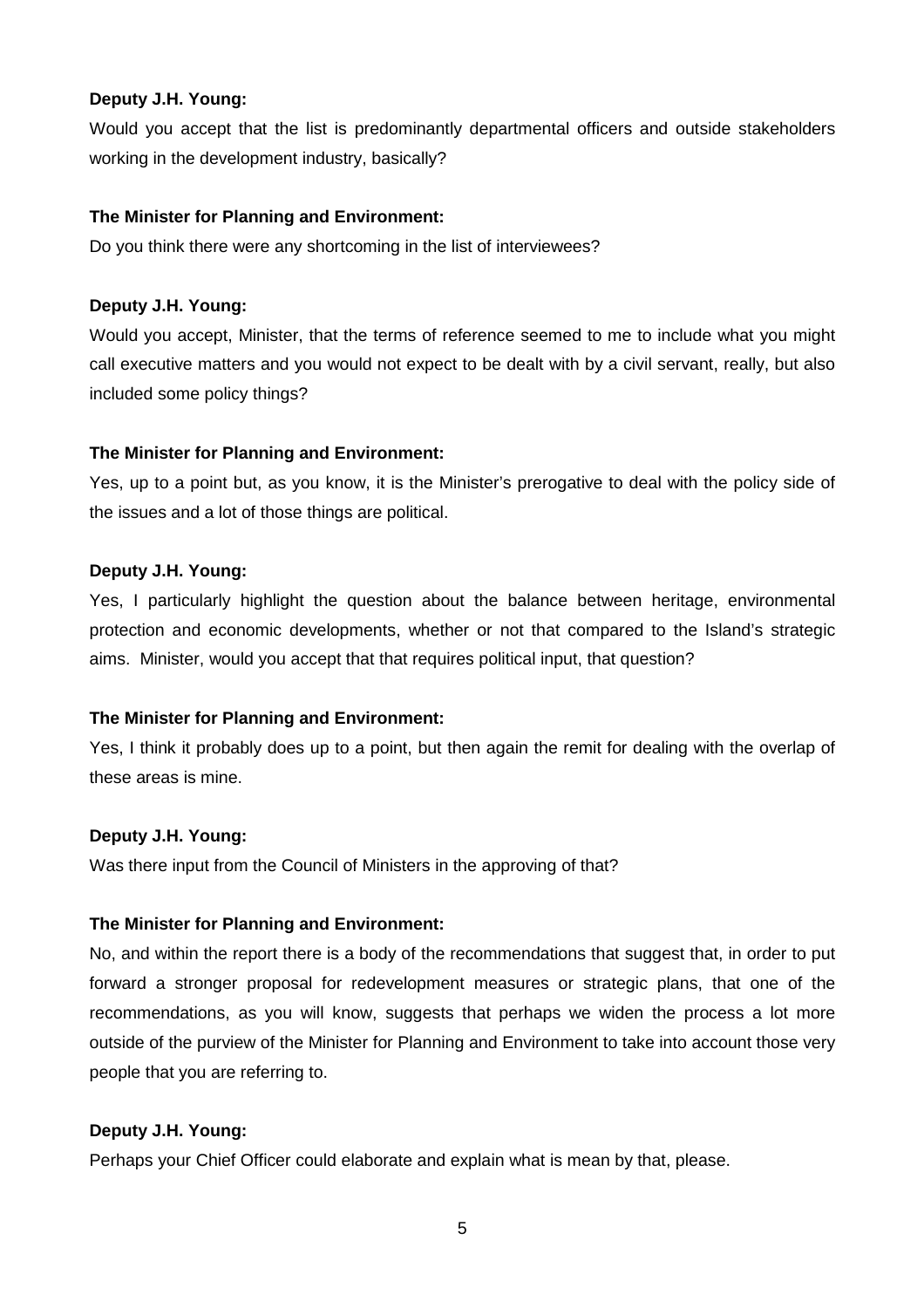#### **Chief Executive Officer:**

Yes. Well, if I might just add why we did the review, why these terms of reference and why now. We did a review back in 2010 and we found that very useful to inform changes, certainly a lot of processes, procedures. There were over 100 recommendations in that initial report. What we really did want to do is make sure that we had an audit and have we done what we have done. So there is a chunk of this report to look back around the recommendations that we had been given, not just from the previous Planning Officers Society recommendations but the Committee of Inquiry recommendations and the major Shepley Review that was done on planning. So there was, I would call it, a concern back in early 2013 that we had not delivered on some of these recommendations within the department and there was an informal conversation between Scrutiny and other States Members on that. We very much took the view that we wanted somebody to come in and audit us on that because, to a certain extent, we could say what we have done but we needed to always counter the question: "Well, you would say that, would you not?" So we wanted someone to have oversight over our shoulders. The other issue that we have raised here is, within early 2013, there was a feeling that the policy framework that we apply in the Island is too big. The Island Plan, as you know, is a very weighty document. There was a sense that we were just doing too much. We had too much guidance. We were producing too much supplementary planning guidance, too much planning policy so there was a question about its usability. The other issue was that we were getting … certainly from applicants, there was a general feeling, reported/unreported, that we were overweighing some of our decisions. We were not taking the economic circumstance of the Island seriously enough in some of our decision-making. So that is what promoted that other point in the terms of reference. So, firstly, let us have a look at our policy framework, the guidance that we use, is it too much, is it too little, are there any lessons that we can learn from their experience elsewhere, are we really getting the balance on our decisions correct. Are we overweighing heritage too much against other things or are we really taking the economic situation into account? Then a practical thing: have we really done what we promised to do. So it had 3 parts to it.

#### **The Deputy of St. Martin:**

Notwithstanding the size and complexity of the Island Plan, is it not a disappointment that this latest report is still highlighting the need for a stronger connection with the priorities of the Island's agreed strategic aims? Surely, the really basic stuff is something that we should be focusing in on.

#### **Chief Executive Officer:**

Yes. It has generally come back and said that on the whole, looking at the auditor decisions that they looked at, the balance is right. There are many examples of where we have put economic considerations before heritage, and vice versa, so there is often a balance to be played. One of the challenges we have got is to engage communities and elected representatives earlier in the

6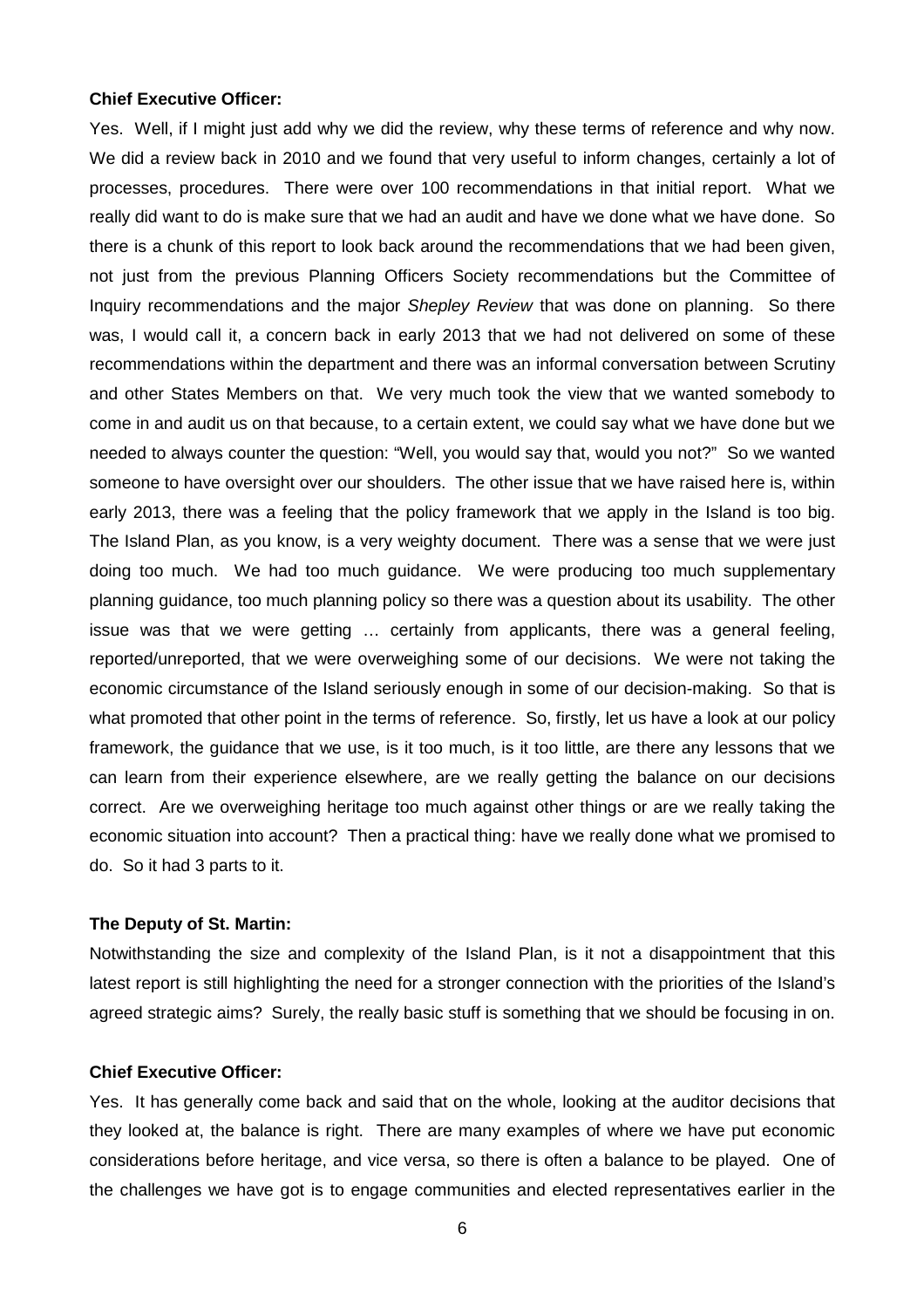process to make it more usable and that is something we appreciate from our side. The Island Plan amendment we have just been going through is a really good example; it is a lengthy and weighty process to go through. There is a question about how usable that is for all parties. I think as members you will have a view as to whether we can improve that or not.

[14:15]

So I think we also, more mindfully, need to connect the Island Plan to the Strategic Plan, I do not disagree with that. If the Strategic Plan is saying X, Y and Z I think we need to make sure that it is more translatable into the Island Plan and make the Island Plan more usable, I think, because it is a big document.

## **Deputy J.H. Young:**

Would you not accept that the Island Plan is a land use plan for 10 years and yet the Strategic Plan produced by the Council of Ministers is a 3-year plan and, if past experience is anything to go by, is a moveable feast; it shifts around all over the place. Would you agree that that is a fair …?

## **The Minister for Planning and Environment:**

That is absolutely right and that is referred to within the report. I think I would probably like to ask a question to Deputy Luce to highlight which particular strategic aims of the Council of Ministers and the States as a whole, he feels is not being sufficiently addressed by the Island Plan policies?

## **The Deputy of St. Martin:**

Well, Minister, if you look at the bottom of page 2, the first recommendation that comes under the executive summary says: "This report highlights the need for a stronger connection with the priorities of the Island's agreed strategic aims."

## **The Minister for Planning and Environment:**

Yes, it does but in reference to what? I am asking you to clarify one ...

## **The Deputy of St. Martin:**

Well, it is not for me to clarify. It is your report that is saying it needs to be done.

## **Deputy J.H. Young:**

Perhaps, Minister, we can go into a little bit more detail on that. One of the problems we certainly have with this report: it is not a terribly well-structured report and it is difficult to relate the summary to the other areas, so this is why I am trying to follow through in the sections.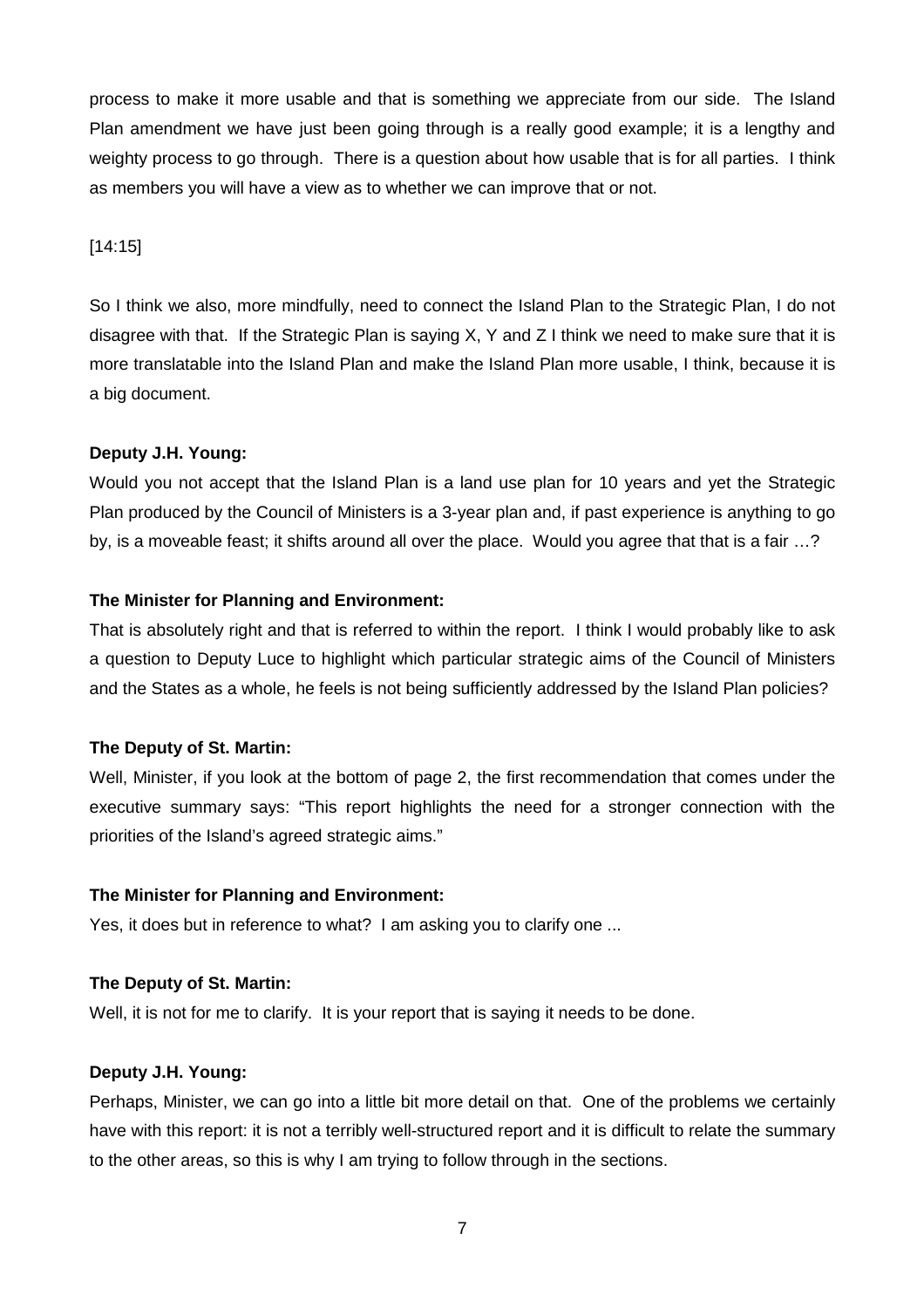I think it would be useful to add in this respect that the comment that has been made by the Planning Officers Society is to highlight the difference in the duration of the 2 different approaches. As has been mentioned earlier, the Island Plan goes over an established 10-year period and the move towards creating our strategic aims is tied into the 3-year term because, quite clearly, if we are to take a strategic direction as seriously as the name suggests, then the strategic aims should be put forward in a way that enables them to mesh completely with the Island Plan aims because, in essence, the 2 are the same.

## **Deputy J.H. Young:**

Minister, would you accept that the Strategic Plan and the Council of Ministers at the moment is silent on the question of environmental policies? I think this particular report suggests that environmental considerations are implied because they say: "It must be recognised many Jersey residents are passionate about the importance of the coast and countryside and the natural and historic environment and the need for their protection but, at the same time, of course, strong voices for the need for homes, investments and the maintenance of a strong economic base." Would you agree that emphasised the importance of the Strategic Plan, if it is to dovetail in, having clarity on the subject of environmental …

#### **The Minister for Planning and Environment:**

Absolutely, and that is why this Minister, myself, as part of the new Council of Ministers, fought very hard and successfully to introduce long-term strategic planning as one of the strategic aims. To that extent, I suppose a question would be: what is being delivered over the 2½ years of the Council of Ministers in that regard? I am happy to report that we have made some progress, perhaps not as fast as I would have liked to have seen, but we have at least got it on the agenda and we are taking measures to put forward a policy framework which will encourage a closer working relationship between the 3 broad areas under the sustainability driver heading. So, in essence, the economic considerations, the social considerations and the environmental considerations of all polices in the States will be taken in a comprehensive fashion.

## **Deputy J.H. Young:**

What, in the future, Minister?

## **The Minister for Planning and Environment:**

In the future. We are working towards that, yes.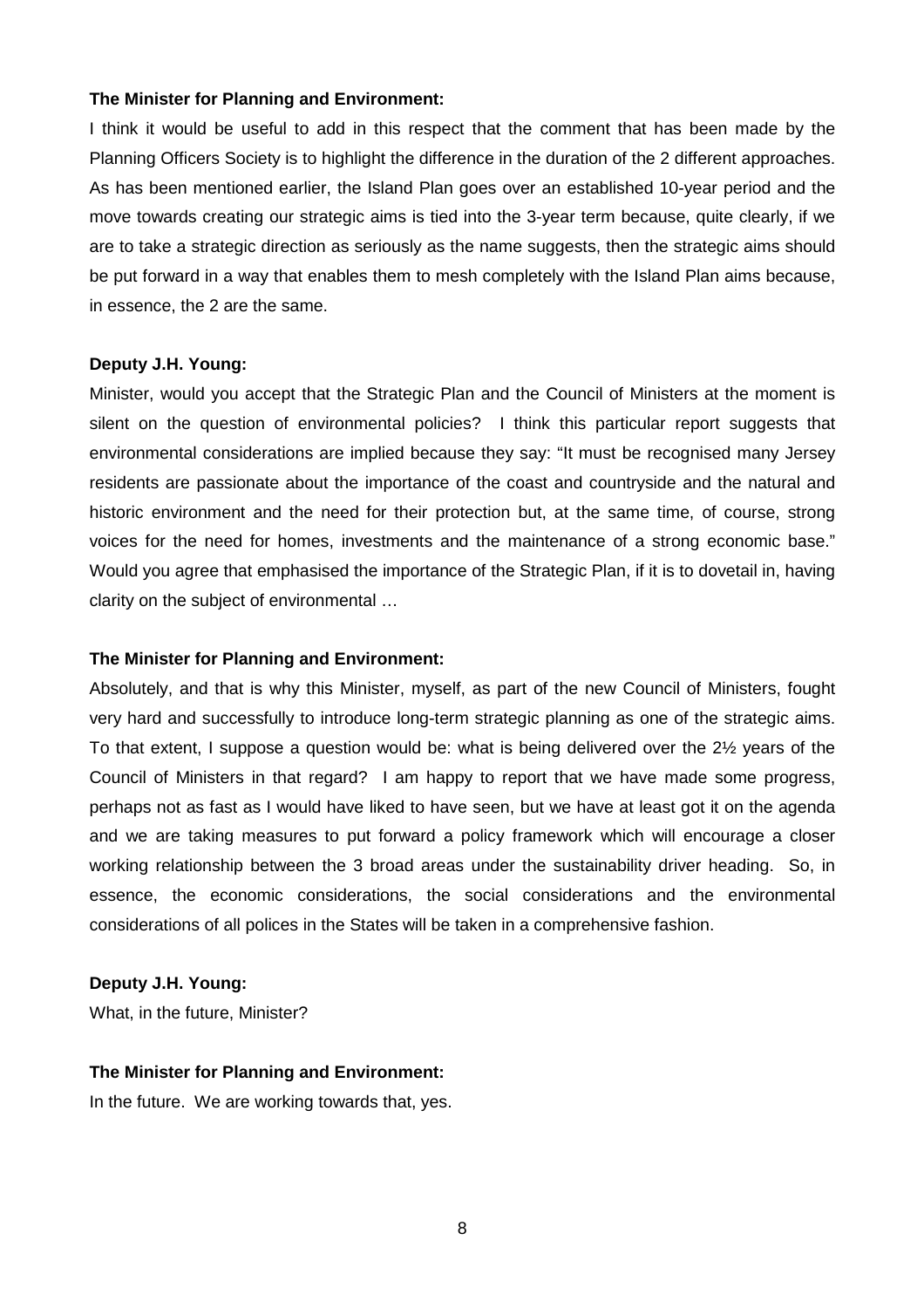Is the new report that we have all seen about Planning the Future or something from the Chief Minister?

## **The Minister for Planning and Environment:**

Yes. That is right. We have got as far as getting agreement on the framework. What is required in order to finish that document off is the higher-level vision things as to what type of Island Jersey is expected to be, which will also drive the process forward. So I think, although it has been referred to within the report as, quite rightly, there should be closer connections to getting everybody to work together, I think if a wider review had been undertaken of the work of the Council of Ministers, of which I am part, then I think they may well have been impressed or satisfied that enough progress is being made in the directions that they are suggesting should be made.

## **Deputy J.H. Young:**

Perhaps, Minister, what you are covering here is really the agenda for the next States … am I right, in trying to have clarity about our policies at a strategic level matching with the Island Plan and so on?

## **The Minister for Planning and Environment:**

Absolutely. Yes. So the key thing is rather a bold statement to the effect that nothing is being done, I think the report was right to highlight the fact that more could be done and, as I say, had the inspectors gone outside of their terms of remit and taken on board other ministerial colleagues they would have, maybe, arrived at a different conclusion.

## **Deputy J.H. Young:**

So just sort of standing back for the moment, when you issued the press release on this you described it as a health check.

## **The Minister for Planning and Environment:**

Yes, it is pretty much a health check.

## **Deputy J.H. Young:**

Obviously, up to now everything we have been talking about is aiming at the future but, in terms of a health check on your ministry, as it were, how do you score yourself: green, amber or red, on the basis of this report?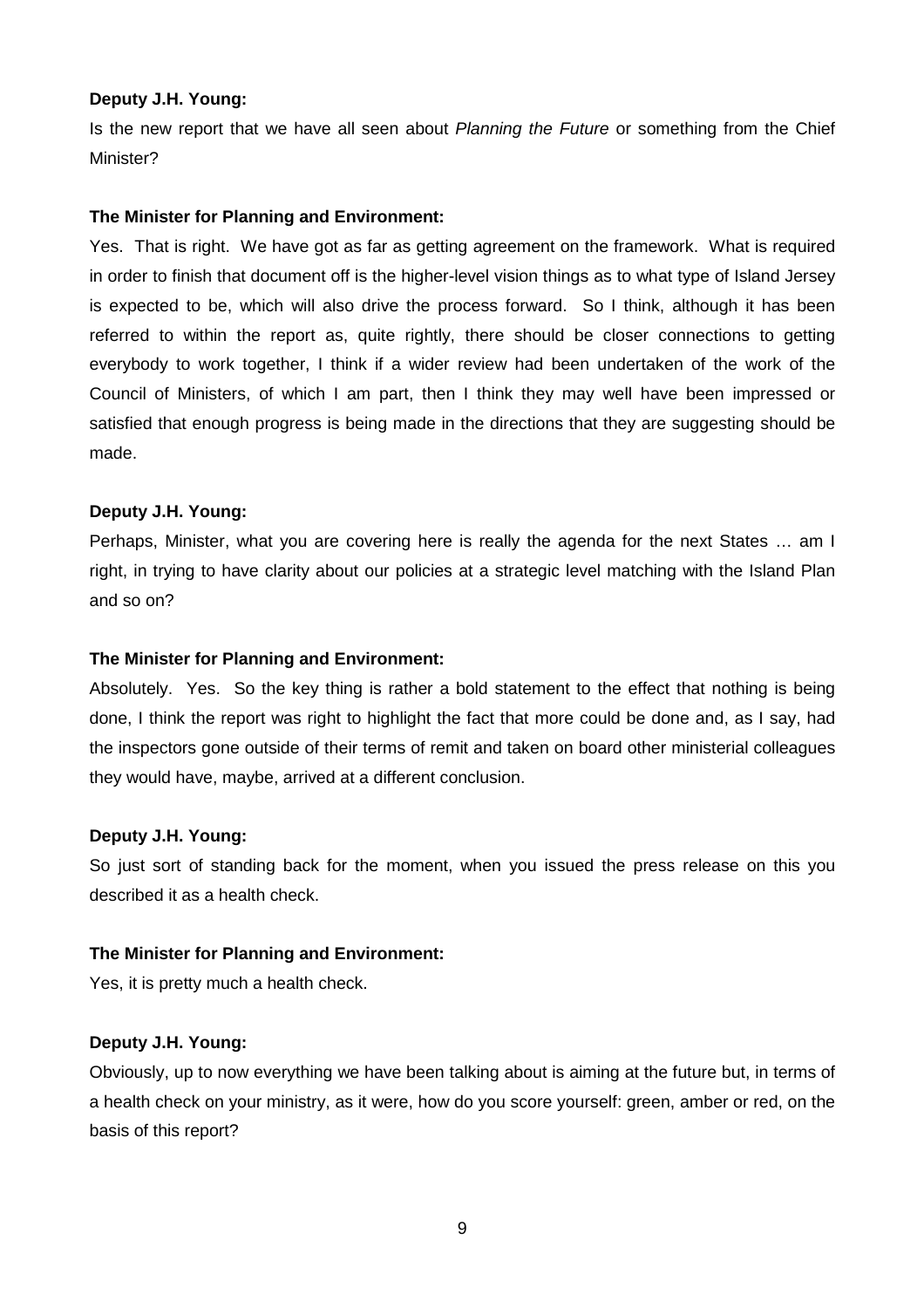I have got to be green, have I not, really?

## **Deputy J.H. Young:**

Would you allow your officers to express a view?

## **The Minister for Planning and Environment:**

I think, in terms of where we came from and where are now, yes, it has been positive but there are small little bits and pieces that need to be worn down and whittled away but, broadly speaking, I was quite happy to be given a fairly clean bill of health in delivering what I had set out to deliver.

## **Deputy J.H. Young:**

Thank you, Minister. I want to get back to some of the detail. We will come back to this question …

## **The Connétable of St. John:**

Can I come in there, please, Chairman? The question was: "Would you allow your officers to comment?"

## **The Minister for Planning and Environment:**

The officers are free to comment, yes.

## **Deputy J.H. Young:**

How do you score it? Some of the issues are political …

## **Chief Executive Officer:**

I think our Minister is very green.

## **Deputy J.H. Young:**

Some of the issues are political and some are for the department and of course your department is often described as very heavy on bureaucracy.

## **Chief Executive Officer:**

Yes. In terms of what we asked this review to look at, I am very happy that they have confirmed … in the most part we agree in terms of what we have promised and set out to do, we have done or are doing. There are a couple of areas, as they have said: "Do not forget you have still got to do some of this" and there are some recommendations in here which flag up a couple of areas that we still need to do some work on, so they clearly would not be green; they would be more amber, I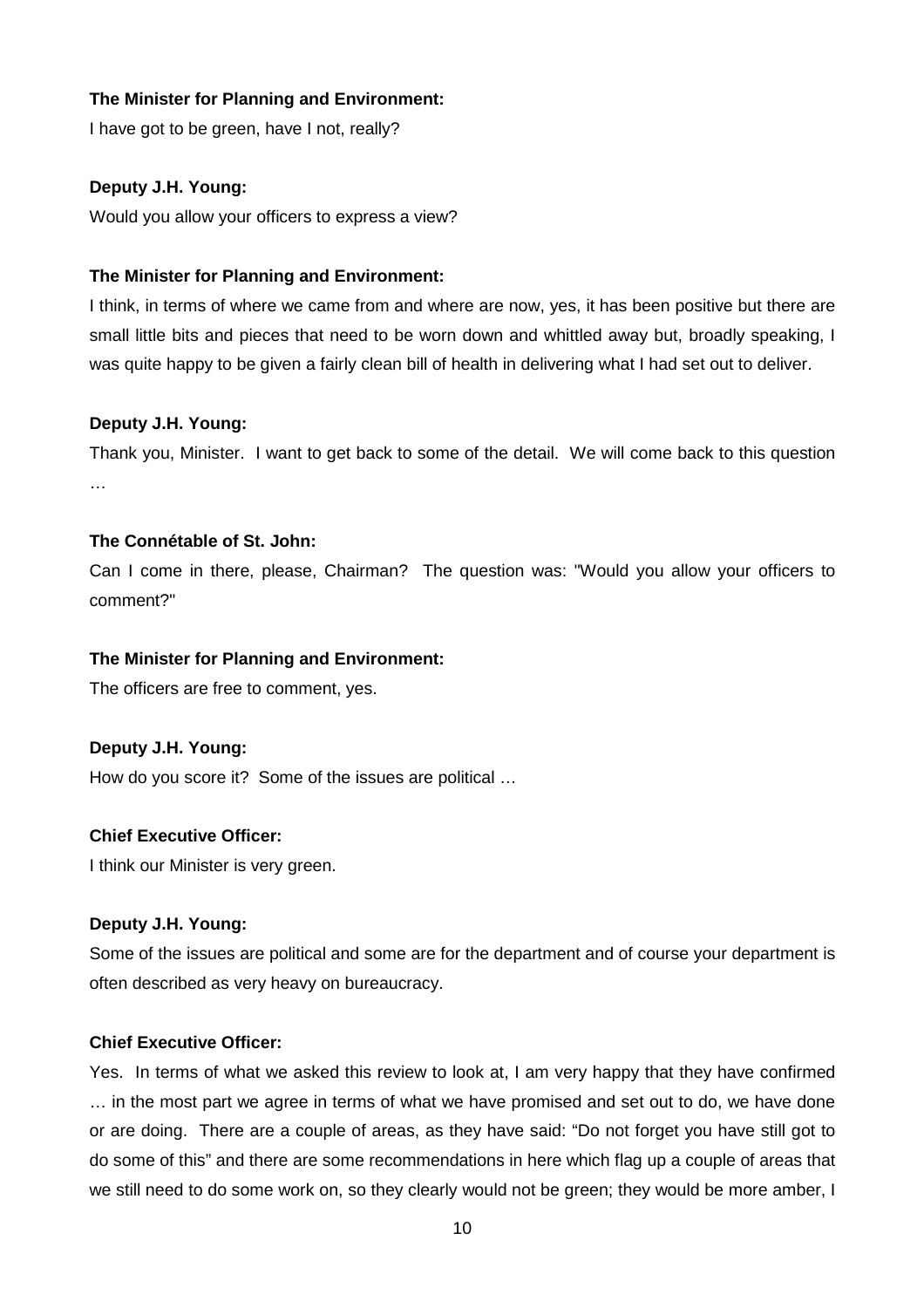would have thought. In terms of our practical application processes I would not say that any regulatory process is ever 100 per cent green. I think that would be for us to be able to say: "Look, there is always an area for us to improve." What we have tried to do here is get ourselves on a path of regular health-checks on the planning system. The intention is that we engage this process on a regular rolling basis so, whether it is every 3 years … other regulatory systems within the States have a regular audit, regular health check of some kind, independent check. This is the second time we have done this; I would like this on a regular basis so that we are always continually improving or learning from what we are doing. So some of the stuff here I think is green for certain. It has flagged up a couple of areas where we could do better; standard conditions is one of those areas. Some of our processes in terms of how we are using the new computer system is working very well but there are still some improvements to be made on the basis of …

#### **Deputy J.H. Young:**

Is there anything in this report, for example, about having an external user group, some kind of external independent monitoring group? You have spoken about the need for ongoing monitoring. Is there anything in there about this?

#### **Chief Executive Officer:**

There is not but, I think our work with our Lean workstreams is highlighting the fact we need to engage with our customers more. If we are truly to design customer-centric services we need to engage our customers more. We do do a lot of customer engagement with the industry and certain guidance, whether that be the Architects Association, the Construction Council; we have regular meetings with the Chamber of Commerce. We had one yesterday lunchtime. So we have a number of meetings with certain industry representatives, but we do not have a customer forum in a wider sense. So it is certainly something that I do not think we should be shying away from. Because feedback into the system … we designed the planning system which the public wants and ultimately we then design the rules which obviously States Members approve and we then apply. So it is a bit of a intricate process so, yes, that would be one that we would welcome.

## **Deputy J.H. Young:**

Deputy Luce wants to get in.

#### **The Deputy of St. Martin:**

Yes, I have to say on the whole, Minister, the report is pretty glowing and there is some good stuff in there, but I do find that the recommendations and other parts of the report are not clear enough; they are not very decisive. For example, if I could take you to recommendation 3.120 on page 22, which concerns community-based planning, which I find quite interesting because I wonder if this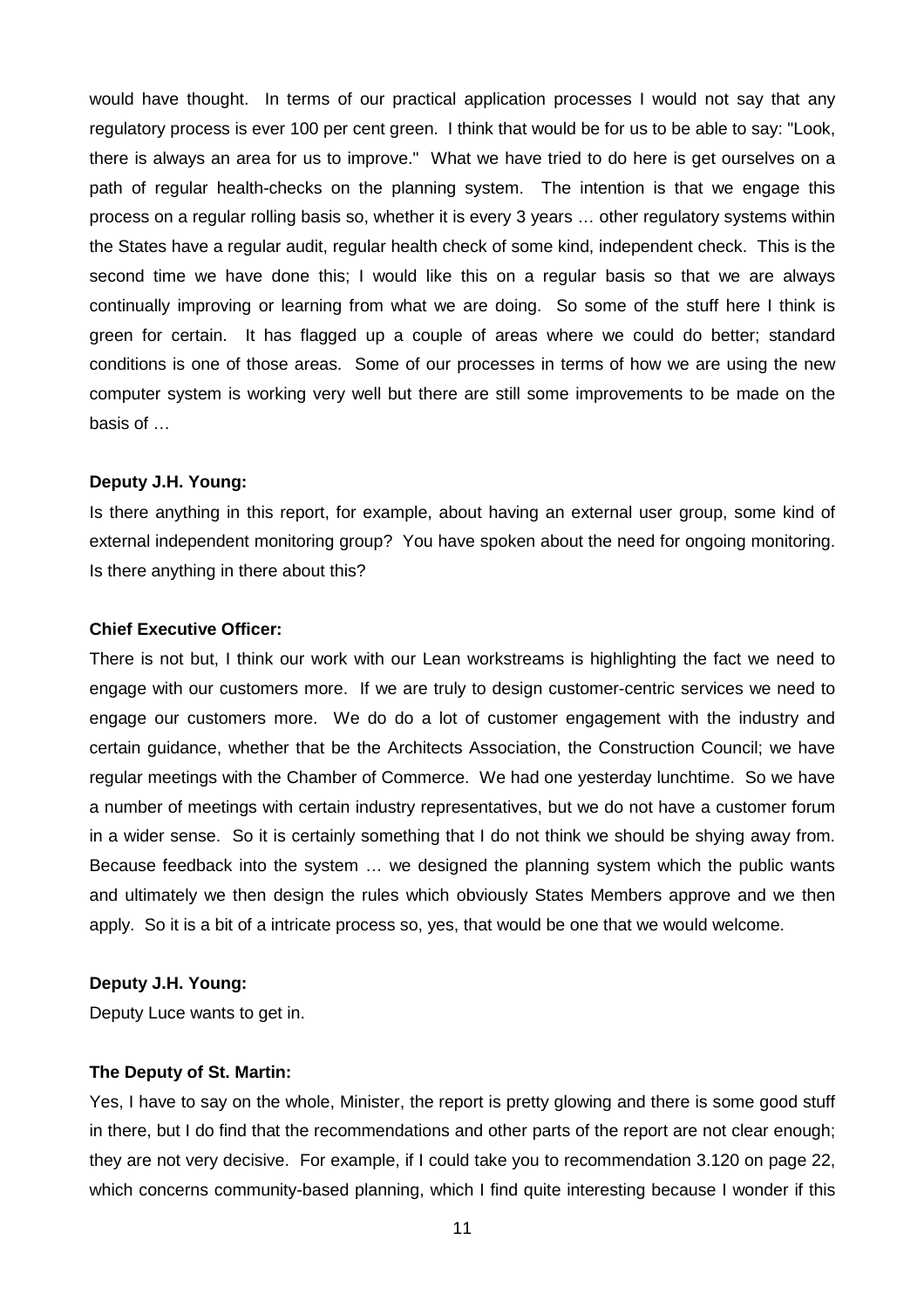goes against the Island Plan. It says there, they are recommending: "Take no action at this time on ideas of community-based planning" but then, in the second sentence, say that: "We should be looking for the means to seek greater engagement with the local community." I find that is not clear. Could you explain a bit what your take is on that one?

#### **The Minister for Planning and Environment:**

Yes. I think you have to be into the jargon that is used in planning circles. I think what that means is ideas of community-based planning that have been referred to, are the extent to which we set up 12 parochial planning departments to sort out their own village developments. I think they are specifically referring not to take any particular action in that regard, but they do make the point that, in terms of the remit that I have, and I am carrying out, to come forward with Master Plans for the built-up areas to ensure that there is as wide a public engagement at an earlier stage so that people living in those areas feel as if it is more their plan rather than something that is being handed down on high or from low by the Minister.

#### **Chief Executive Officer:**

If I could add: I think there is a terminology issue. One of the debates we have had with the Planning Officers Society is whether we can learn anything from the Localism Act in the U.K. which devolved a lot more decision-making to communities. Their general view is that it is a bit early to say that, therefore we should not be doing anything formal on that in terms of a statutory basis at the moment. I think we have got localism in action in any case. I do not think we need a statutory basis for that. It is a bit early to see how the Localism Act in the U.K. is going to pan out but, certainly, it is creating, I would think, additional bureaucracy, additional cost and additional uncertainty for the development process, both for communities and developers. So I do not think that potentially is working as well as it was intended.

#### **The Deputy of St. Martin:**

We very recently had the review of the Island Plan and certainly from my parish I went to argue on behalf of the scheme which we thought came out of a very parochial system and a village plan, which we have not quite completed. But this recommendation is trying to say that they do not want any action at this time on community-based planning. It seems to me that they are trying to get you to take a step back from the village development and the parochial planning.

## **The Minister for Planning and Environment:**

No, I do not think they are doing that, per se. I think they are, perhaps, although they have not expressed it within 3.120 exactly but it is maybe, reading the lines in earlier paragraphs, supporting that recommendation. They are suggesting that we are a small community. In larger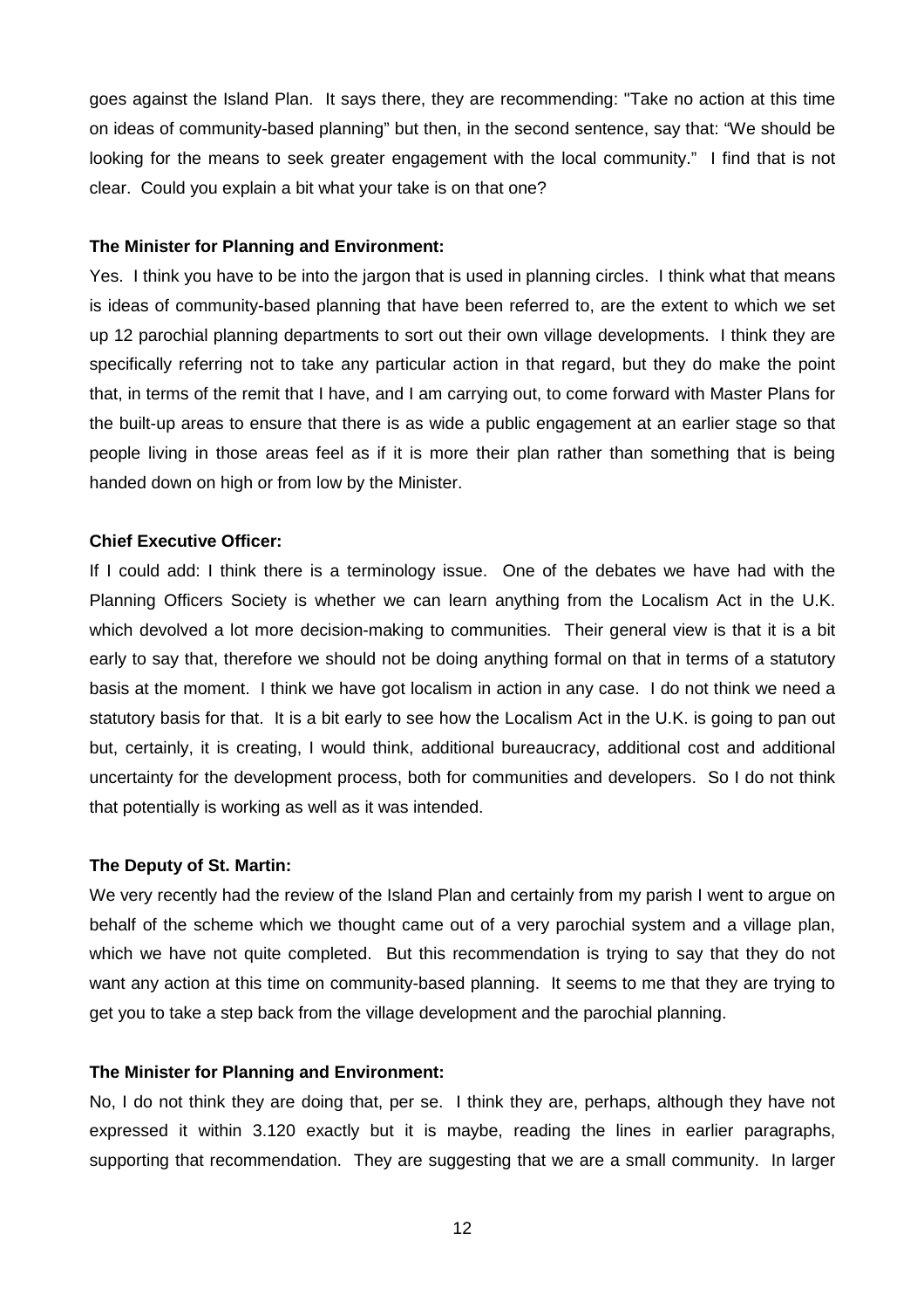places, like the U.K. or whatever, it makes more sense, perhaps, to have community-based planning of the type that we would be asking to adopt.

## **The Deputy of St. Martin:**

So notwithstanding what they are saying here, Minister, you are going to carry on down the path that we have got at the moment which is looking for involvement from parishes and community plans?

## **The Minister for Planning and Environment:**

Yes, I think it is essential that we do that because I think the point that they make, which is well made, is that it is not the Minister for Planning and Environment's plan, it is the States Assembly plan and it is the residents and the other members of the Island who help to put it together, so it is their plan primarily. We do not sit in a tower making these plans for our own benefit, we are there to act in response to what people would like to see to develop their communities. But there is a point beyond which the community-based planning argument starts to raise issues with the wider Island-wide planning base. Certainly, some of the comments that came out of the Island Plan commentary in relation to the amendments that are being brought forward for this June/July, were starting to highlight that. In particular, with some parishes perhaps suggesting that they were quite happy to have land rezoned for purposes to support their own residents who lived in that particular parish, but they were not as keen to support the rezoning of that land if it meant that they had to take onboard the rest of the Island's residents to solve an Island-wide problem. I think that is really where this particular recommendation was coming from, seeing ourselves maybe at a dividing point between a more local-based planning and more centralised planning.

[14:30]

## **The Deputy of St. Martin:**

Certainly, Minister, the definition would have to made quite clear, I would hope in the future, because if we are going to allow the parishes to try to come up with schemes, and we are not going to then allow them to put the people in those schemes that they wish to, I am not saying one way or the other, but I think that is going to need to be made very clear.

## **The Minister for Planning and Environment:**

This is the problem.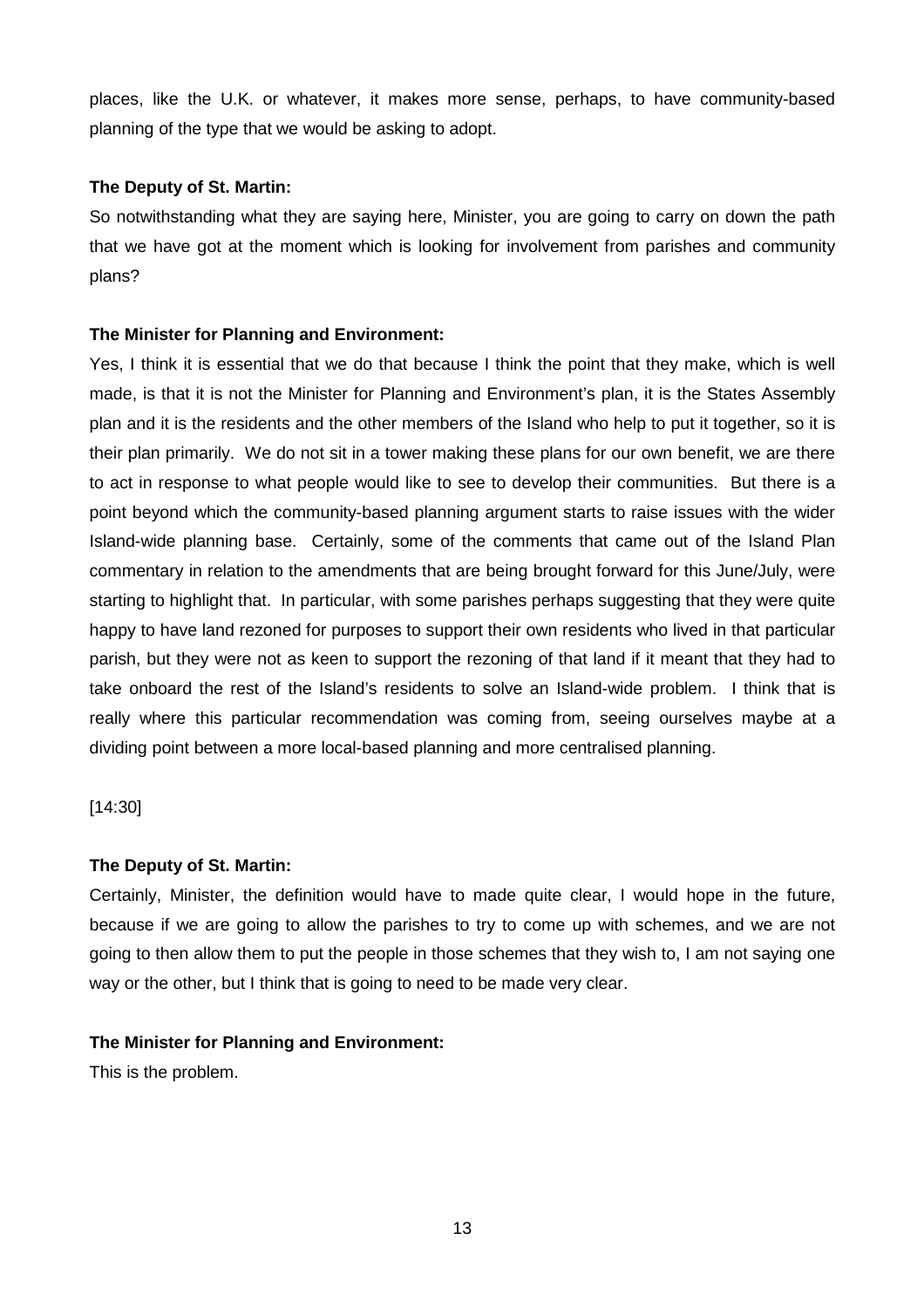## **The Deputy of St. Martin:**

At the moment it obviously is not clear because I know from the experience of my parish, and you will know full well what I am talking about, that we now have a difficulty where we want to do a certain thing in one field and you may wish to do something else.

## **The Minister for Planning and Environment:**

Yes. So I think it is drawing attention to the 2 different ways of dealing with things but making a reference to the scale of the issue and the extent to which it would throw up problems between an Island-wide authority and local authorities perhaps acting for different reasons.

## **The Deputy of St. Martin:**

Do you think that is a fault in the Island Plan? I look immediately to the next recommendation where they are saying that we really need to seek more conciseness in the plan itself. Do you think the plan should be more specific on what we should do in places like St. Martin, for example?

## **The Minister for Planning and Environment:**

I think there is a potential to do that but it would have to be tied up in a better-established village plan which addresses all of those individual particulars in a comprehensive fashion that could be referred to as: "This is the Village Plan for A, B or C." I think the key issue is, I feel, the extent to which the Island wants to support Island-wide solutions to Island-wide problems or whether it wants us to fragment into a number of parts and allow those individual parts to seek to solve their own problems without necessarily solving the Island ones.

## **The Deputy of St. Martin:**

This is not a personal attack at all, but do you think it is a job for the Minister for Planning and Environment to decide whether people who need housing come from that particular parish or come from outside of the parish if you have got a particular housing scheme? Is that a job for an individual Minister for Planning and Environment or is that not a more …

## **The Minister for Planning and Environment:**

No, I do not think it is a job for the Minister for Planning and Environment in that context. It is clearly for the Strategic Housing Group to determine who goes where, but it is the land use policies that the Minister for Planning and Environment has to have some regard to and the extent to which shovelling all of the development into one parish because they oppose the plans less vociferously than others perhaps, is not necessarily a fair way of acting if you have to adopt a fairmindedness to solve the problems in an Island-wide context.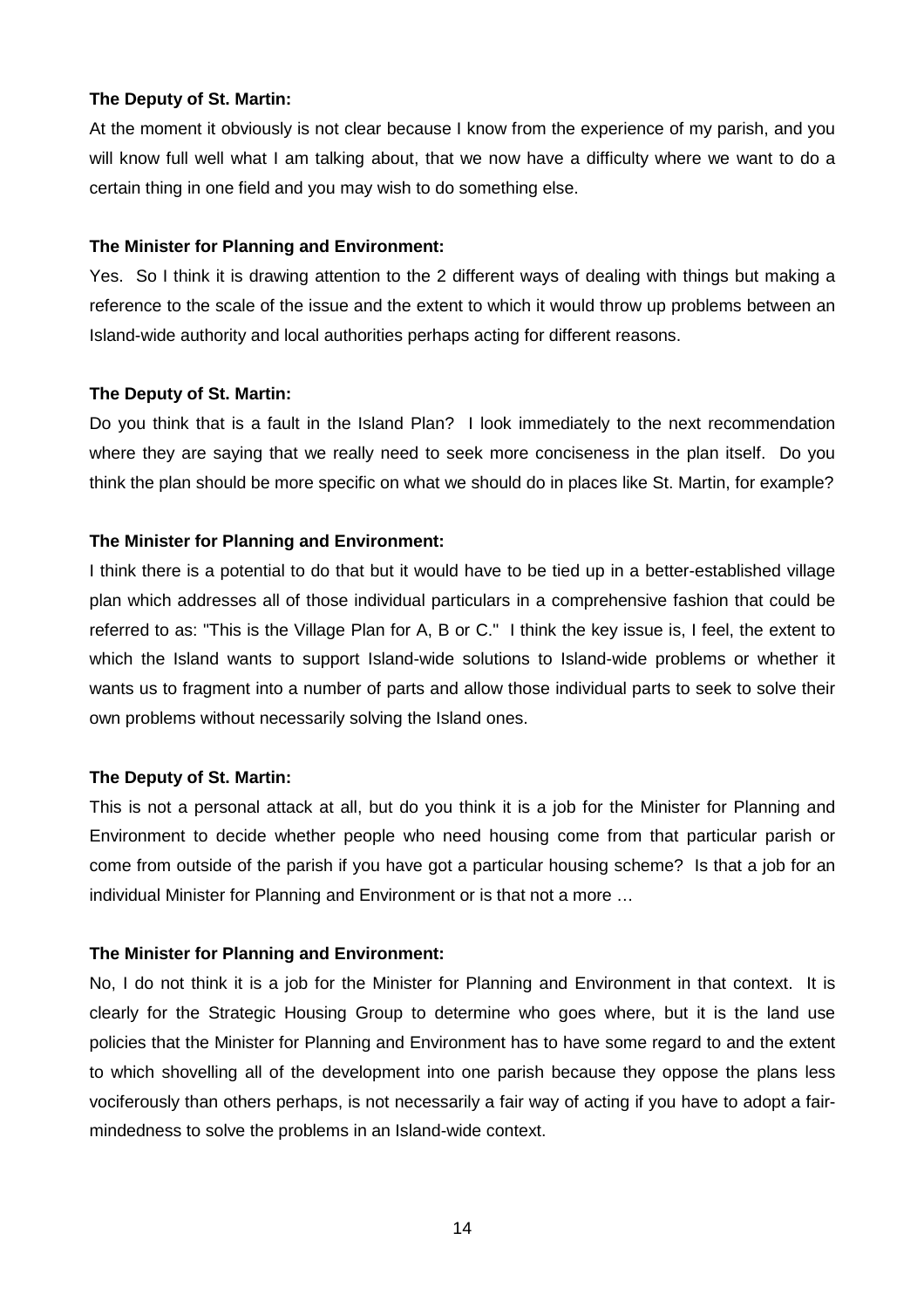Minister, the exchange you had there is obviously very important; it goes to the heart of the current Island Plan and also goes to the heart of the Island Plan process. Is it not possible to have both policies decided by yourself and the Council of Ministers and also a degree of localism in terms of what we empower those communities, the parishes, to do in setting these planning policies?

## **The Minister for Planning and Environment:**

I think that is right and I think my reading of 3.120 says exactly that.

## **Deputy J.H. Young:**

Would you not accept, Minister, that if that is so that does imply you giving some support; for example the report also says that in the U.K., where local authorities have localism arrangements they provide support and grants to communities to help them get these village plans done. Do you provide support to the parishes to help them do this?

## **The Minister for Planning and Environment:**

We provide officer support but I am not providing grants.

## **Deputy J.H. Young:**

Because the report makes the point that in the U.K. monies are paid to support those communities to get onboard the consultants they need to prepare these village plans. That does not happen here, does it?

## **The Minister for Planning and Environment:**

No, it does not, but it could do. I think the key question that we have been alluding to is the extent to which the high-level strategic initiatives of the Island through the Council of Ministers and the government have to be reflected in the lower level stuff in order to achieve a marrying of the 2 different …

## **Deputy J.H. Young:**

But is that a reason to rule out, as this report does, community-based planning?

## **The Minister for Planning and Environment:**

I do not think it is ruling out community-based planning it is just saying: "Take no action at this time."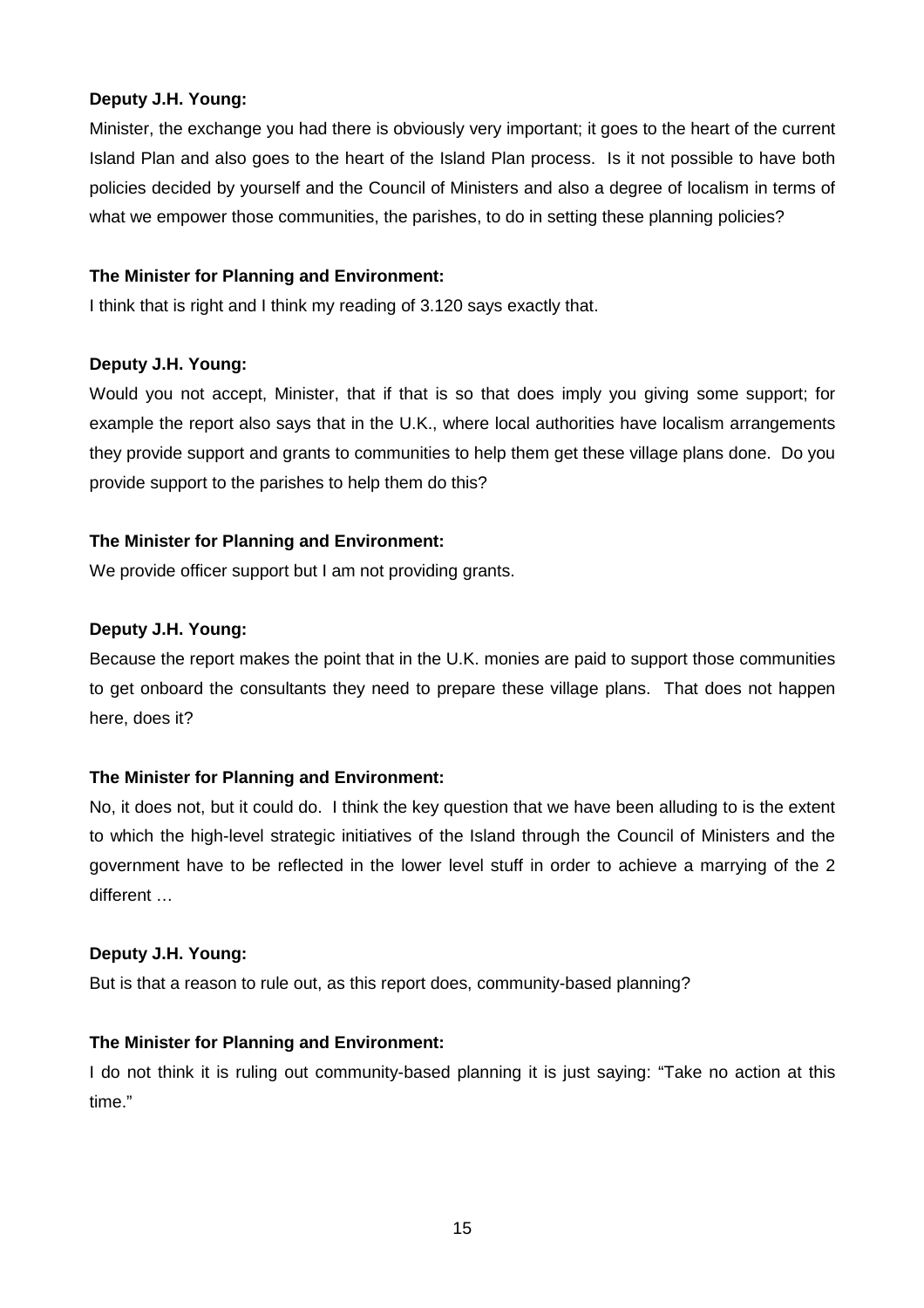## **Chief Executive Officer:**

I think it rules out a statutory basis for community-based planning is the formalisation that that has received in the U.K. What it goes on to say is: "We have a useful discourse with our parishes and our communities already and that seems to work, therefore, let us do it at a more localised level rather than at a statutory level."

## **Deputy J.H. Young:**

Maybe I should ask at this point: how many village plans have you done while you have been Minister? Well, how many have been done with the Planning Department?

## **The Minister for Planning and Environment:**

The process is led by the individual parishes wishing to do it not by the Minister for Planning and Environment wishing to tell the parishes how they should develop their parishes.

## **Deputy J.H. Young:**

Because we know from the Island Plan that there are 2 parishes, St. Martin and St. Ouen, where you need ...

## **The Minister for Planning and Environment:**

Yes, and to some extent, St. John has done some useful work in this regard as well. There has also been a level of engagement with the public in the supporting of community groups in St. Brelade. In the Island Plan it was stated that master plans would be drawn up for other areas, and we have got those on our list of things to do.

## **Deputy J.H. Young:**

Minister, I think we will move on to the question of the community involvement. The report says in the Island Plan process that most people regard it, by the time the draft plan comes to them, as a done deal and there is no point in them making a contribution. It is too late. Do you agree with that and, if so, what would be your preferences for the future to change that?

## **The Minister for Planning and Environment:**

I do not think you can win on this one. I think what has been missed out is the huge opportunities that we have had in carrying out the consultations for the writing of the Island Plan. We speak to everybody we can and ask for their opinions before the important policies are drawn up. That has been a more extensive process over the last 10 to 15 years than perhaps it was previously, so I think the comments made do not necessarily reflect the level of consultation that does take place.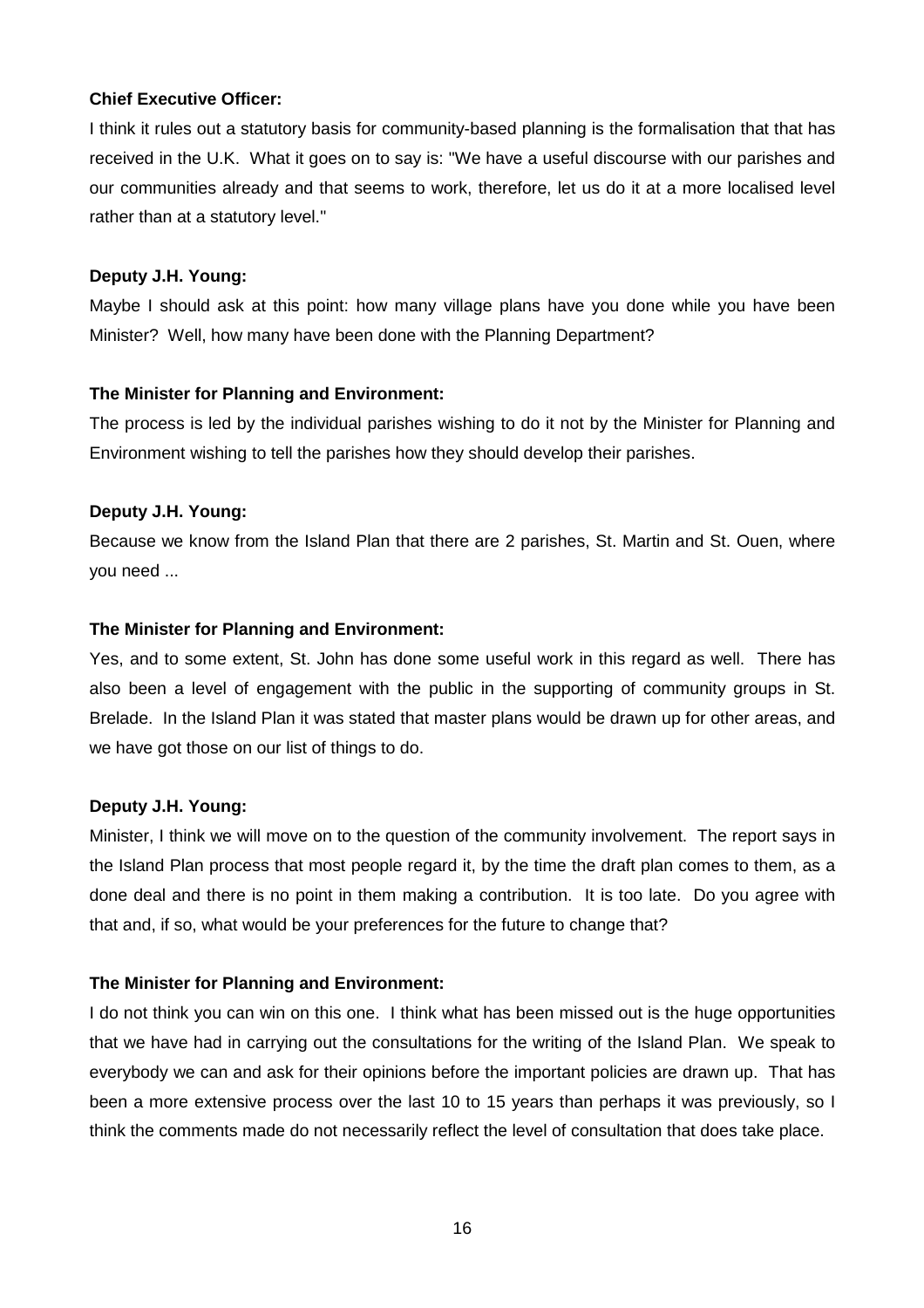Do you think you have been able to achieve that in your latest review? I remember, Minister, that the deadlines were very short, there were a vast number of documents on the website, you rely heavily on the website. Do you think, looking back, that approach was a way of getting community engagement at an early stage?

## **The Minister for Planning and Environment:**

I think you have got to look at each issue and you have got to weigh up the level of each of those particular actions that will deliver the results. If you ask people to write the report themselves then inevitably you are going to have numerous reports all going off in different directions, and that was not the nature of the exercise. The nature of the exercise for the Island Plan Review was specifically set during the discussions on the previous Island debate in order to address areas that were felt, at the time, needed to be further sorted out because they, perhaps, expressed embryonic ways forward in terms of policy-setting that needed that further input. It was not to come forward with wholesale redevelopment in particular areas of a nature that allows people to, with a blank canvas or a bulldozer, to start to redraw ...

## **Deputy J.H. Young:**

So it was a one-off because it is an interim review. If you were doing the plan afresh completely you would do it differently?

## **The Minister for Planning and Environment:**

I think, whenever you are doing the plan afresh you have to take into account any changes to the strategic dimensions that are being set by Islanders and other Ministers across the board and, inevitably, things change. For example, if in the future, in another 10 to 15 years' time, or whatever, finance disappears from the Island or weakens substantially, then that will be a major driver for a set of policy revisions that would have different consequences to carrying on.

## **The Deputy of St. Martin:**

The last Island Plan was dated 2011, Minister. Where do you think that puts you as regards the timescale for starting the next Island Plan, is it 5 years to get there? Is it going to be sub-2015, 2016, 2017?

## **The Minister for Planning and Environment:**

I think it starts whenever the indications of larger changes start to make themselves felt.

## **The Deputy of St. Martin:**

So the 2011 plan could be as short as 7 or 8 years or it could be as long as 17 or 18 years?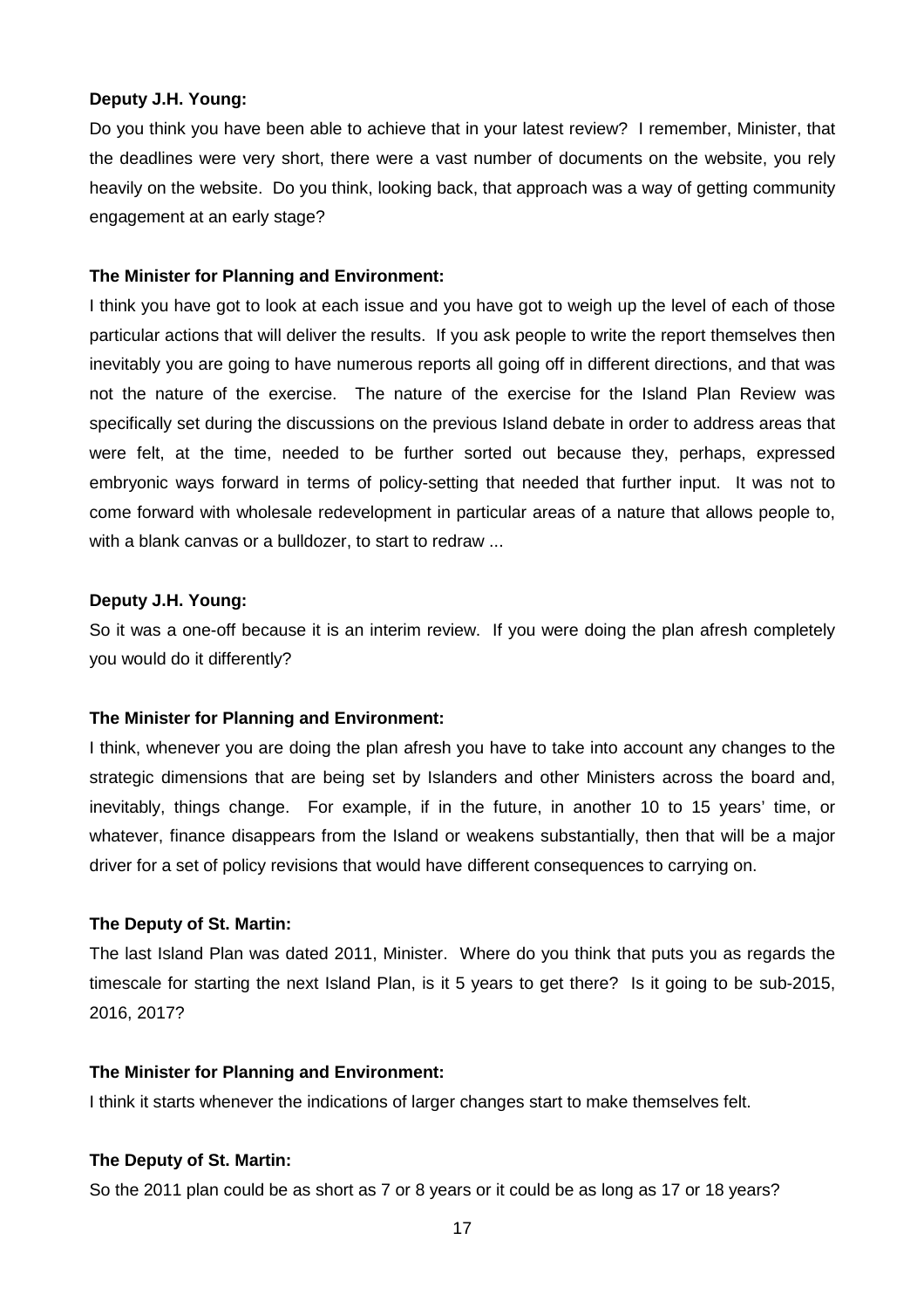I will give you an example: the discussions that are taking place at the moment about repositioning the Island in terms of its capacity for employment, might well be one of these drivers to indicate that larger changes might need to be made to the next Island Plan in order to accommodate those moves.

## **The Deputy of St. Martin:**

It is interesting. I nearly came on to this subject very early in this hearing because, when we were talking about tying the Island Plan into a much longer Strategic Plan over a 10-year period, my immediate thought went to the potential population increase with all the planning that recently had been put on the table, and I wondered how one might tailor the 2. I was trying to work out in my mind how an Island plan can be tailored to a population strategy. Do you see that being possible?

## **The Minister for Planning and Environment:**

I think it is and my take is, as a politician or an individual, as well as wearing a ministerial hat on the Island Plan, is that it is not just a land use plan which responds to these things, but it also is a strategic plan responding to the strategic issues, because the 2 are interlinked as far as I am concerned.

## **The Deputy of St. Martin:**

So if the long-term strategic population figure was, for example, 130,000 you would then feel that your department would need to come up with an Island Plan which would reflect the increase in building that would be required to sustain that level of population?

## **The Minister for Planning and Environment:**

Absolutely. It would but, at the same time, bearing in mind that we do have a remit to look at environmental sustainability in its widest context, I think there would be a general expectation for the Minister for Planning and Environment to make comment as to the sense or nonsense of the Island moving in those directions and the degree to which, if we did move in those directions, that the bad bits, if you like, to growth could be mitigated to the environment's improvement.

## **Deputy J.H. Young:**

Would it not be a 2-way process, Minister? If the Island were to go that way would it not be the responsibility of the Minister dealing with the Island Plan, the land use policies, to at least make the States aware of the consequences of that policy and what would be necessary to achieve it in terms of land use, if it is adopted?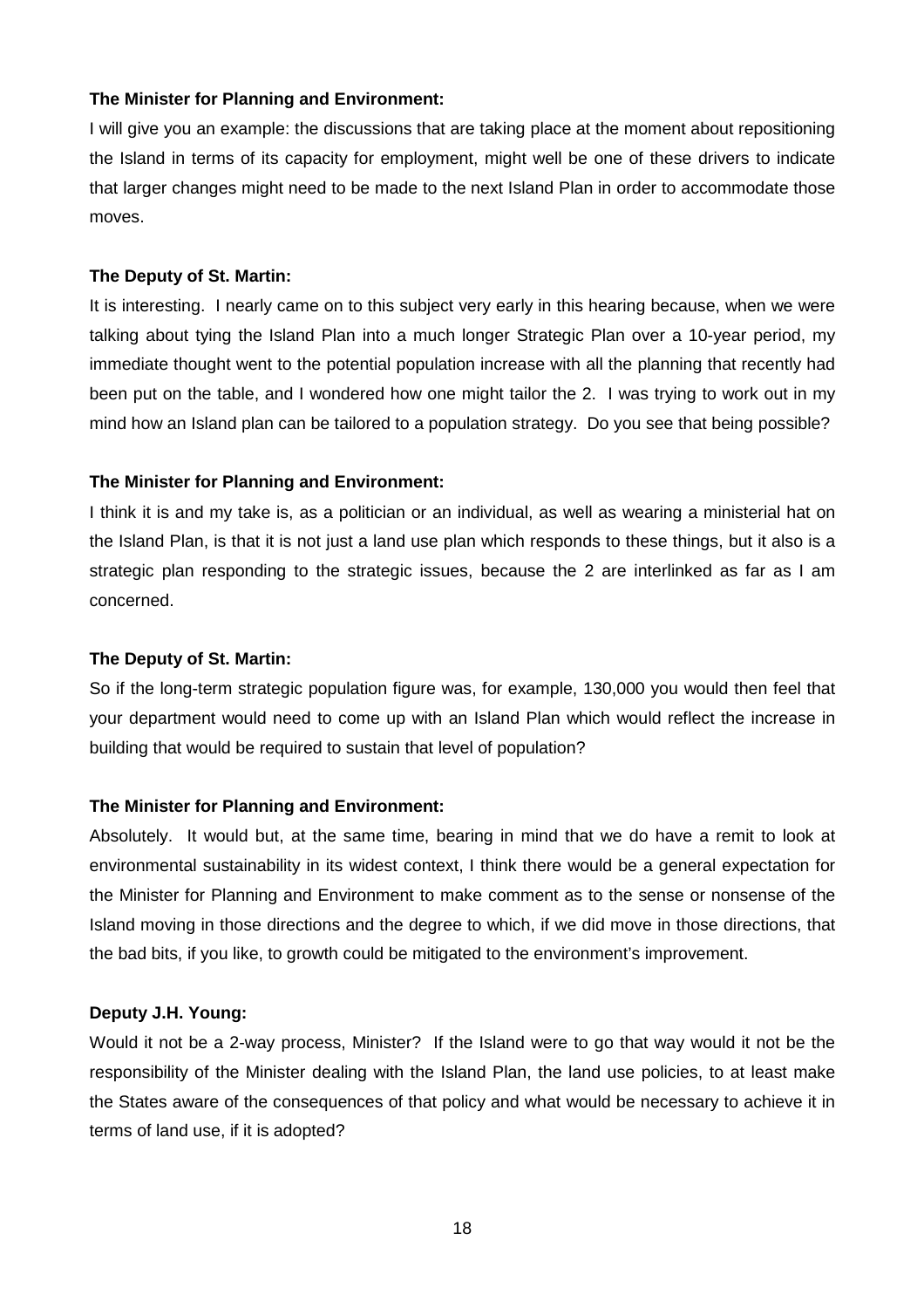It would and that is why we have arrived, in the Council of Ministers, with our policy framework initiative to ensure that the Minister for the Environment gets a voice at the table.

## **Deputy J.H. Young:**

Does that not, therefore, imply as well that the public view should come into that discussion?

## **The Minister for Planning and Environment:**

It must, yes.

## **Deputy J.H. Young:**

Because just using the example of population, for example, if the Island were to set a limit that would turn Jersey into Hong Kong, say over 30 years, would that not be an issue that should be aired or subject to discussion at an Island Plan consultative process?

## **The Minister for Planning and Environment:**

Yes, I think it should but it is a type of Island planning that I would categorise as being strategic Island planning rather than Island planning as a land use document responding to some other department's needs, like housing or whatever, in order to deliver on whatever needs to be delivered.

## **The Deputy of St. Martin:**

Regardless of what we do with the population debate, Minister, it is quite clear from the figures we have been given that we are going to have an increase of somewhere around 14,000 people over the age of 65 between now and 2035. That is going to be a significant increase in the requirements of people of that age, whether that is in nursing homes, retirement homes. Given what we have just said about Island Plans reflecting strategy, do you think that you may need to come back to the Assembly before the end of this plan with a strategy for how we are going to deal with the ageing population?

## **The Minister for Planning and Environment:**

I do not think so because the planning alternatives that are being discussed in order to accommodate care needs have centred of late with States debates on the provision of care systems within existing households, so it is not necessarily as black as perhaps you are wanting me to paint, and suggest that we do not have enough care homes built and everybody is going to be moving out of their individual homes into one of these care homes. In actual fact, the opposite is probably the case. So, in terms of land use planning for provision of these care homes or extra households, I think those 2 things have been taken into account with the existing plan.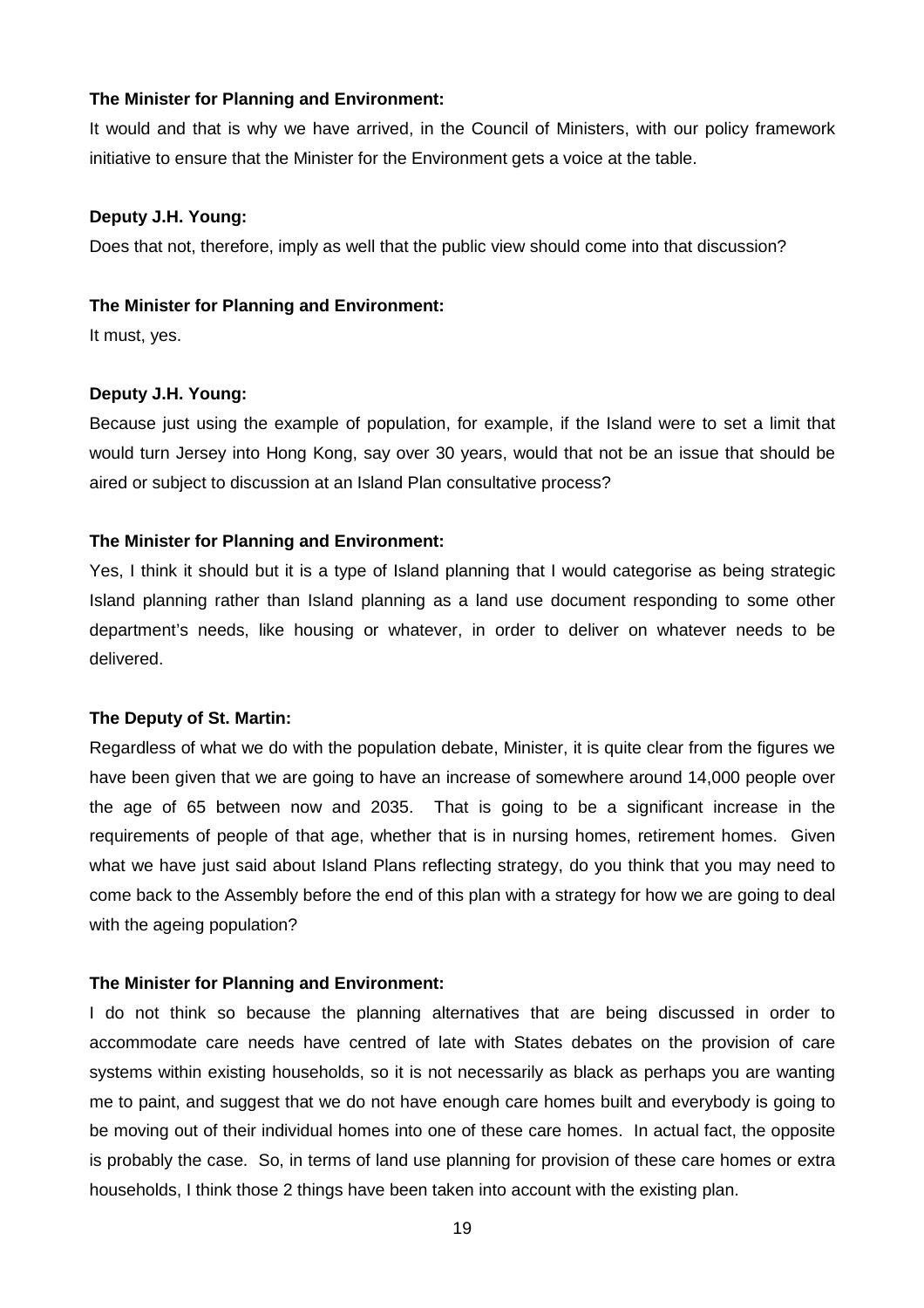[14:45]

## **Deputy J.H. Young:**

What about sheltered housing, Minister, the intermediate housing?

## **The Minister for Planning and Environment:**

Sheltered housing I think is ... I had better watch my words, really, a bit of a fix to tell you the truth. I think we do not have sheltered housing in the same sense as is meant by the words in the U.K. or other European communities. I think, until we agree on what we all mean by "sheltered housing" I do not think we should seek to encourage a greater provision of something which is not necessarily what we all think it is or should be.

## **Deputy J.H. Young:**

But we should agree to what that is?

## **The Minister for Planning and Environment:**

Yes.

## **Deputy J.H. Young:**

Okay, Minister. Thank you.

## **The Deputy of St. Martin:**

Well, I think we can agree to a definition. I think everybody knows what sheltered housing means. Jersey folk know what it means to them. Does that mean we need to come up with a different word for it, Minister?

## **The Minister for Planning and Environment:**

I think we need to have a number of debates or discussions to look at what sheltered housing is and means in other communities and decide, if there is going to be a Jersey definition, to what extent we take onboard those provisions. Some of the sheltered housing provision that I have seen in the U.K. and elsewhere goes as far as providing shops and other kind of leisure pursuits within village-type environments. Now, if we said that we are going to be picking up on that style of sheltered housing provision rather than just a few extra houses for people over a particular age and carers that come in to keep an eye on things, then I think we would have a different Island Plan but we have not got a general agreement, as yet, what is meant by "sheltered housing" and, until we do, I think the jury is out, so to speak.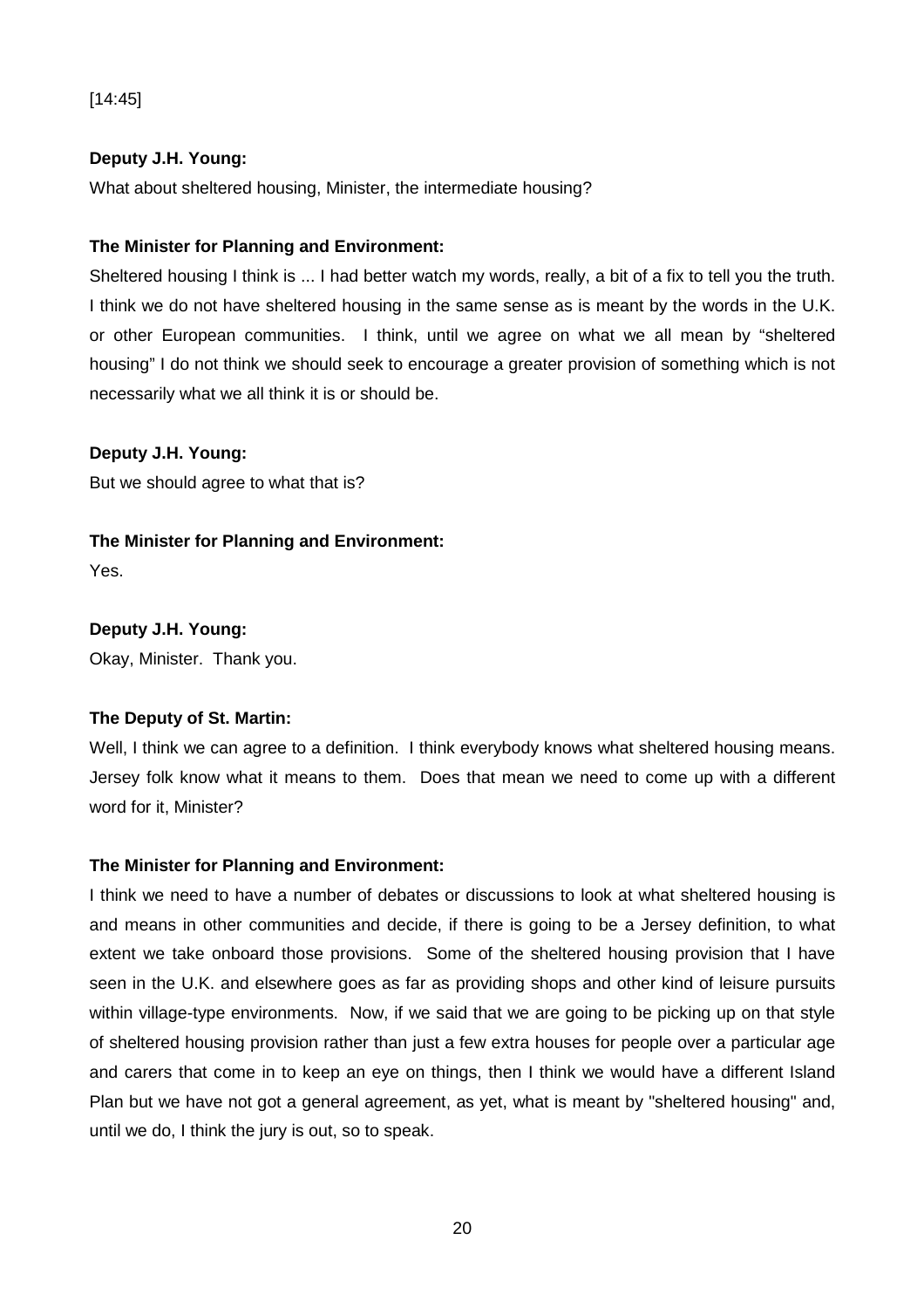## **The Deputy of St. Martin:**

Do you think it is important we do that? Maybe I should be a bit stronger and say: "Would you be prepared to come to the Assembly to get that defined in the very near future?" Because it is very important that we do that.

## **The Minister for Planning and Environment:**

I think it was something that was commented on in the Island Plan review.

## **Chief Executive Officer:**

Yes, I think in terms of where we are moving with our work with the Strategic Housing Unit, they will be producing a housing strategy which should encompass both private and public requirements for housing and housing needs in all forms. So what I think is pretty clear is that we do not have a holistic housing strategy that covers all sectors of our housing requirements. It is that document really where the definition should be tied up and need expressed. The Island Plan's job is to express that in land use terms. I do not disagree with the whole idea of needing to define this area and to be very clear on the need that we have got in the Island. That needs to be expressed in the housing strategy so that we are working with the data. We can express that in a land use term if required, then, in the Island Plan.

## **Deputy J.H. Young:**

I think we will be coming back to this subject in the future.

## **The Minister for Planning and Environment:**

I suspect we will.

## **Deputy J.H. Young:**

Can I shift on to the other major topic, which is the balance between economic and environmental and heritage considerations. The report suggests that people in Jersey are passionate about caring for their environment but less passionate about our heritage. Do you have any thoughts on that, Minister? Do you agree with that?

## **The Minister for Planning and Environment:**

I think it really depends on the individual buildings. We have different behaviours from those who say they support heritage buildings from one day to the next. I think it is the usual case with planning that we have to weigh up all of the different material considerations in our decisionmaking.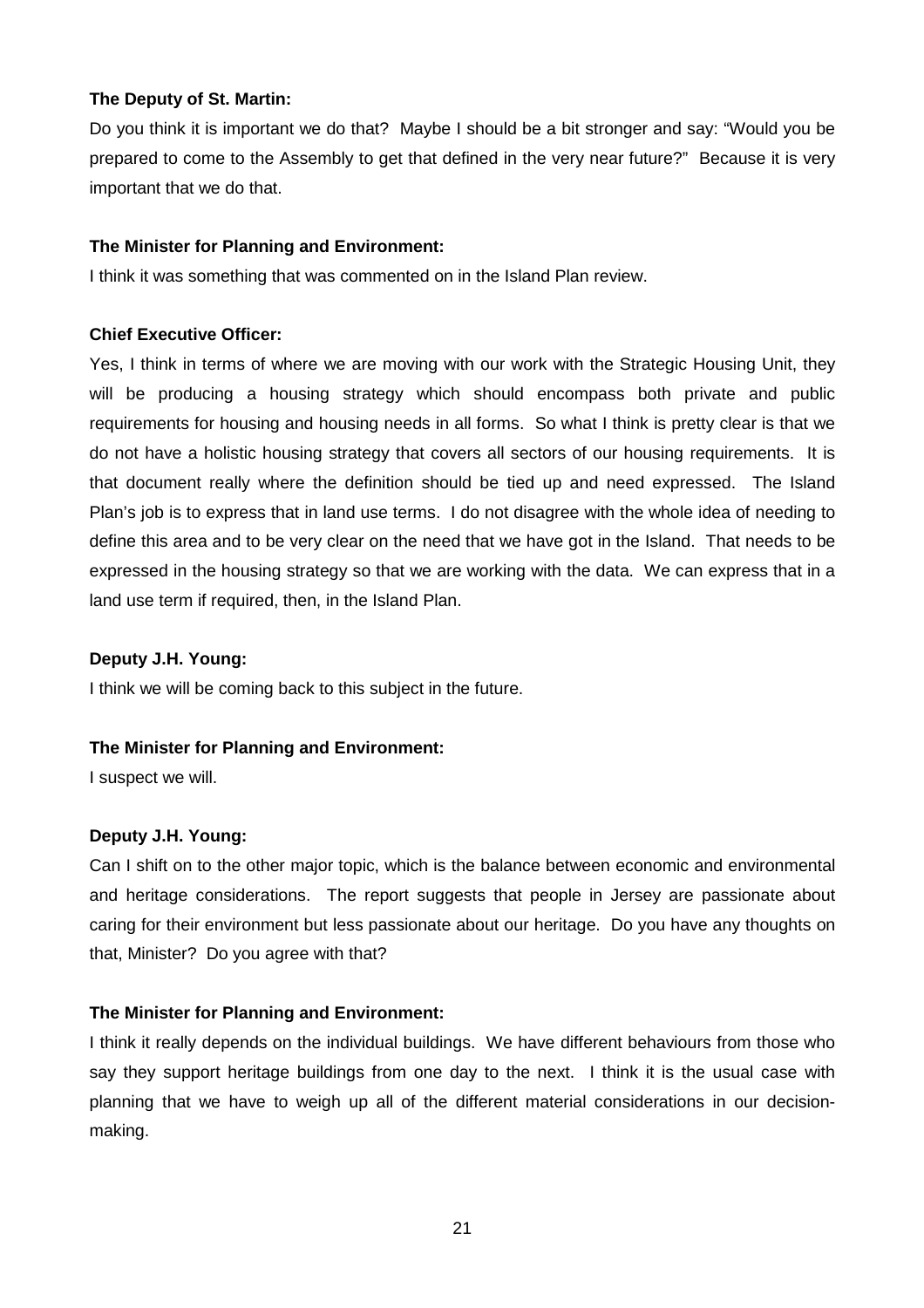Yes, but I mean the strategic level. Obviously, your answer there is about individual decisions on individual schemes but, really, I was getting at the strategic point. The report says there is overwhelming evidence of very, very strong community support for making sure our environment is protected, but less so on heritage. There are concerns about conflict between heritage issues and practical, day-to-day living issues. Would you accept that?

#### **The Minister for Planning and Environment:**

I think that one is probably overplayed because certainly in some instances I would suggest that the housing issues are seen as a lot higher, and this is modern housing, than protection of open spaces. So I think, although in some areas within the green zone or within the coastal national park, wherever, some of those individual areas probably score a lot more highly in some people's minds than others. But I see particular difficulties, for example, with a solution that it is okay to rezone, for the sake of example, fields in built-up areas or close to St. Clement predominantly, for social housing but not necessarily to have it on the western part of the Island or the northern parishes, who do not bear the brunt, if you like, of the social housing provision to the same degree as the more built-up parishes. As far as I am concerned, from an agricultural land point of view, I think it is as bad if not worse losing high-grade agricultural land. I am of the view that eastern land is probably of a higher value than western land, by and large, but that is on the agricultural side. On the flipside, maybe the wider environmental landscape issues are probably different in the west compared to the east, and I think building on agricultural land generally anywhere is not good, but we do it.

#### **Deputy J.H. Young:**

As far as our coasts, the report says that people are concerned to keep the coast as undeveloped as possible. Do you see that in any way separate from the issue of heritage and green fields for housing?

#### **The Minister for Planning and Environment:**

No, I think they are similar issues, but we have to be careful again in defining our terms. The coastal national park, for example, designates policies that mainly deal with the coastal escarpments and the cliffs. There have been arguments during the Island Plan debate as to how far you can move backwards into the ordinary countryside areas while at the same time reserving a coastal national park title for those lands. It is a grading issue. It is a judgmental issue, but I think generally people would not naturally put buildings built into cliffs on the north coast or whatever. As you move inland towards the agricultural areas, which I think are as special, things start to be seen somewhat differently. But, all in all, going back to the point about built-up areas and buildings of heritage merit in the built-up area, one man's meat is another man's ... whatever.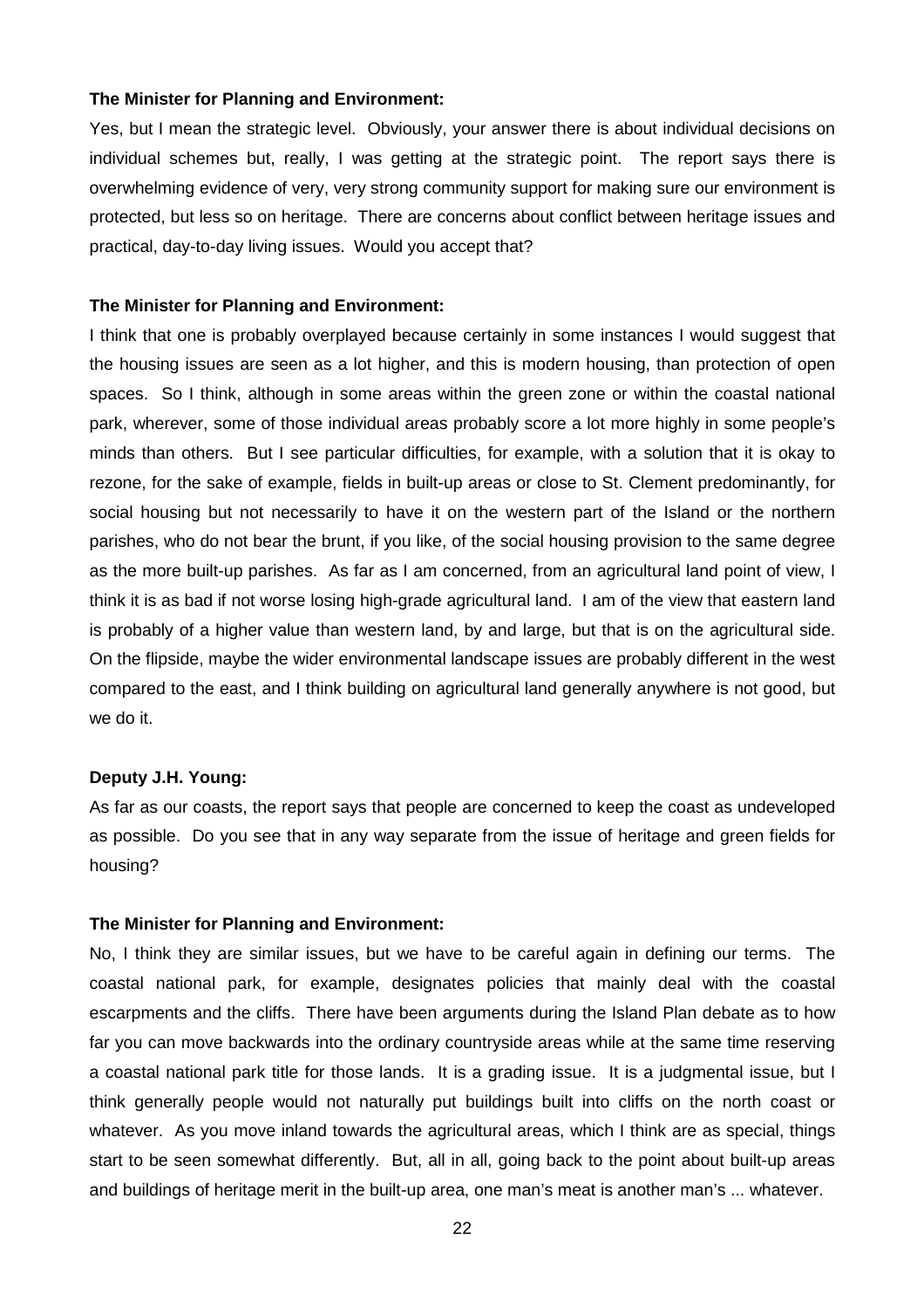## **The Deputy of St. Martin:**

But, Minister, we are heading, according to the report, for 4,500 historic buildings on the list. How many do we need? Are we not going a bit over the top?

## **The Minister for Planning and Environment:**

No, we need as many as justify the listing. The Island has decided through its elected representatives to abide by international agreements which give rise to a requirement, that I have to deliver, to place on a register any buildings that fit the judgment criteria for putting them on that list. That is a valid and viable process in itself. So it is not just a case of saying: "How many buildings do we need of a particular type?" it is saying if the building itself merits listing it will go on the list. What people are doing at the moment is conflating 2 areas of legislation, and that is the planning legislation with the listing legislation, and suggesting that, by listing properties, certain things may or may not be allowed to happen as easily or at all with their building applications, which is not the case. The 2 things are completely separate. But I will take your criticism that perhaps our department has not made that abundantly clear to those persons who have a different interpretation.

#### **The Deputy of St. Martin:**

When is the list going to be completed, Minister? I know we ask you this every time we see you,  $but...$ 

## **The Minister for Planning and Environment:**

The list is due to be completed by the end of this year. What people have to realise is that the list is being reviewed so the overall number, the total of listed buildings that were intimated as being worthy of being put on the list, has been whittled down somewhat. There have been a few buildings that have come on to the list, but in general it would be less than the original number that was envisaged in the first place. But all of those buildings will have gone through a process to determine whether or not they should be listed or not.

#### **The Deputy of St. Martin:**

If we end up with 4,500 on a list, Minister, do you think the criteria is too tight? Do you think we should have that number?

#### **The Minister for Planning and Environment:**

Well, it depends how you are judging. If you are suggesting that by having, as Reg Jeune suggested a number of years ago, too many Methodist chapels and how many did you need to list, you only needed one, and perhaps the one he was ministering in, I think that is the wrong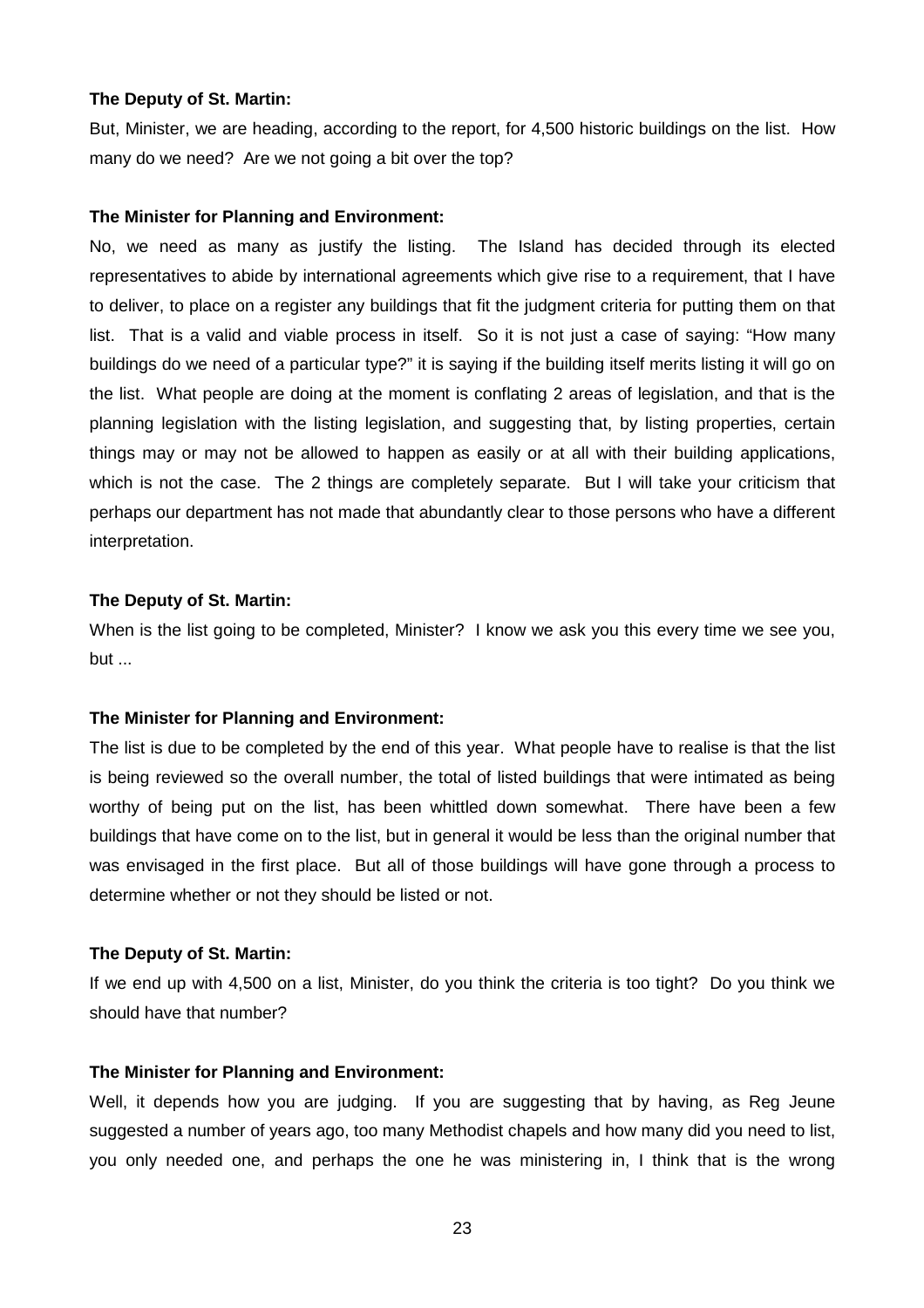approach. It misses what the international law and obligations we have signed up to is all about. If the individual buildings merit listing, we put them on a list.

## **The Deputy of St. Martin:**

Yes, I cannot disagree with that. All I am saying is, Minister, if we end up with 4,500 maybe the criteria for making the list is a little bit too long.

## **The Minister for Planning and Environment:**

Well, it might be, but equally it might well be that we are an outstanding heritage provider for that particular style of building.

## **The Deputy of St. Mary:**

Why have we got to comply with somebody else's requirement?

## **The Minister for Planning and Environment:**

Because we have signed up to an international agreement. I take your point. If the Island representatives and the government choose in the future not to follow a particular international agreement, then all well and good. But I think it must be fundamentally wrong, having gone and signed up to these agreements, not to then deliver what is expected by signing up to that agreement.

## **The Deputy of St. Mary:**

Would it be more prudent to identify special features of the building rather than put a blanket coverage on the whole of the building?

## **The Minister for Planning and Environment:**

This is exactly what we do. There are different gradings, non-statutory gradings, within the listing process, but people have to realise that the buildings will be listed as a building that merits it or does not, for whatever reason.

## **The Deputy of St. Mary:**

Very often there is a notable feature on a building which means the building is blanket listed. For instance, it might conflict with somebody that wants to change windows within that building, and that is not really part of the notable feature. You can easily change a window in a building which is listed to look aesthetically the same without destroying any of the notable features.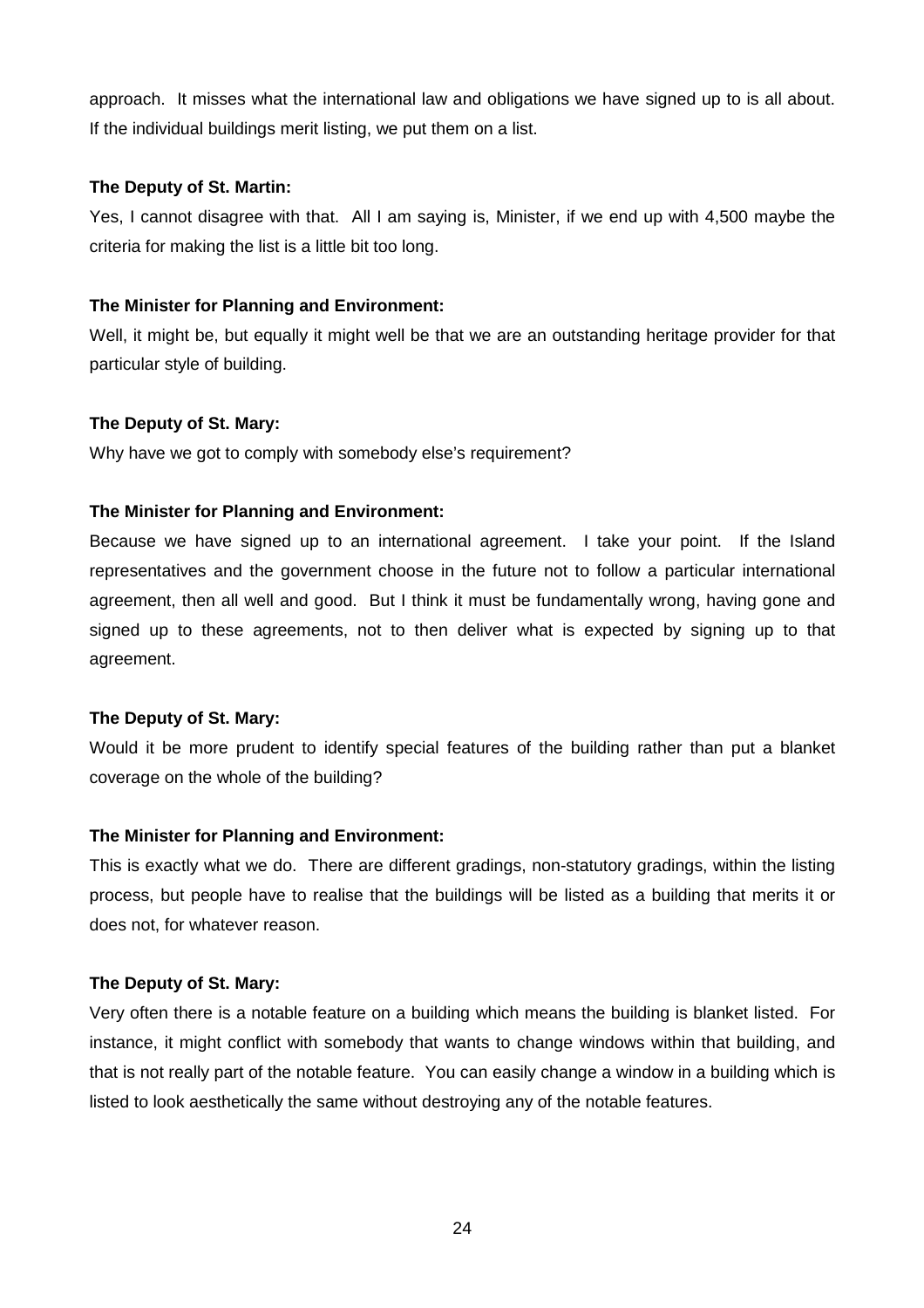Yes, but within the listing process it does not sign you up to a blanket prohibition to change. Some people on the heritage side would suggest that it does and their detractors would wish to promote that, perhaps, as a way of taking the listing process completely out of government control and perhaps even not having one.

## **The Connétable of St. John:**

Minister, I was taken aback last week at a meeting I had with you and officers from your department and Heritage in relation to historical buildings, when you told me that the parish church of St. John was a listed S.S.I. (site of special interest). There were 2 in the Island, St. John and St. Helier and it had been so for many, many years. That being the case, can you please explain, I did ask the other day and I did not get an answer, why over the last 25 years when the church steeple at St. John has had an awful lot of work of stripping and repointing on at least 2 occasions, your officers were not involved. In that particular case your officers did not get involved whatsoever, to my knowledge. More recently we have done work on the west end of our church. We have done a lot of repairs. We had a church window out, which had to go back and have a lot of work doing to it, and also some historical oak doors. At no time did anybody from your department contact my parish hall and say: "Hold on a moment, X is happening." In the first instance, obviously with the steeple, which was the last time it was done 4 or 5 years ago, why were your officers not involved? If you have got responsibility as it is an S.S.I., why did they not pull us up at the time? Why were we not pulled up this year when we did the work on the doors? Can you answer that, please? Your officers could not answer it the other day.

## **Deputy J.H. Young:**

Briefly, please.

[15:00]

## **The Minister for Planning and Environment:**

Briefly, yes. There are discussions taking place at the moment with the Dean as to the jurisdictional influence that we have under the Listed Buildings programme and the law and his ... what is the word ... overseeing of church property. That is probably all I could say at the moment, or should say.

## **The Connétable of St. John:**

Could I help you?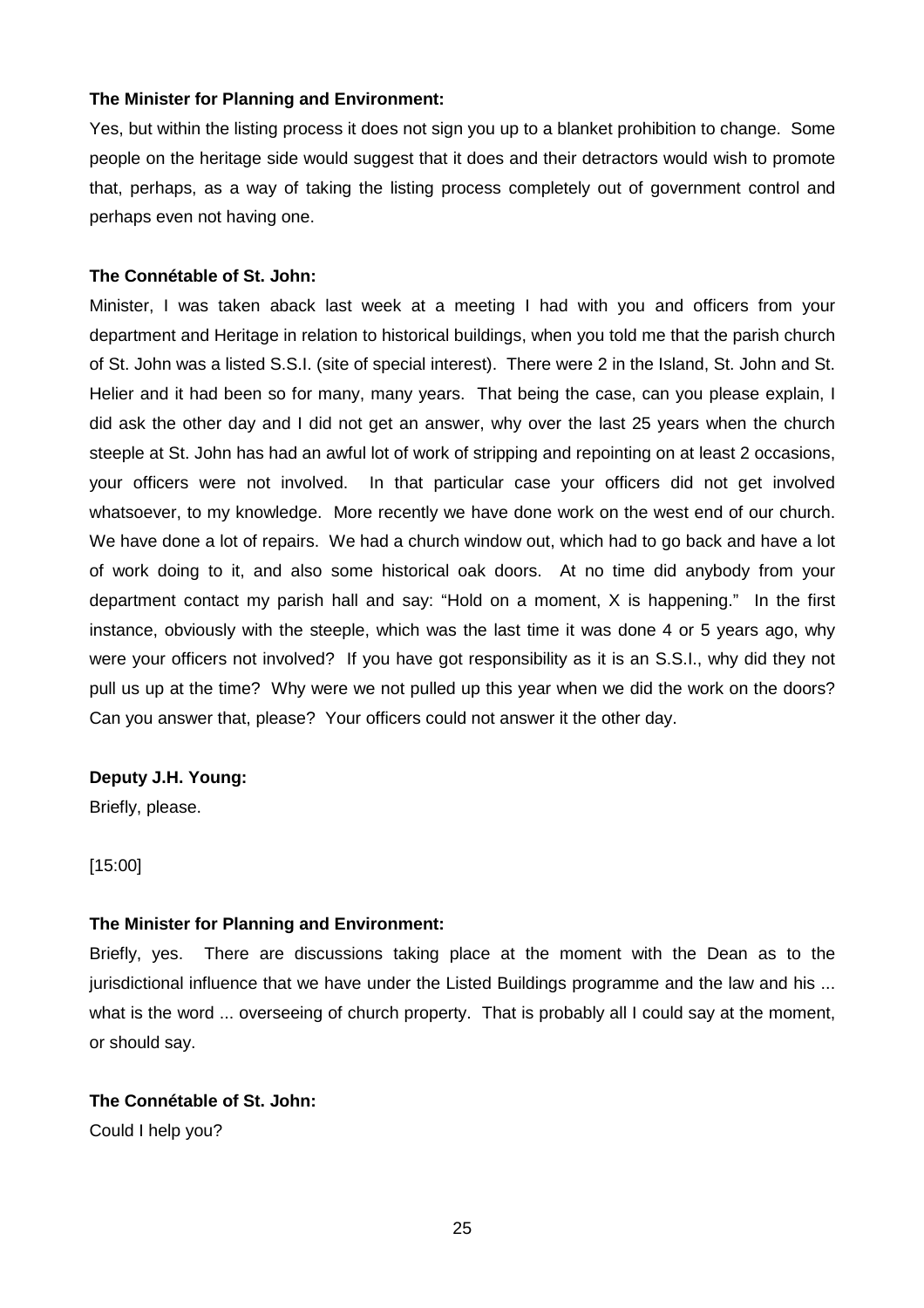I think you have got a point and it is something that needs to be resolved. Obviously, in other jurisdictions it makes sense that the Island's churches are perhaps some of the oldest buildings meriting listing and going as far as to have preservation, and we really need to make sure that we are in a similar position.

## **The Connétable of St. John:**

Could I help you then, Minister? You were the Deputy Minister under your predecessor. Was there not an agreement between yourselves or the previous incumbent to your position and the church, because we do not need to duplicate work, and I have done a bit of research since, where your predecessor was quite happy to allow the synod or the church court and the rectorats of the various parishes ... there was sufficient rigour within those areas to allow the churches to be controlled by the church court. That being the case, yes, it can be listed, but do we really need to be going down the road where we have got 12 historical churches now, and with all the work that will go into it by your officers to try and list it, when we have a church court who are doing the job that your officers should have been doing?

## **The Minister for Planning and Environment:**

I think people would argue from this side of the table that the ecclesiastical court is not necessarily made up of heritage experts, so you do need that advice. The previous Minister tried to ensure as far as possible that the historic advisers from our department were at least invited to meetings to discuss any work that may be undertaken on these church properties. Recent meetings I have had, as recently as yesterday as I mentioned, with the Dean is to seek to find a way to secure a better agreement or a similar agreement to ensure that the type of example that you raised about work being undertaken and being given authority to do so by church authorities, without my heritage officers being present to advise, does not take place. Otherwise, it does make a nonsense of the listing process to have some of our best buildings being able to be changed in a way that does not take advantage of the historic advisers.

## **The Connétable of St. John:**

Can I assure you they have been changed for the better.

## **The Minister for Planning and Environment:**

Yes, I am sure they have been but it is a question, as was put to me yesterday, of jurisdictional denomination.

## **Deputy J.H. Young:**

So have we got an agreement with the Dean or not?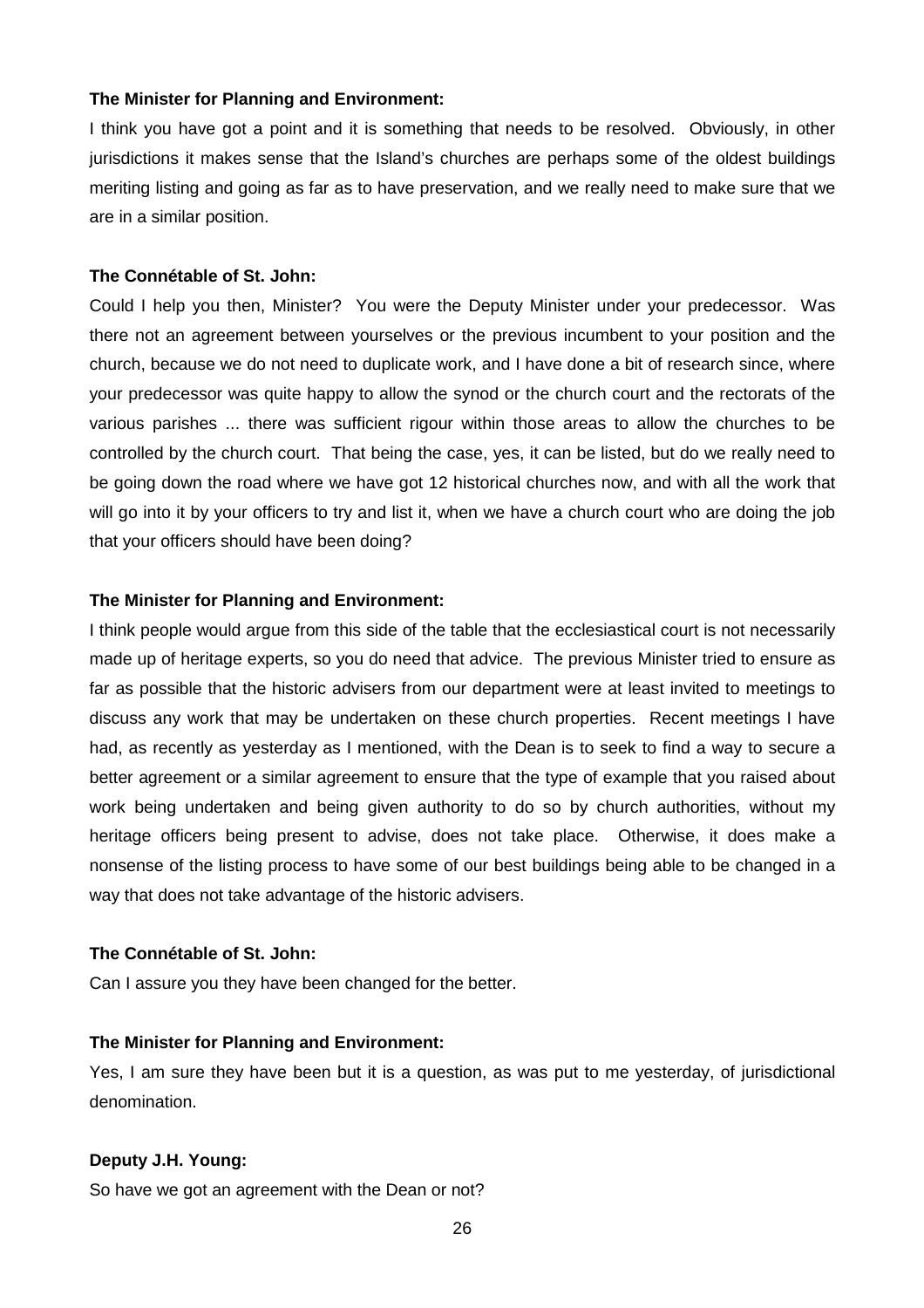We are working on an agreement with the Dean.

## **Deputy J.H. Young:**

But not yet? So these issues are going to occur?

## **The Minister for Planning and Environment:**

No, they are in train now. I met with him yesterday and there has been an exchange of officer advice and the Dean and myself are coming to a resolution shortly.

## **The Connétable of St. John:**

On another issue, if I could move on, on the national park, I spent a lot of yesterday, along with officers from your department and others, at a seminar at the Radisson Hotel to do with the coastal national park. The concern that I have, the north coast has 3 quarries in that national park. Although one of them is outside of it, the other 2 are within the national park. We are the only parish, for instance, within that national park where heavy industry occurs; in fact, we are the only parish in the Island where we have heavy industry, where we are moving granite around and cutting and everything else. I have concerns because we have real blue collar workers going back generations working within that national park, and yet there is absolutely no allowance within your national park for 2 of the quarries either to expand or to ... well, if anything, because of the way it is designed, and I hope you are going to put my mind at rest, will they have to apply to you if they want to increase the size of their quarry and would that be looked on favourably, given that we are talking about blue collar workers here that have been in that trade continually now for several centuries?

## **The Minister for Planning and Environment:**

Yes, I am sure they will. There have been other applications from other quarry owners in different parts of the Island where permissions have been granted for the continuation of quarrying activities.

## **The Connétable of St. John:**

But they are not in national parks.

## **The Minister for Planning and Environment:**

No, and it is a similar issue to listing of buildings. Having industrial buildings or activity inside a coastal park area does not imply that, by designating the coastal park area, there will be a longterm closure of those industrial facilities. You only have to look at the legislation for the U.K. national parks to see that what I am saying applies. We have got no plans, and I certainly have no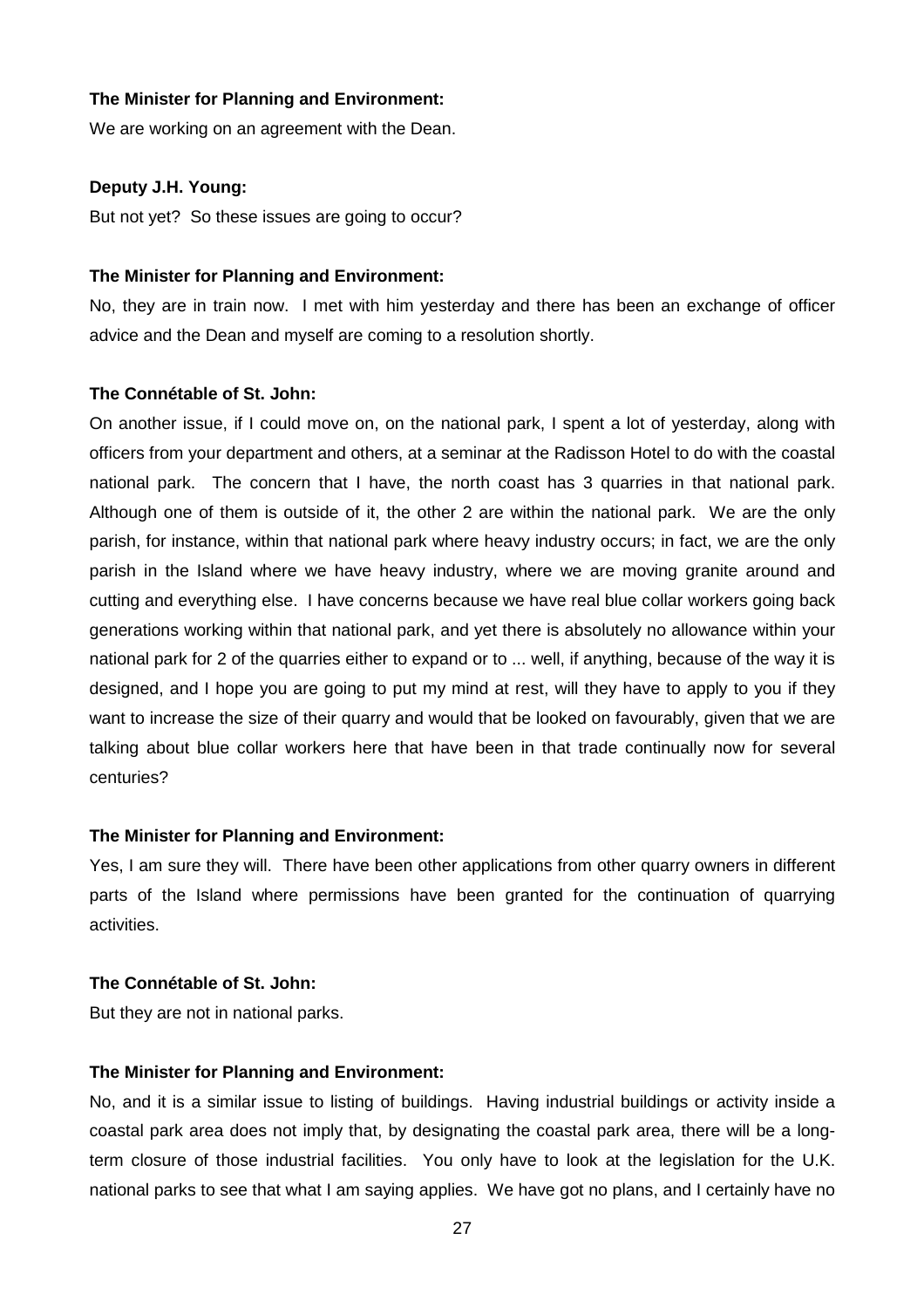plans, to do it in any other different way. I think there is a current misunderstanding that people think that if areas of land are designated to be special, in whatever capacity, and they appear in relevant schedules, that it is the intention of the Minister for Planning and Environment to curtail what is happening or has happened in the past. What happens is that by putting these buildings or areas into a special state I have to take into account when applications are made, as they are freely able to be made by anyone living or working in those areas, to weigh up any changes that may be to the detriment or the betterment of the area. It is just another set of considerations that have to be taken into account. It is not preservation, although from a heritage point of view and some of the heritage people, they would like to see it as that.

## **Deputy J.H. Young:**

Minister, obviously that is subject to a process of application and so on. What you are saying is it is a current issue. Obviously, coming back to this seminar, I did not get an invitation so I did not go. Can you tell us: is it a piece of P.R. (public relations) spin or does it have a real purpose?

## **The Minister for Planning and Environment:**

It has a real purpose. The States agreed with the last Island Plan that we could designate a coastal national park and that the areas within it were worthy of that designation. What the States did not do, which is what they normally do, is to look at the extent to which monies would have to be found or methods found in order to deliver that coastal national park in a state that they would wish to see into the future.

## **Deputy J.H. Young:**

What you are saying is the Constable should not interpret new policies, the policies are the policies ...

## **The Minister for Planning and Environment:**

The policies are the policies.

## **Deputy J.H. Young:**

... but you are trying to get, what, better use of the park? Is that what it is?

## **The Minister for Planning and Environment:**

The meeting yesterday that I attended in part over the lunchtime period, was to ascertain the extent to which funding streams or conservation volunteer schemes or banging on the doors of rich individual's schemes, or whatever, to find ways to fund some of the work that might be deemed to be necessary in order to improve the landscapes if they needed improving, or to allow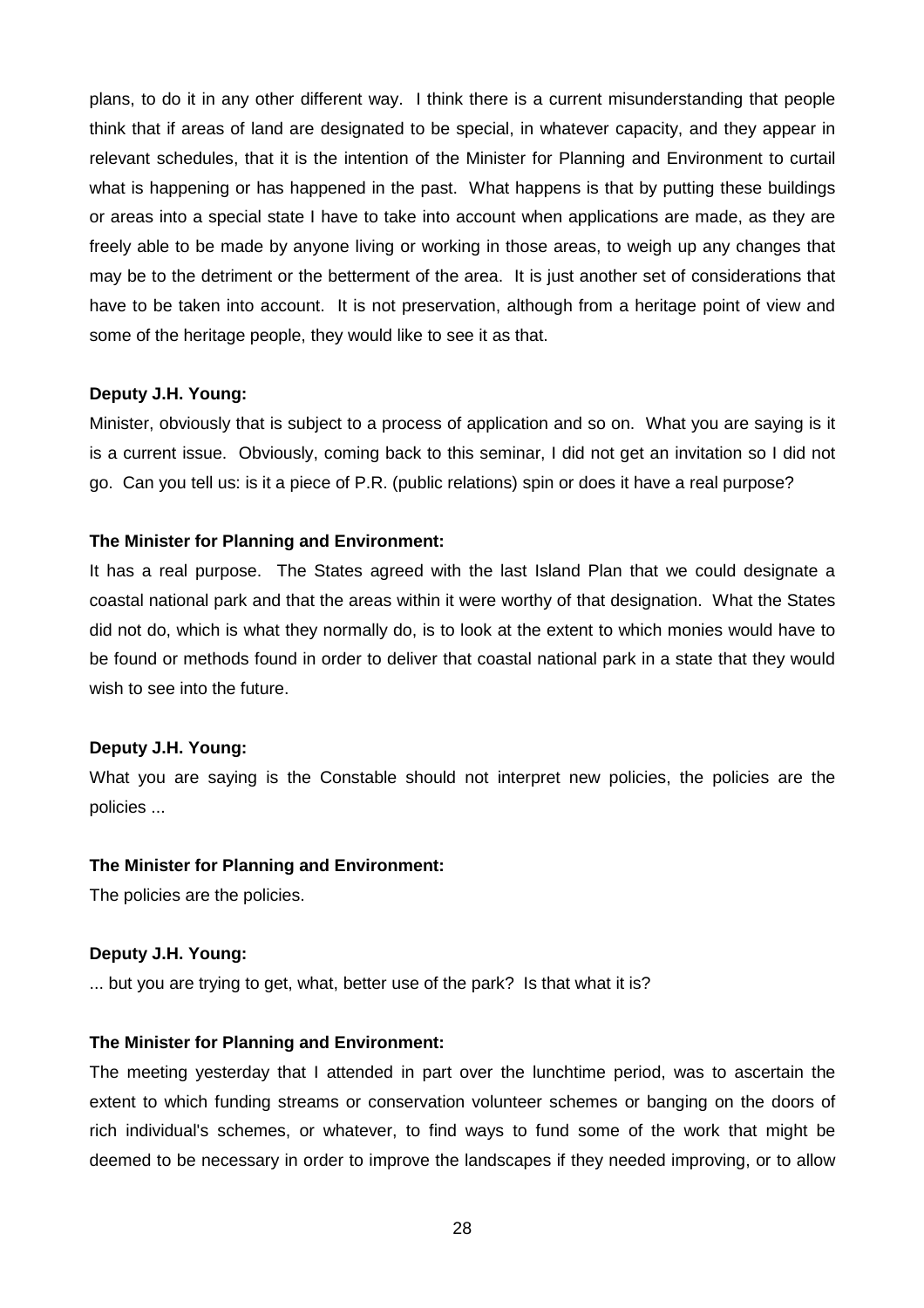some of the areas to remain in the state that is sufficient to put them on the designation in the first place.

## **Deputy J.H. Young:**

That sounds interesting, Minister. Were you able to take to the table new money to do this?

## **The Minister for Planning and Environment:**

No, I was not.

## **The Deputy of St. Martin:**

Could I just ask, Minister, how a coastal national park, and I have seen the areas very roughly on a very small map, differs from what we have at the moment? How does the national park differ from the coastal backdrop areas?

## **Chief Executive Officer:**

It is the same area. The area that is identified in the Island Plan in 2011 as the coastal national park is the dark green area, in effect. What we have at the moment at this base level is a planning policy that affects that area. It is a planning tool at the moment. The debate we are now starting is: what do we really want to achieve as an Island? Do we want to do more with our coastal national park? Some of the work may well be greater co-ordination of landowners: we as a landowner state, there are the national trusts, there are a load of other significant landowners in that area. Some of it is about common land management practices, common approaches to allowing people to access, branding and information, how you can access the park, walk through it, where do the bus routes go, where are the cycle routes, some of this. Some of it is about usability, some of it is about land management. Invariably, the further down that continuum you get the more money you can spend doing it. One of the debates we have got to have is how much money can we live within and, therefore, what does that mean for the national park?

## **Deputy J.H. Young:**

But you are there with no money in your pockets.

## **Chief Executive Officer:**

Well, we invest a bit of money at the moment. We obviously spend money into the network of paths that we manage and maintain. We work with T.T.S. (Transport and Technical Services) in that regard. We work with the National Trust in that regard. So a lot of people spend money in the park.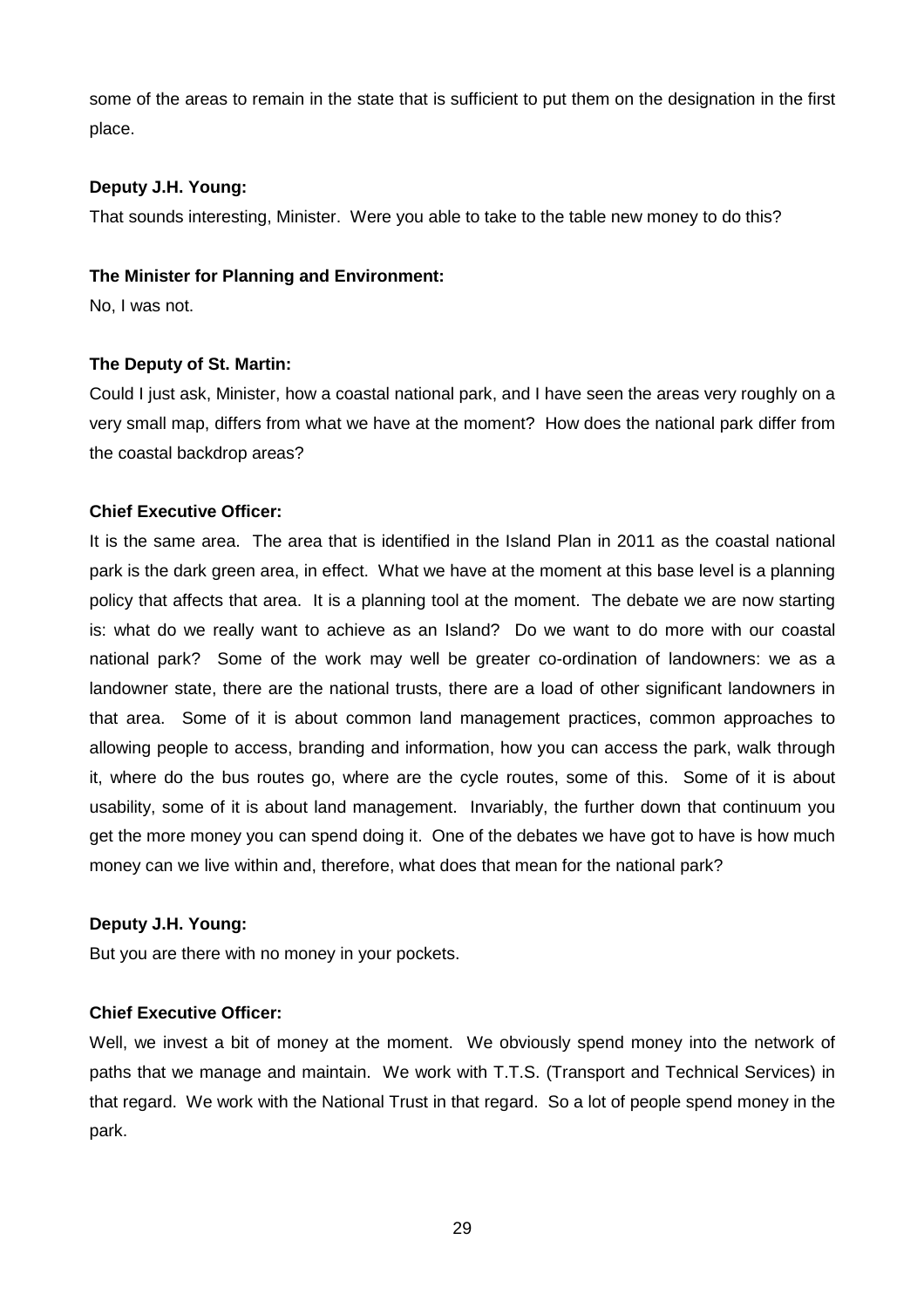Right, so it is existing resources.

## **Chief Executive Officer:**

Some of this is about harmonising what we all do to see if we get ...

## **Director for Environment:**

It is also about trying to establish the fact that the work is being done in the benefit of the national park as opposed to just piecemeal.

## **Deputy J.H. Young:**

I think I am going to move ...

## **The Connétable of St. John:**

Before you do that, I need to ask a question because, historically, we had a national park in St. Ouen, basically. By having extended it, if anyone heard the Constable of St. Ouen speaking yesterday, they would know he has a problem with policing. By extending it and depending on what you put in place, that policing problem is going to be extended to 7 other parishes. Our Honorary Police will not be able to be policing things when you are allowing dual purpose use, i.e. at the moment we are seeing the odd bicycles along the footpaths. Footpaths in general run right across from east to west and in general you can just about handle the odd bicycle on there. If that gets increased, you are going to need to do a lot of work with all those private landowners who gave their permission in the first place but, further than that, you are going to have to do an awful lot of work with the Honorary system, and probably the States Police but in particular with the Honoraries, who will have to police scenarios and incidents that will be happening. You may have heard the Constable of St. Ouen speaking yesterday. He was quite forthright in what he was saying about the concerns he has. They have problems now; by multiplying it 7 times you could have an awful big problem. So you have got an awful lot of work to do before ...

## **Deputy J.H. Young:**

Without getting into the detail, have you got this issue in hand? Is this process going to address this Constable's concerns?

## **Director for Environment:**

Without getting into the issue, yes, and it is by means of something I was going to go into later on, which was the countryside access strategy for Jersey, which is a consultation document going forward this year. All these people you mention will be consulted on it.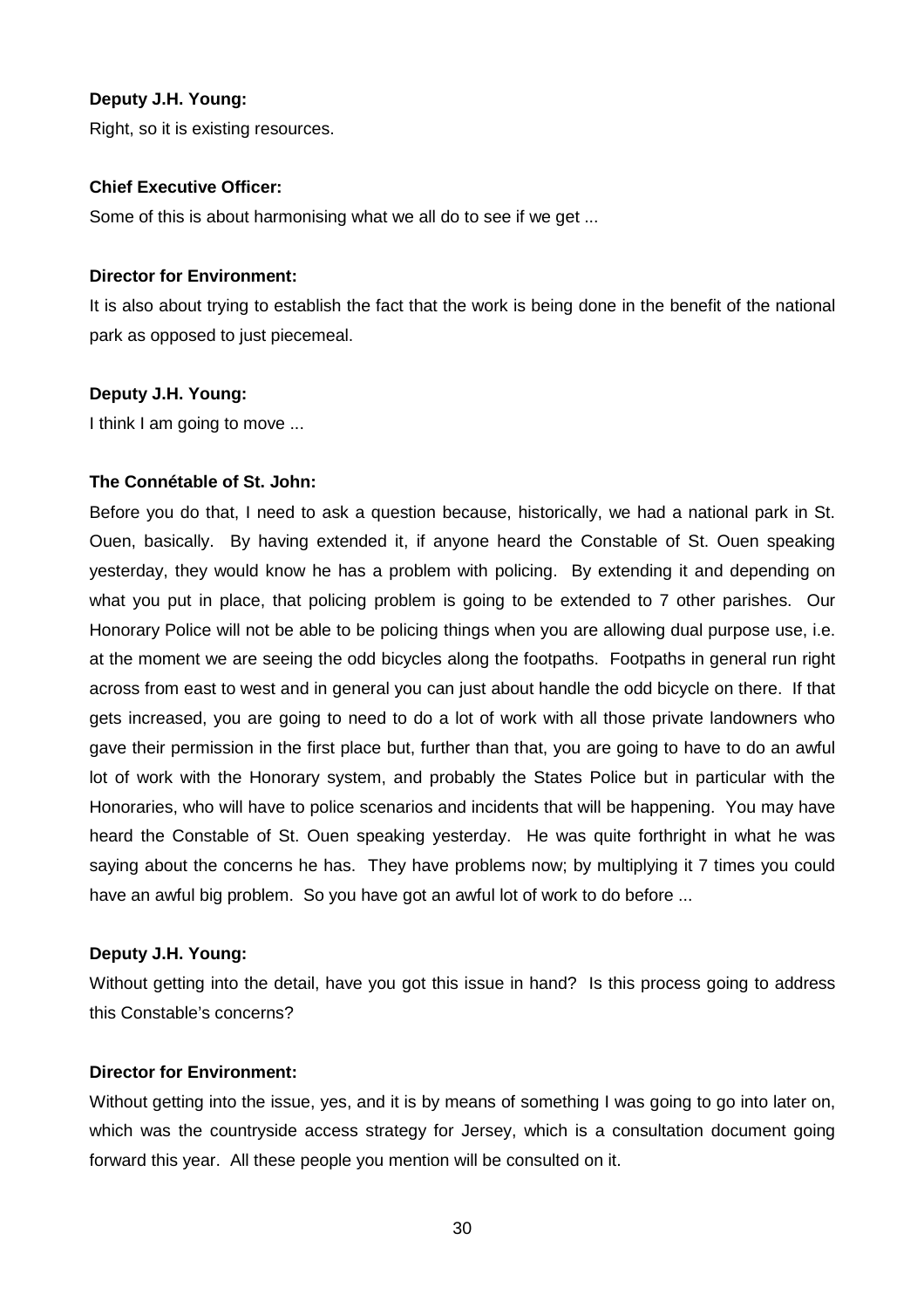I want to close ...

## **The Deputy of St. Martin:**

Before we do, could I just have one very final small piece? I take it that the department are aware of the damage being done by mountain bikers, for want of a better word?

## **Director for Environment:**

Aware, and aware of the cost to replace it or to refurbish it as well, yes, absolutely.

## **Director for Development Control:**

It is an issue that was discussed in a number of groups yesterday at the coastal national park meeting and it is an issue of pressure and activity and accessibility. While we all want to encourage accessibility to the park, there will be limits on what it can take in terms of the population it can hold.

## **Deputy J.H. Young:**

What we are hearing is there is a problem now and there is a danger the problem will get worse and, therefore, it requires stronger management intervention. Is that what you are saying?

## **The Minister for Planning and Environment:**

I think it needs management intervention, for sure, but there are different ways to provide that management intervention. It is not necessarily at this point in time just a case of banging on Treasury's door and saying: "Right, pump extra taxpayer monies into it." What was discussed a number of years ago was the extent to which perhaps alternative ways of achieving the management that would be required would be to increase the ordinary users' involvement in keeping it in the state that served his or her best interests by way of park rangers putting forward their services on a voluntary basis. It is early days yet, but what is fundamentally clear in my mind is that the States, just as they did in agreeing to endorse listed buildings through an international obligation, by designating it a coastal national park area, as we all have done, it does come with certain financial strings attached. If people did really mean what they meant in allowing us and giving us the green light to go ahead and implement this, they really have to accept the consequences in financial terms or organisational terms.

## **Deputy J.H. Young:**

Will you be bidding for more money for this to put in place the amount of monies the ...?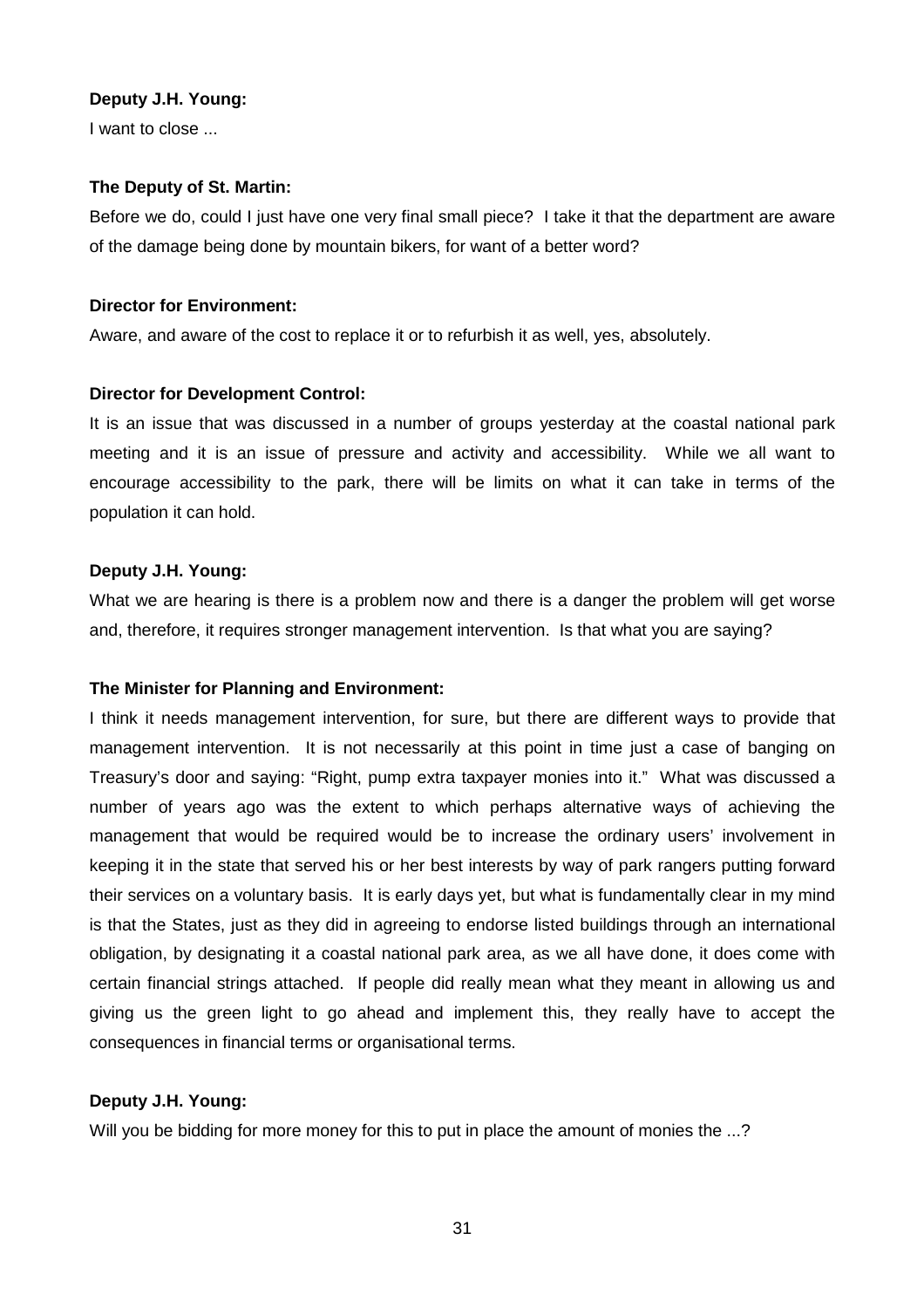It might come to that if other alternatives are insufficient to generate the funds that will be required.

## **The Deputy of St. Martin:**

Are we not in danger of making a rod for our own back, Minister? It sounds like it is going to cost more and it may be more difficult for the public to access it after we have finished.

[15:15]

## **Chief Executive Officer:**

The pressure of increased access is not linked to the designation of the park in the first place. I think we have got an inherent environmental asset there that people like using. Whether or not it has a green wash over it calling it a national park or not, we have a lot of people increasingly using our north coast paths especially for a number of access reasons, whether it be horses, bikes or walking. Whether or not that has a green wash on it or not does not really matter. We are seeing an increase in access. Green washing it and calling it a park gives us the ability to have a management plan put in place so that we can try and get a bit of joint and concerted action and consistent action across a number of people with a view of trying to make sure that bikes and horses and pedestrians are all in the right places at the right time. We have got many bits of our footpath network where we have got conflicting users and it is very bad for the path physically, but it is also a health and safety issue for the people who are using the path. These are some of the issues that we have got to work out with landowners whether there is an alternative route for horse riders, an alternative route for pedestrians. It is not an easy job by any stretch.

## **Deputy J.H. Young:**

Were all these groups involved in this meeting of yours, the horse people, the bike people and so on? Were they all there?

## **Director for Environment:**

We had 50 separate land users' groups yesterday, yes.

## **Deputy J.H. Young:**

They are all co-operating with you?

## **Director for Environment:**

They are all discussing with us so far and they will also be included in a consultation of this countryside access strategy, which will take us through from almost now until the next 6 or 7 months to try and get a proper understanding of what people want to do on the land.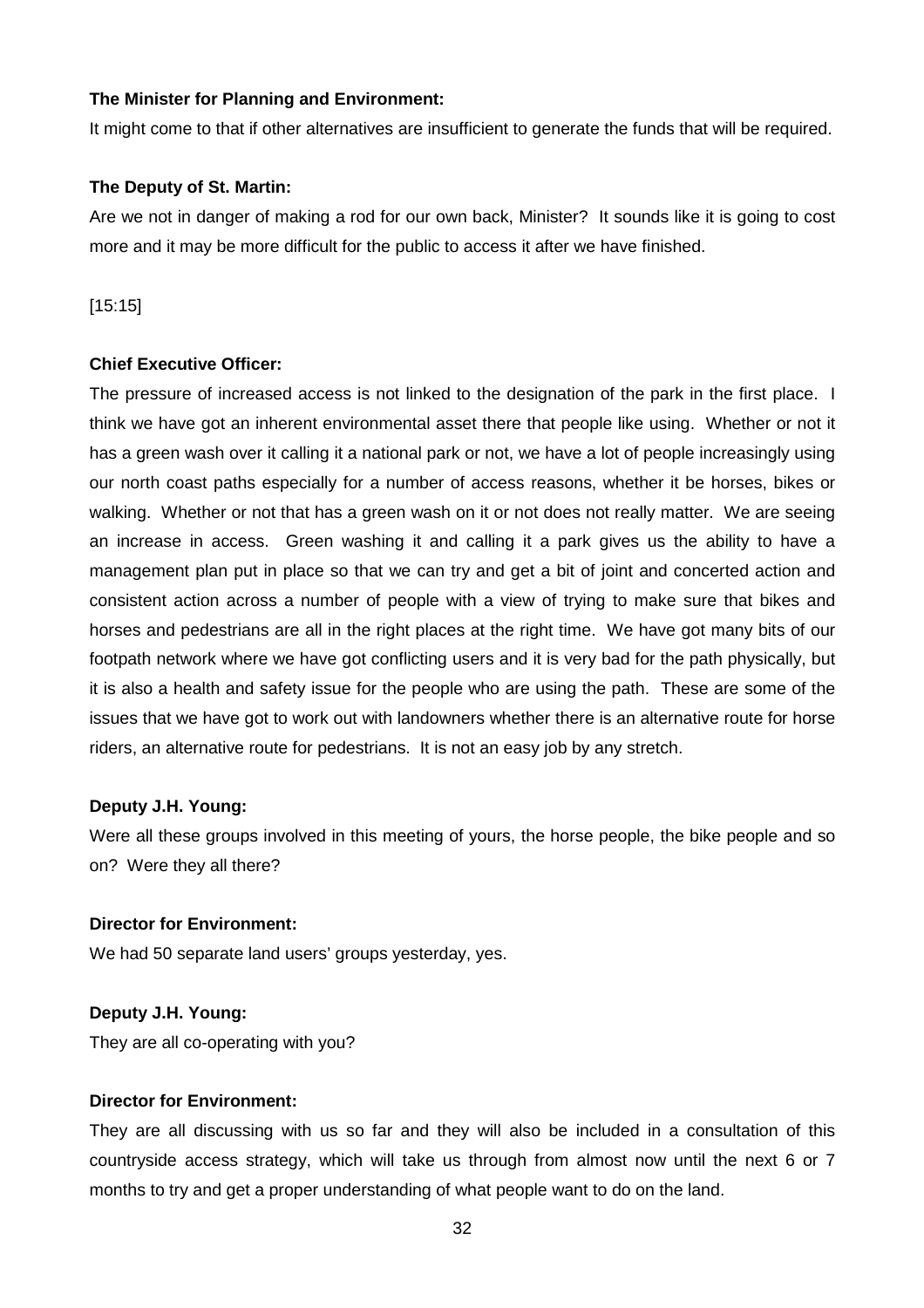This is obviously quite a significant issue and we will be watching developments closely, Minister.

## **The Minister for Planning and Environment:**

Potentially, it is a very good example of the tripartite way of working with sustainability at the heart.

## **Deputy J.H. Young:**

Okay. I think I would like to just draw to a close the session on, obviously, the Planning Officers report. Minister, do you regard this as a successful report? Did it meet your goals? Was it thorough enough?

## **The Minister for Planning and Environment:**

I think, generally, it was but, as my officer said, it is a moving corridor. The process itself remains open to review on a regular basis and the things that have been referred to as perhaps shortfalls will be plugged, sorted out, and ...

## **The Deputy of St. Martin:**

So where the word "urgency" is used, Minister, will those be priority issues to resolve?

## **The Minister for Planning and Environment:**

That is right.

## **Deputy J.H. Young:**

So how should we see this report, as a comprehensive piece of work or just as a kind of start-up attempt leading to further initiatives and further work?

## **The Minister for Planning and Environment:**

I think it is a pat on the back to the officers within the department and the Minister for moving in the right direction.

## **Deputy J.H. Young:**

**[Laughter]** I am sure you do. I ask, because I think our session was about half an hour, we had with them, which is pretty limited time.

## **The Deputy of St. Martin:**

Can I just ask one final question before we move off, and that concerns the planning panel, Minister. One of the recommendations says that you should consider enlarging and strengthening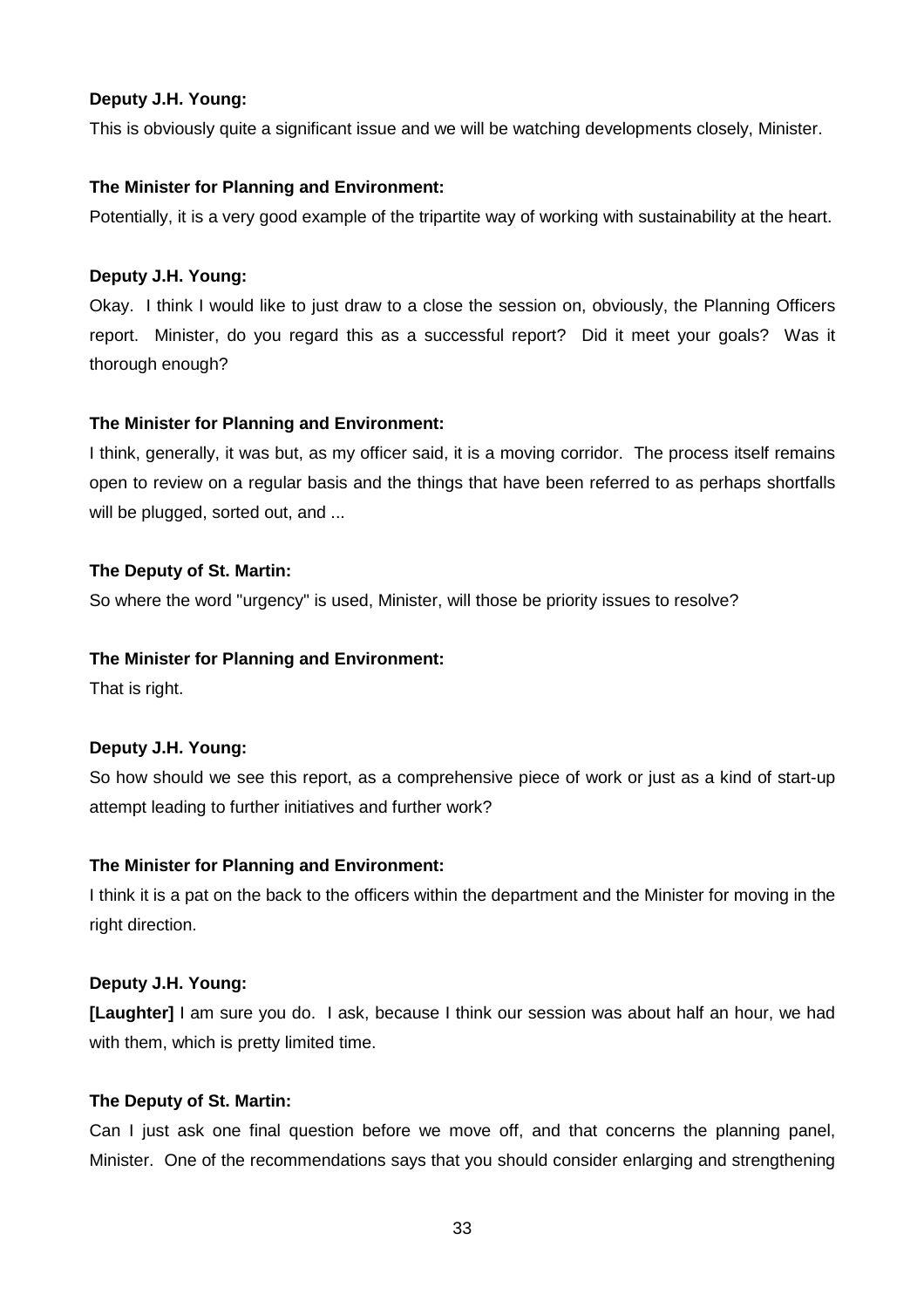the panel. Could you go further than that to tell us what numbers we are talking about and what the "strengthening" is referring to?

## **The Minister for Planning and Environment:**

I think in terms of the membership of the panel, because it is open to States Members to volunteer their services and you cannot press-gang service and should not seek to do that, we struggled to get the numbers that we have got. I think if it came forward that perhaps it was a suggestion that everybody should have a spell as a co-opted member of the planning panel, then I might support that, because I think planning is one of those areas that does affect all States Members in different regards. There is nothing like being a member of a planning panel to bring more of the issues into sharper focus and to enable more balanced comment, perhaps, to be made in relation to the issues that we undertake. But press-ganging people ... and, on the flipside, also we have to take into account that if groups of people are being put together to provide a panel-type of decisionmaking process, if the panel gets too big and becomes too unwieldy, again, there are certain limits over and above which ... 7 members is probably round about the right size. I think, though, it should be, first of all, Members; I think I have made comment before that I do not think the application panel should be made up out of lay members, as has been suggested.

## **Deputy J.H. Young:**

So States Members, but the report does propose strengthening of the panel in all sorts of ways, does it not?

## **The Minister for Planning and Environment:**

Yes, well, as far as possible but, as I say, it is quite difficult to force people to do things that perhaps they see as too onerous.

## **Deputy J.H. Young:**

Right. But would you accept the report elevates the role of the panel, particularly in the light of the new appeals procedure, which I think I am just about to come to?

## **The Minister for Planning and Environment:**

It does, yes, and one of the changes that I implemented was to ensure that, in order to allow planning application members not to be compromised by being Deputies or elected Members from particular areas, was to bow out of any discussions on any of those applications that were on their patch, so to speak.

## **Deputy J.H. Young:**

That happens, does it not?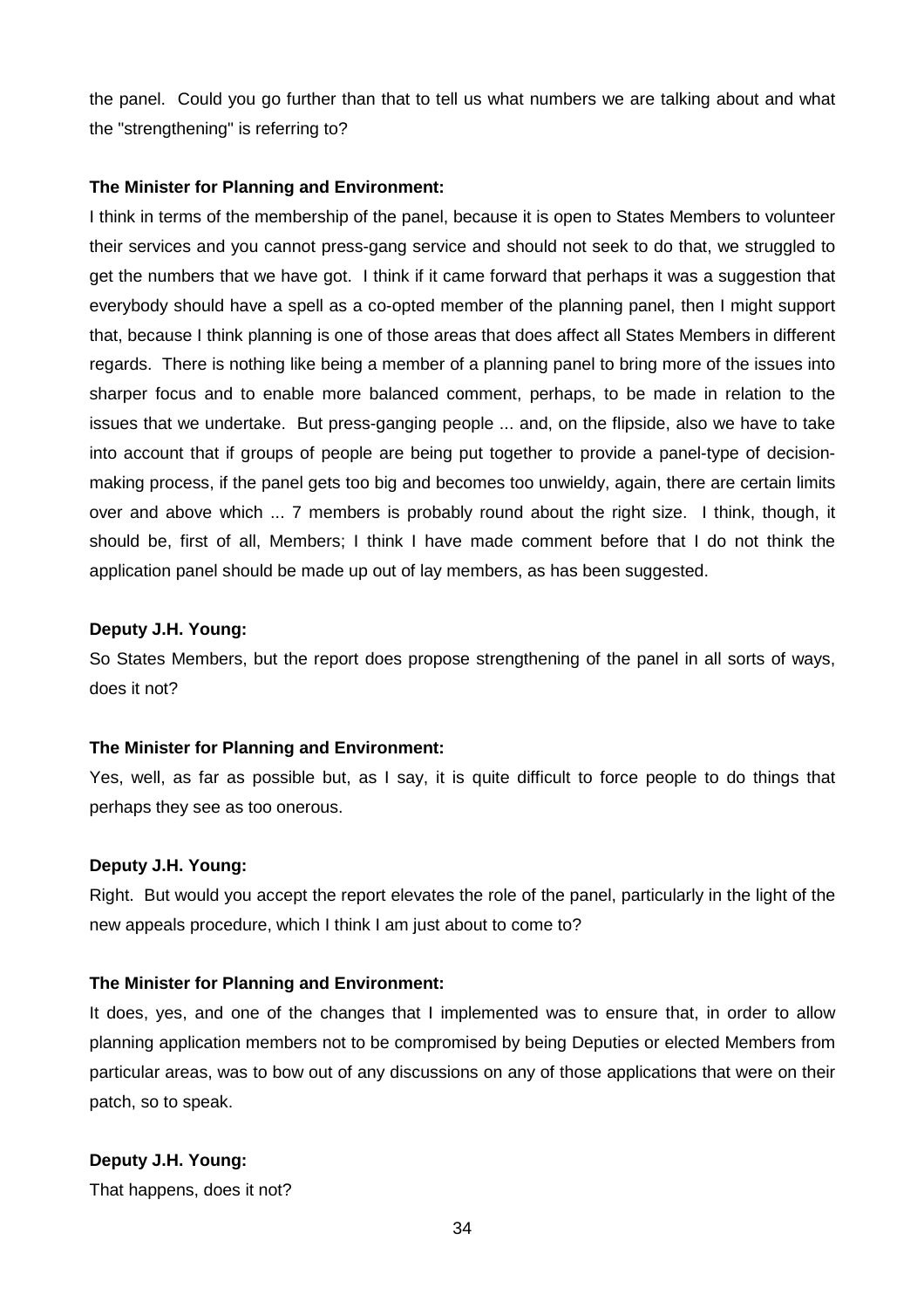That happens, but that inevitably means that we probably need more people than less people and I think that is where the answers were coming from.

## **Deputy J.H. Young:**

Well, I think that is the answer to the Deputy's question. There is plenty more material here but time is moving on. It is a public document; I am sure it is there for people to look through and respond on what you have said, Minister, and there are a number of threads where we will be coming back to in the future. Perhaps I should just ask you before I close: what is it your intention to do with this report?

## **The Minister for Planning and Environment:**

Act on it.

## **Deputy J.H. Young:**

Right. Act on what, it that you like or ...?

## **The Minister for Planning and Environment:**

No. I think it is going to be properly reviewed and the areas that need strengthening will be strengthened.

## **Deputy J.H. Young:**

Right. Okay.

## **The Connétable of St. John:**

Can you give us a timeframe, please?

## **The Minister for Planning and Environment:**

Yes. It is all going; that is down, because we are running out of time.

## **Deputy J.H. Young:**  Before you leave office?

## **The Minister for Planning and Environment:**

Yes.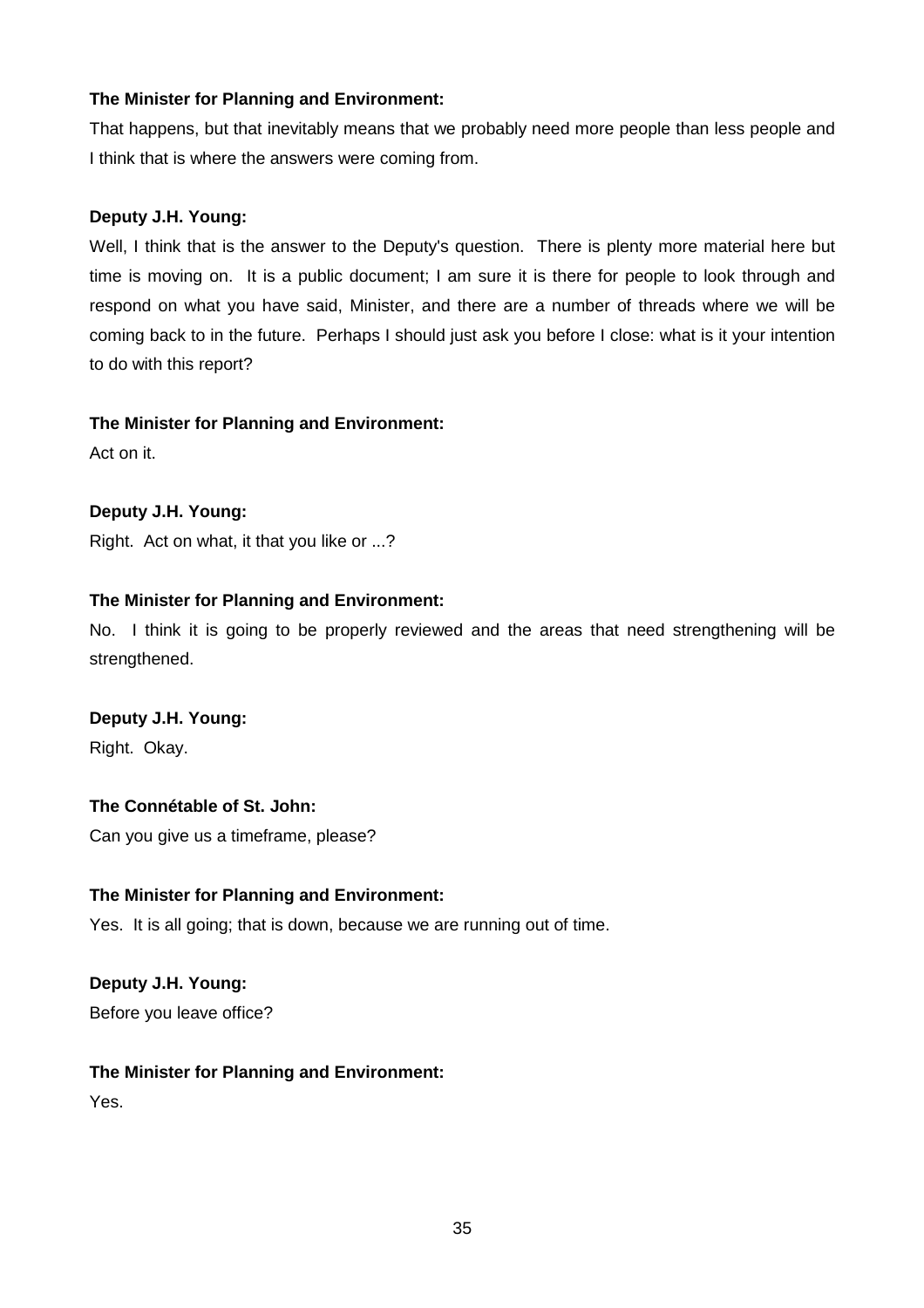Okay. Right, planning appeals. Minister, obviously we are in a position where the States have approved your new arrangements. When are we going to see the new planning appeals process?

## **The Minister for Planning and Environment:**

The officer has the timetable.

## **Chief Executive Officer:**

Yes. We are currently drafting the law with the law drafting team, so we hope to lodge that in early April; we are pretty much there now with all the work that needs to be done on law drafting, so that is going to be lodged in that sort of timescale. There is a 6-week lodging period for the Minister, so that would bring a debate into the Assembly, on the details of this, in June. We then go through ...

## **The Deputy of St. Martin:**

We have got nothing else on in June so that will be fine ...

## **Chief Executive Officer:**

There is nothing else in June, yes. We are very cognisant of the amount of work that is coming to the Assembly and it is stacking up for July, so we really want to get this debated in June; all being well, with a positive discussion and decision in the Assembly in June, then through the Privy Council group, with a view that we are hoping this will come into effect in January 2015.

## **Deputy J.H. Young:**

The report makes the point that this will require planning inspectors that have got experience of third-party jurisdictions. Are you able to get those?

## **Chief Executive Officer:**

We feel we will be. We have certainly looked at the Isle of Man model and there are inspectors out there who have experience of that; they have a core, obviously, for want of a better description, of inspectors. It is certainly intended that the Judicial Greffe will run a list of inspectors for a number of issues, this appeal system will cover a number of matters, including planning applications, but it will also include building by-laws, trees, heritage, et cetera. So there will need to be a blend of inspectors on that list to be able to be called on to give those judgements, so that will have to be ...

## **Deputy J.H. Young:**

The law change you are bringing, is that an enabling law or will there be later regulations on the procedures of the appeal process?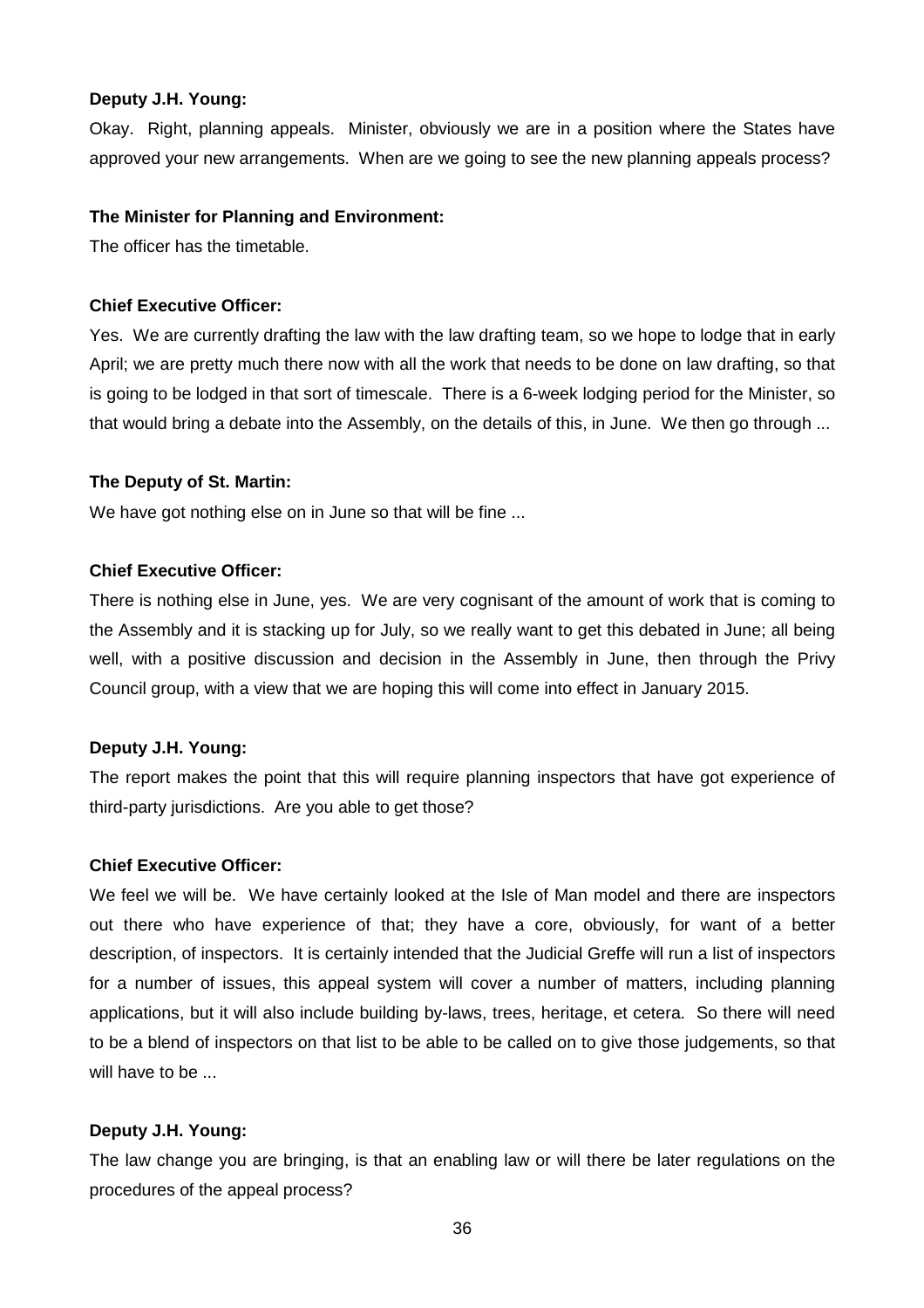## **Chief Executive Officer:**

It is an enabling law. Some of the detail will flow through in later decisions.

### **Director for Development Control:**

If I can just assist there, Chairman. It will be in an order which accompanies some law changes, so a change to the principal law and an accompanying order.

### **Deputy J.H. Young:**

What about fees? Will those orders include fees?

# **Chief Executive Officer:**

We have a fees order already within the department, that is the consolidated fees order; everything we charge for is in one fees order within the department, so that will be a change to the fees order in January 2015. We change those on an annual basis.

### **Deputy J.H. Young:**

I see. The report says that when this new arrangement happens, the Minister will no longer make judgements on applications, except by call-in, is that correct, is that still your plan?

### **Chief Executive Officer:**

That is correct, yes. Yes. The Minister, in receiving a recommendation from an inspector, cannot therefore be the first decision-maker in the first instance because he or she cannot then review his or her own decision.

### **Deputy J.H. Young:**

Will that upgrade the role of the Planning Application Panel, so, effectively, become the de facto Minister for Planning and Environment?

# **Chief Executive Officer:**

It certainly upgrades the panel in a sense that all political decision-making at the first instance will go through the Planning Applications Panel. The Minister clearly still exists in a role to either call in applications and receive appeals at the end.

# **The Minister for Planning and Environment:**

Can I just add in there: the panel will not be the de facto Minister because the Minister has a number of other roles that the Planning Application Panel will not carry out. So the Minister for Planning and Environment will still be the Minister for Planning and Environment for the setting of policy and the further review of appeals and so on, so those elements will remain.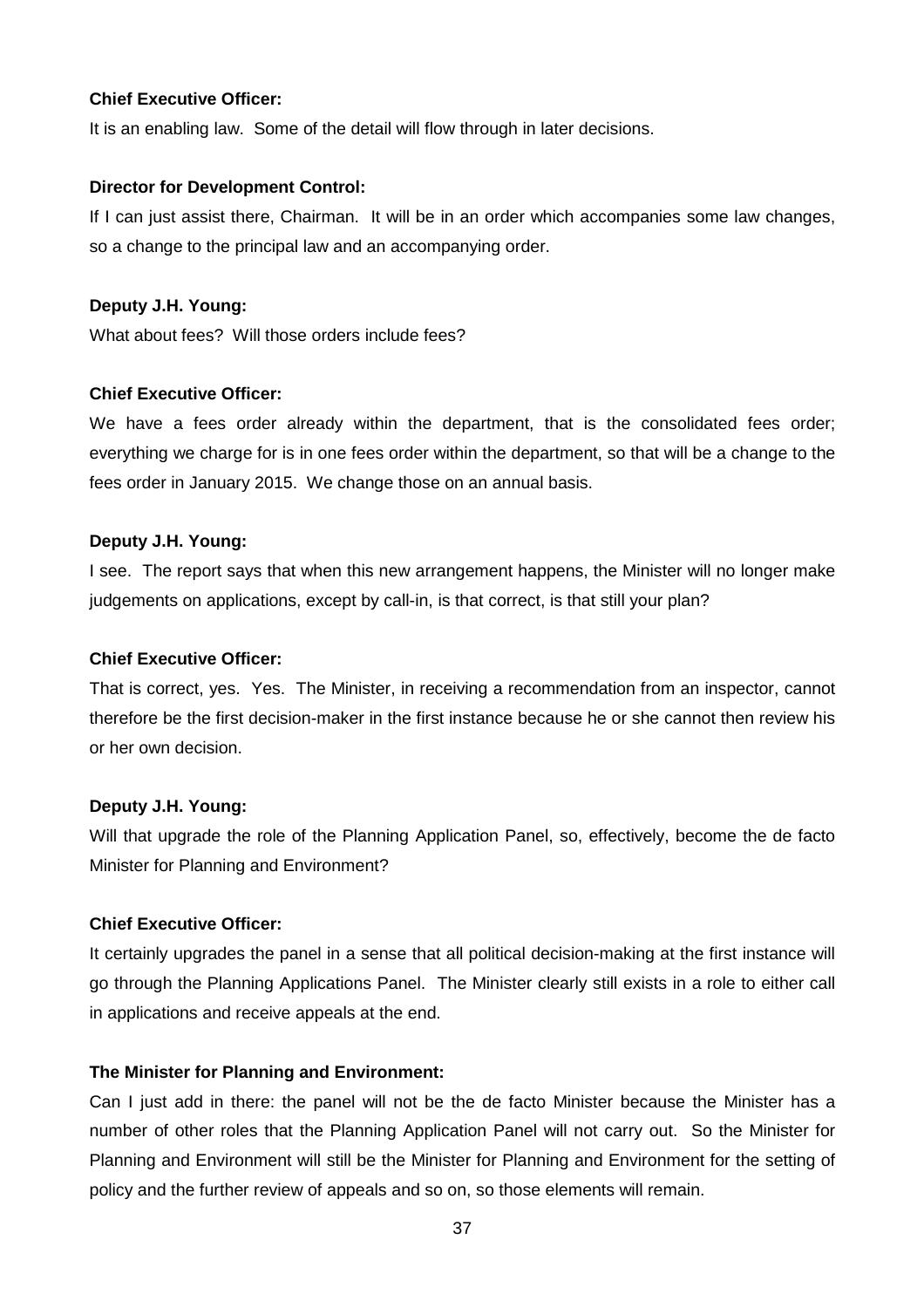At the moment the States approve the membership of the P.A.P. (Planning Application Panel), do they not?

# **The Minister for Planning and Environment:**

Yes.

# **Deputy J.H. Young:**

What about the appointment of the Chairman and the Deputy Chairman of the panel, will that, in your law, be proposed to be approved by the States, or is it just up to the panel to choose their own chair?

# **The Minister for Planning and Environment:**

I am in 2 minds about that one. I think that the chair of the panel at the moment can be passed over to other individuals if the chairman is conflicted, so I see the same thing possibly applying. I do not think it has to be given to any one person particularly, but I am open-minded on that.

# **The Deputy of St. Martin:**

What roles does the chairman fulfil that other members of the panel do not do at the moment currently, Minister? Is there anything specific that the chairman has to do?

# **The Minister for Planning and Environment:**

No, he is just the chairman of the panel.

# **Chief Executive Officer:**

No, we have had a discussion whether under the new system there should be a casting vote at all, or not, for the chairman, and we have concluded that there should not be a casting vote for the chairman, because that is consistent with how other committees and panels have operated under ministerial government. So we are currently in discussion with the Greffe as to how the panel are appointed, so there may well be a change that we bring more details to the States Assembly for appointments to the panel, but we do not envisage the chairman, as I say, getting any more role over and above a member of the panel, in terms of administrative things, for the meeting itself.

# **Deputy J.H. Young:**

I am sure we will be coming back to that. If there are no more questions, I would like to move on to planning and building charges. I think we have had this discussion a number of times, Minister. I think I would just like to start by asking you: why is the Planning and Building Department making a profit from planning and building fees?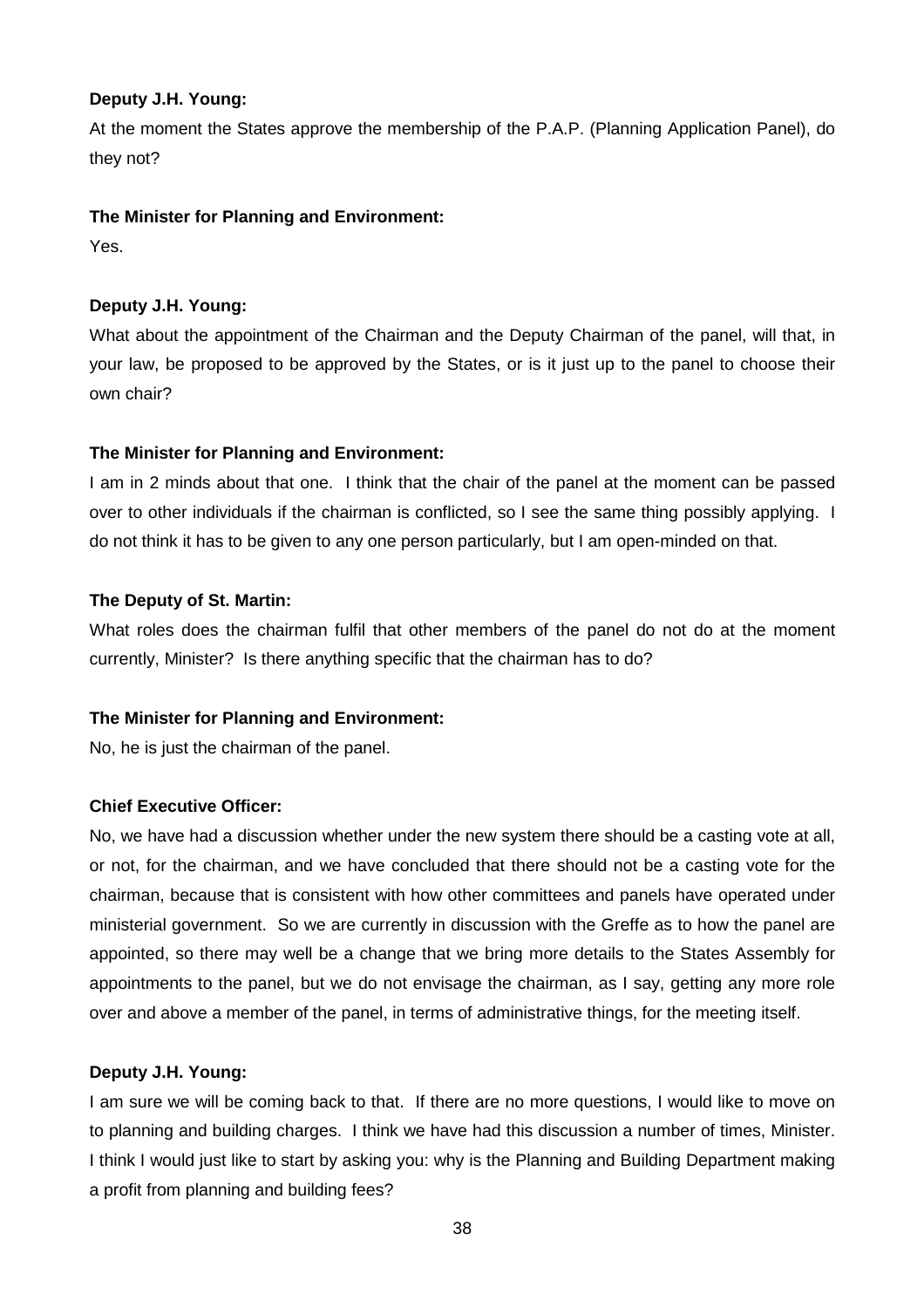# **The Minister for Planning and Environment:**

I do not think we are making a profit out of it.

# **Deputy J.H. Young:**

Well, when one refers to the medium term financial plan update, your figures for your department are showing you in surplus in this area. Why is that?

# **Chief Executive Officer:**

I certainly do not think we are making a profit. We seek to recover our application services from the fee income that we receive but certainly we are not in profit for planning and building.

# **Deputy J.H. Young:**

Are you familiar with the figures that the Treasury have published in their medium term financial plan update? It does show a net income under planning and building services.

# **Chief Executive Officer:**

Yes. It depends on how you account for income over a period of time, so clearly, some years we have more income and some years we do not have income, and it does go in peaks and troughs but, certainly, we are not a profit-making organisation. We do seek to recover our application service costs from the private interests it serves.

# **Deputy J.H. Young:**

Your goal is 100 per cent, though?

# **Chief Executive Officer:**

Yes, it is.

# **Deputy J.H. Young:**

But you are saying those figures are not right where they are showing a surplus?

# **Chief Executive Officer:**

Well, I am saying they do vary, because our income varies quite remarkably depending on the year, so some years we get more income than others.

# **Deputy J.H. Young:**

So it is an accident?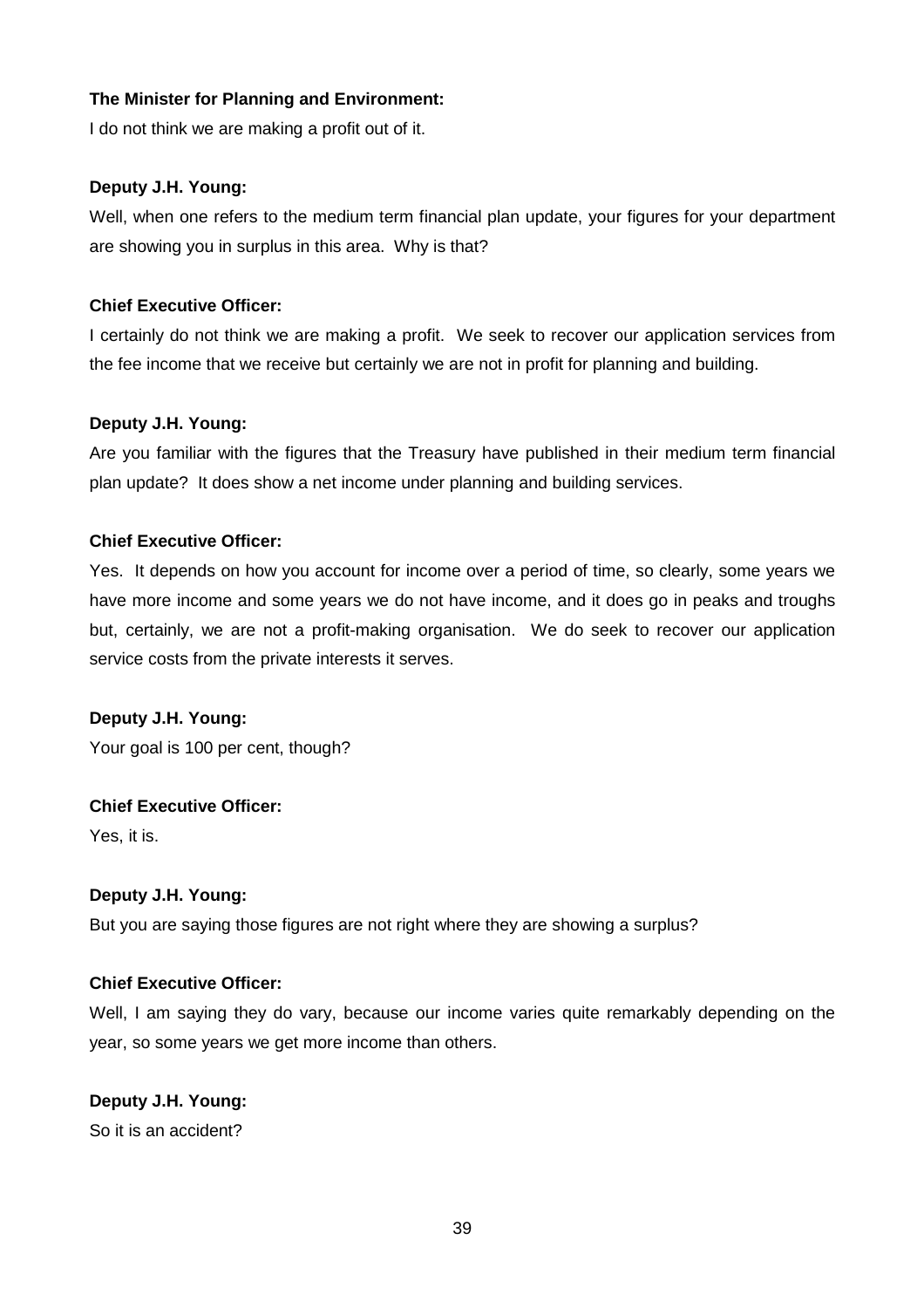## **Chief Executive Officer:**

I am not saying it is an accident, no. I think it is just invariably our income and our costs are ... I liken the budget sometimes to trying to land a 747 with an empty fuel tank; that is how it feels to try and land our States budget sometimes. Invariably, some years we will have a bit of surplus cash, some years we may be under spent, but if we look at income and costs over a period of time, we seek to recover income and costs, basically, to balance.

### **The Connétable of St. John:**

I am shocked, Chairman, because each planning application should only wash its face as far as the cost; there should not be money carried forward over the costs of the year. So if I put a planning application in, I should not be expected to be funding some other part of somebody else's application, because that is the way you are saying it.

### **Chief Executive Officer:**

That does not happen, no. The vast majority of applications we receive we do not cost-recover on that fee; it costs far more to process than we get in fee. We have had political decisions, and we subsidise householder applications from commercial applications, in the main. The commercial income we are getting from commercial applications tends to allow us to charge less for householders within the system, but we tend not to cost-recover. A good 75 per cent of applications we receive cost us more to process than we get in income.

#### **The Connétable of St. John:**

You are making a profit.

# **Deputy J.H. Young:**

Previously, we asked you about whether or not there was any cap on your charges. As I understand it, you have now introduced one.

# **Chief Executive Officer:**

There is now, yes, as of this year.

# **Deputy J.H. Young:**

Just remind us what the figures are?

# **Chief Executive Officer:**

There is a £200,000 cap on a planning application.

[15:30]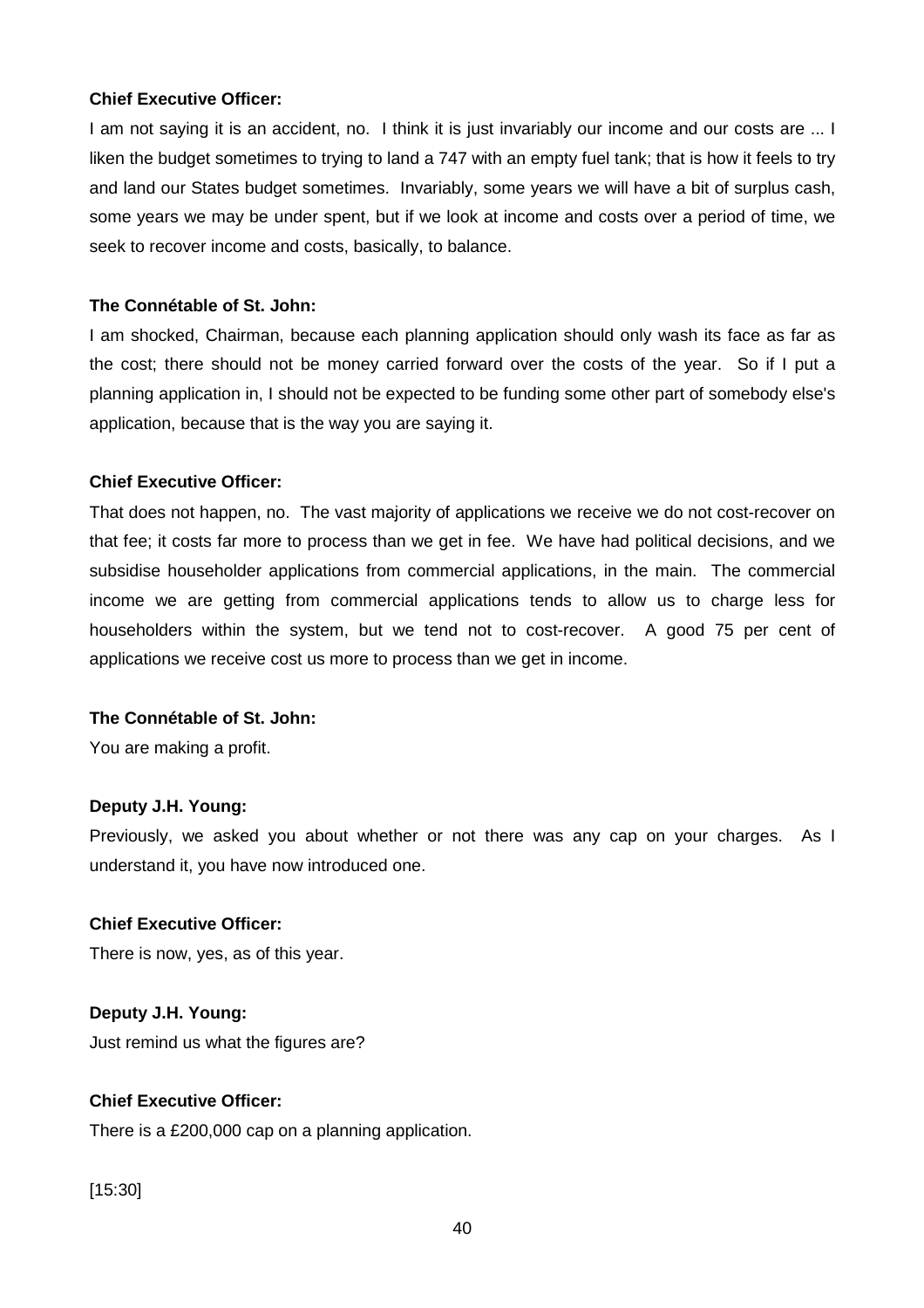So can I ask you: does it cost a planning officer £200,000 to deal with a planning application?

**Chief Executive Officer:**  On that instance, probably not.

**Deputy J.H. Young:**  So the big applications cross-subsidise others?

**Chief Executive Officer:**  Absolutely, they do, yes. That has been a mindful political decision.

### **Deputy J.H. Young:**

What is the biggest planning application that you have dealt with in the last year or so?

## **Chief Executive Officer:**

In the last year, in terms of value, in terms of fee?

**Deputy J.H. Young:**  Yes.

# **Chief Executive Officer:**

That is probably about a £205,000 application.

#### **Deputy J.H. Young:**

What would be the cost of dealing with that, roughly, £1,000?

# **Chief Executive Officer:**

It would be far more than £1,000; it would run into tens of thousands of pounds for cost of processing an application. On the other side, we also charge very minimal fees for some of our householder applications, which cost far more to process than we charge. So some fees we levy at £30, £40, £50 and they cost hundreds of pounds to process.

### **Director for Development Control:**

And there are thousands of those; that is the difficulty.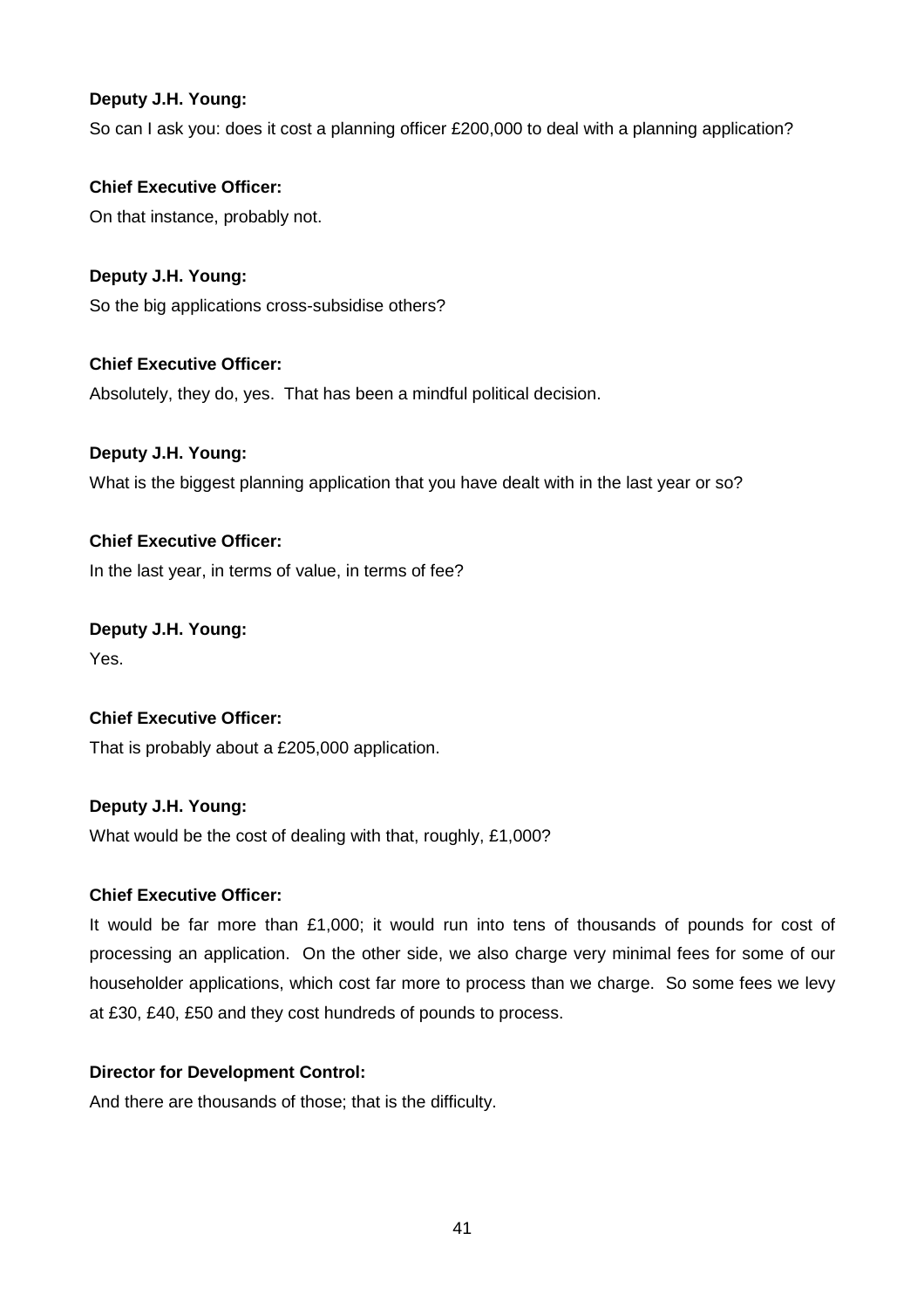## **The Deputy of St. Martin:**

Recently the Chamber of Commerce published some figures, and I do not know if you are aware of ...

# **Chief Executive Officer:**

Yes, I have seen those.

# **The Deputy of St. Martin:**

Have you looked at them? Do you find them to be accurate?

# **Chief Executive Officer:**

I find them narrow in focus. The debate on planning fees, I think, is narrow in focus. It is very easy to compare our planning fee to a fee levied in the U.K. In many respects, our fees here are lower than those fees levied in the U.K.; certainly, for general householder planning applications we are cheaper in many respects than the U.K. We are more expensive here on some of our larger commercial applications than in the U.K., and that has been a mindful decision over the past 3 to 4 years to help householders in running their lives, in effect, and improve their homes. Where we differ with the Chamber in that sense is that we should look at the percentage of the planning fee as part of the development cost envelope as a whole. Our fee is only one part of the professional fees that get levied on a development concern. Typically, professional fees are between 12.5 per cent and 15 per cent of a development project. The challenge I put back to the Chamber is whether the planning fee is a disproportionately large percentage compared to other fees. I would argue it probably is not, but we also need to factor in the other elements of the U.K. system, for instance planning gain: the U.K. system asks for thousands of pounds worth of planning gain and planning value back to the community, the Jersey system does not. So, at the moment, in terms of the equation of development costs and the public gain from development, I would argue we are still cheaper than the U.K. because we do not achieve the levels of planning gain that is achieved in the U.K.

# **Deputy J.H. Young:**

Jersey folk like to compare themselves against their nearest neighbours and, in both cases, with both the housing and the commercial, we appear to be nothing less than at least double the cost in Guernsey.

# **Chief Executive Officer:**

That is correct, yes.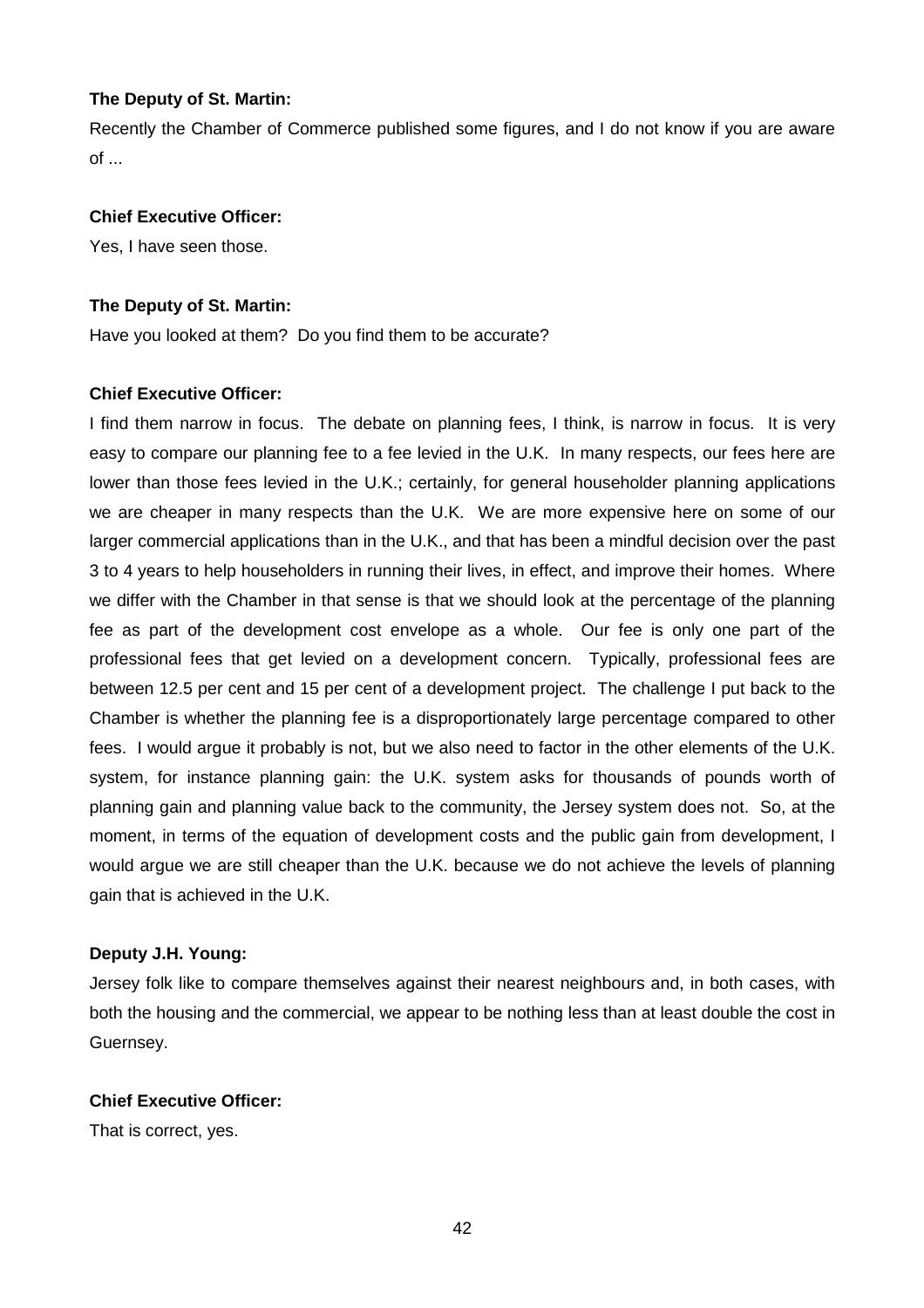Do Guernsey have such different rules from us? Is the way we do it so different they need to be double?

# **Chief Executive Officer:**

Certainly, it is a different mindset. What it opens up is a philosophical debate as to whether an application service should be subsidised by the general taxpayer or paid for by the private interest it serves.

# **Deputy J.H. Young:**

You are saying the Guernsey service is subsidised 50 per cent by their taxpayers?

# **Chief Executive Officer:**

By the general taxpayer, it is, yes.

# **The Connétable of St. John:**

What about the Isle of Man? The figures also mention the Isle of Man.

# **Chief Executive Officer:**

I do not know for the Isle of Man but, again, the Isle of Man may well be cheaper in terms of to the developer applicant, but that invariably then means that the general taxpayer is picking up the subsidy on behalf of developers. We have made mindful decisions over the last 5 to 10 years not to do that and, where private interests benefit from a planning decision, they should pay for that decision otherwise you put the costs back on to the general taxpayer. So there is a wider philosophical point about who should pay for application processing.

# **The Connétable of St. John:**

When I came into the House, this was all being debated all those years back, and the idea was it would wash its face, but not at the cost of other people. Planning applications were supposed to wash their own faces not some areas subsidising others. So when was the decision made for planning applications to be subsidising other areas, other parts?

# **Chief Executive Officer:**

The applications we receive subsidise other application fees so if we charge a developer on a large development/commercial operator more, it means that we can charge a householder less, and that has been the political decision over the term of the previous Minister: to push more cost on to developers of larger schemes and to allow householders to extend and improve their homes at a lower cost.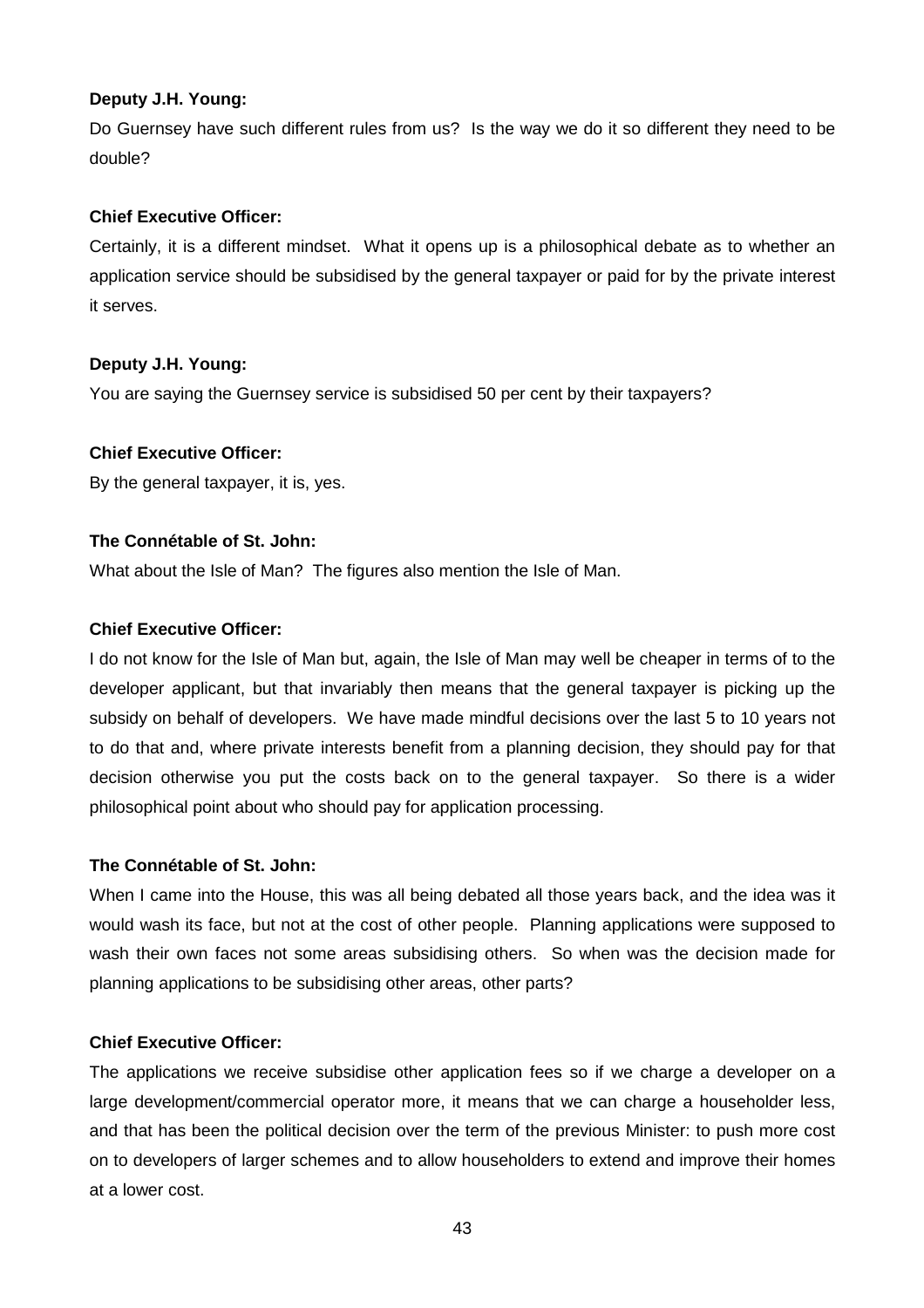These figures really are quite marked. You have seen them: £200,000 for the big scheme you spoke of, it would be £43,000 in Guernsey, £45,000 in England and £7,000 in Isle of Man. You take housing figures, there is a similar sort of ratio. Is it because departmental costs are high? If you are saying that there are comparisons of differences in the way they account for different types of work, we surely cannot ignore the fact about cost base in Jersey being high, can we?

### **Chief Executive Officer:**

No, I think the comparison is the fact that the general taxpayer in other jurisdictions pick up more of the cost and, indeed, we ...

### **Deputy J.H. Young:**

In England and in the Isle of Man, you believe, and in Guernsey?

### **Chief Executive Officer:**

Yes, and here we have made the decision not to do that and I think that is where the differences exist.

# **Deputy J.H. Young:**

Was this a decision of the C.S.R. (Comprehensive Spending Review) or whatever it was called, that charges get set at this level?

# **Chief Executive Officer:**

Partly, yes. Partly through our annual fees orders with the previous Minister, but also through the C.S.R. in the sense that there was an acceptance that we would get more income in and reduce the burden on the general taxpayer. So there was a mindful decision to cost-recover those services.

### **Deputy J.H. Young:**

So this was when there was a savings review and, rather than produce savings in expenditure, the fees were up to get people to pay?

#### **Chief Executive Officer:**

No, these fee increases were in addition to our savings on expenditure. So the department was given a 10 per cent savings reduction in the C.S.R.; we, in effect, delivered a 19 per cent net reduction on our budget in the C.S.R. period because of additional income brought in as well.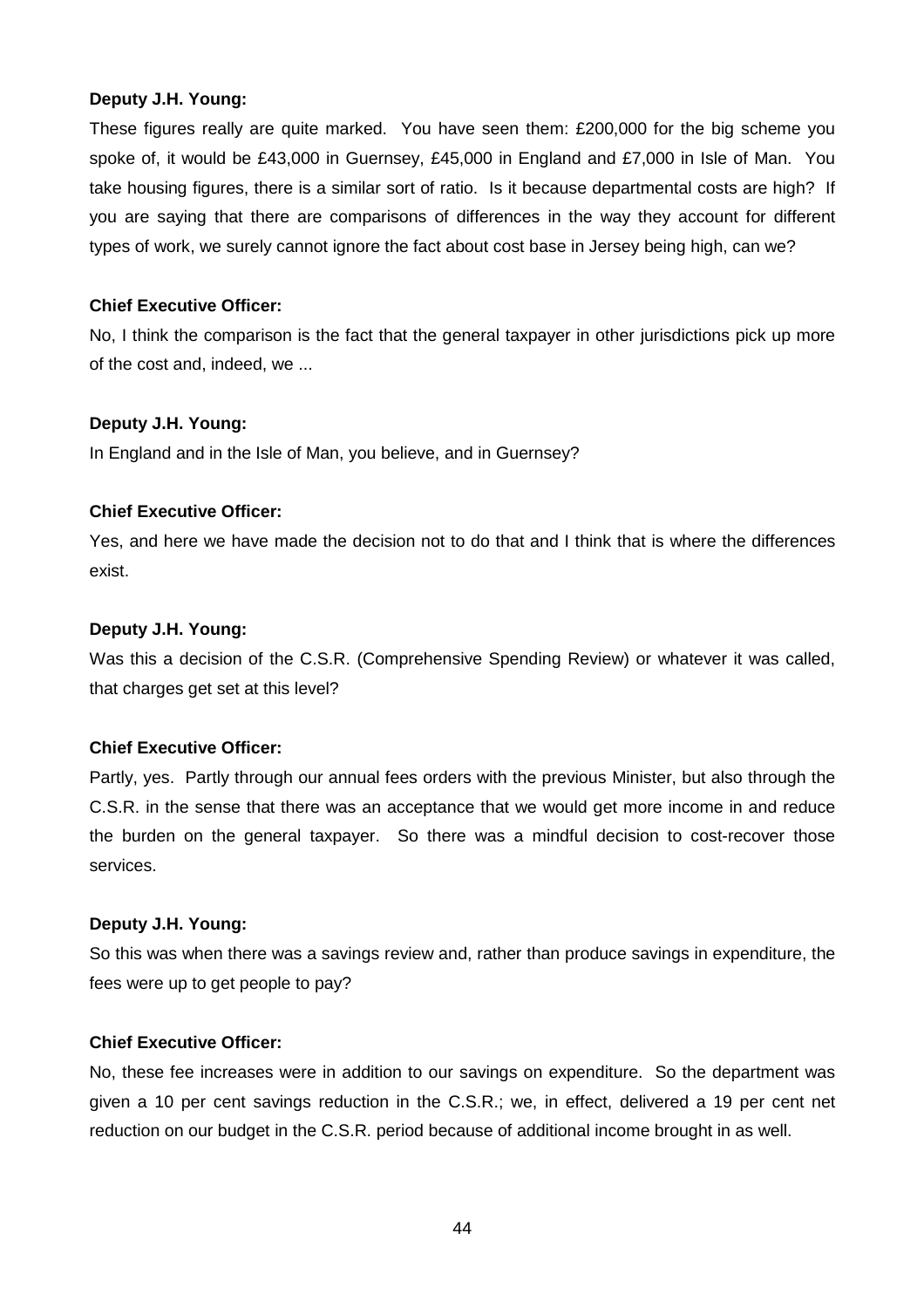What happened to this money, then? This was extra money.

# **Chief Executive Officer:**

Well, it has meant that the general taxpayer now does not subsidise some of our application services.

# **Deputy J.H. Young:**

Yes, but what happens there? If you said you were not required to do ...

# **Chief Executive Officer:**

Yes. It just means the settlement we get from the Treasury each year is less, we have to make up our costs ...

# **Deputy J.H. Young:**

Right. So the Treasury got the benefit of this?

# **Chief Executive Officer:**

Well, the general taxpayer gets the benefit of income because there is less public expenditure.

# **Deputy J.H. Young:**

So have we shifted the charge from the taxpayer on to the developer and the person doing the development?

# **Chief Executive Officer:**

Correct. Because they are the people who are benefiting directly from the development, either in development profit and gain, land value or by the fact that their house has improved and they will get benefit through ...

# **The Deputy of St. Martin:**

When you say "developer" do you include in that large-scale housing developments?

# **Chief Executive Officer:**

Yes.

# **The Deputy of St. Martin:**

So the person purchasing the house would be suffering part of that cost through subsidising?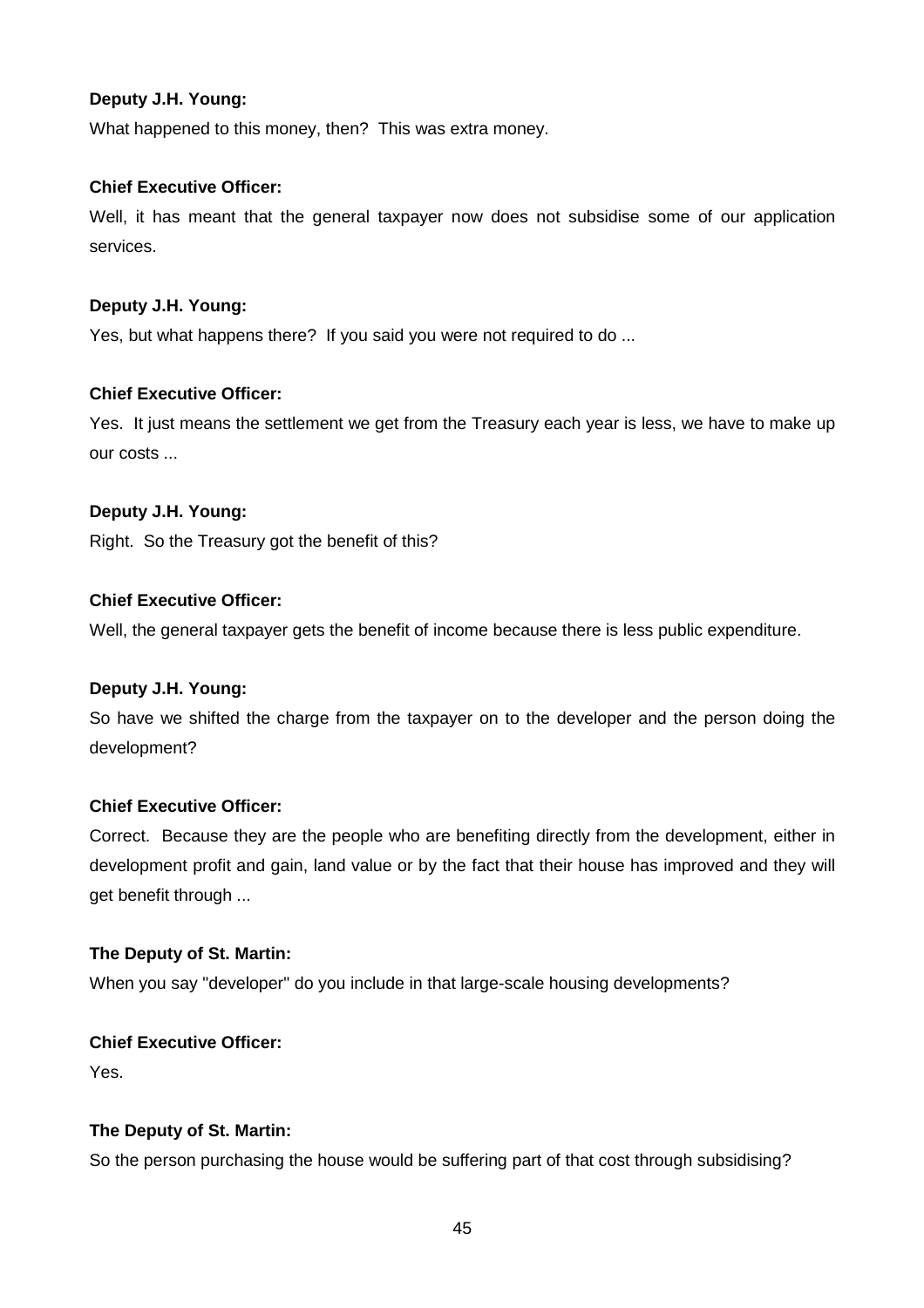# **Chief Executive Officer:**

No, the cost of development should come off the land value prior to getting it to the consumer.

**The Deputy of St. Martin:**  Should?

# **Chief Executive Officer:**

Well, if the market is working correctly.

# **The Connétable of St. John:**

Can I come in there? So therefore, at the end of the day, there is a surplus, which the Chairman has mentioned, so at the end of every 12 months, every financial year, or is it at the end of every 3 years that there is a surplus shown?

# **Chief Executive Officer:**

Some years, if we are lucky, we have a surplus. That is a good thing for us to have in the sense that we cannot, by law, overspend our budget.

# **The Connétable of St. John:**

So what is the current surplus?

**Deputy J.H. Young:**  Are you defined as a trading account, then?

**Chief Executive Officer:**  No. But under the ...

**Deputy J.H. Young:**  Where does this by-law come from?

# **Chief Executive Officer:**

Under the Finance Law, as the Accounting Officer, I cannot allow the department to overspend.

**Deputy J.H. Young:**  That is in total?

# **Chief Executive Officer:**

In total.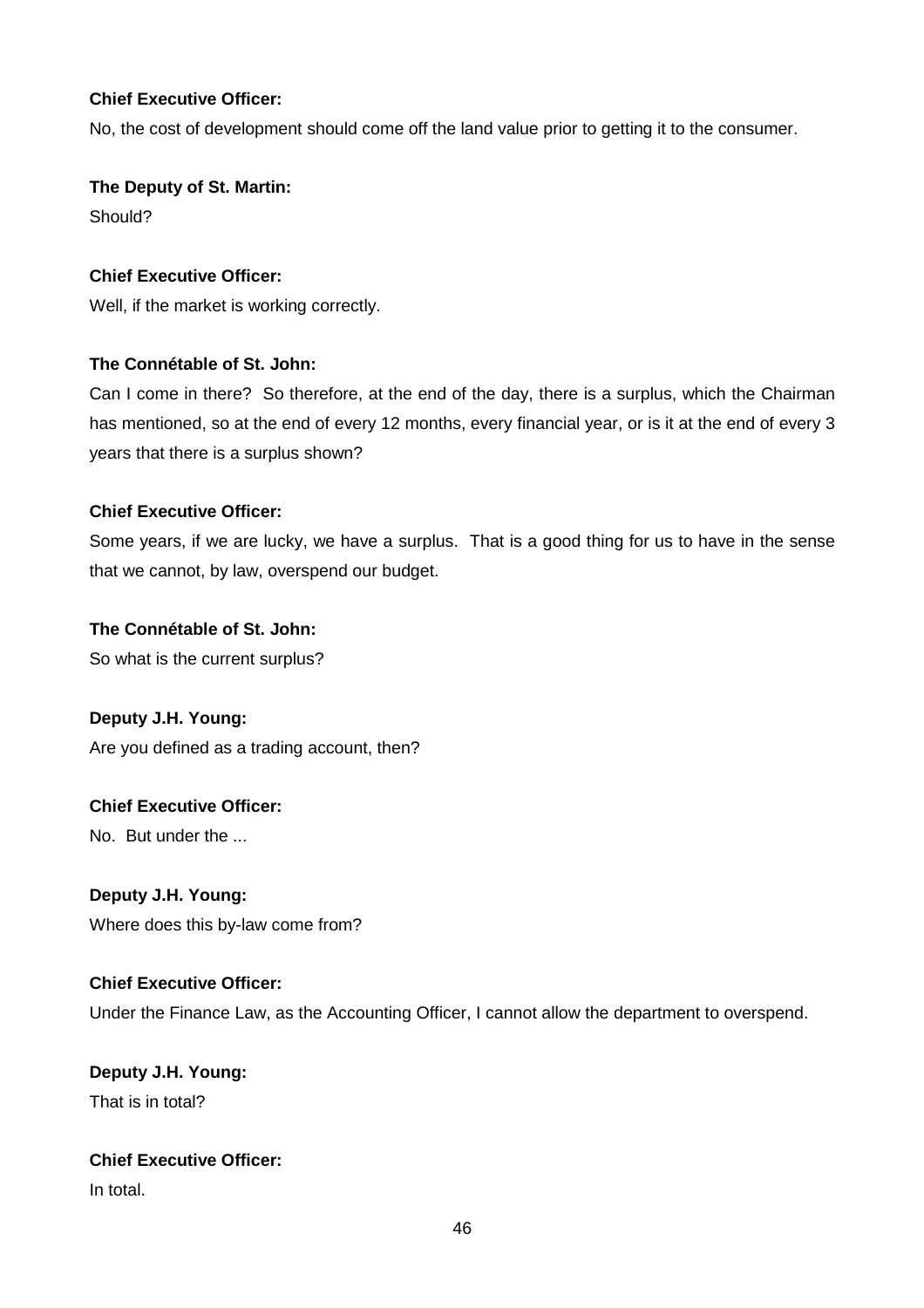But there is no restriction in the law that requires you to make a profit on planning applications? Sorry, I misunderstood.

### **Chief Executive Officer:**

No, the planning application service does not make a profit.

### **Deputy J.H. Young:**

Well, figures in the M.T.F.P. (medium term financial plan) speak for themselves. Members, do you want to carry on on this or shall we move on to another subject? I have not got the figures on this now, so ...

### **The Deputy of St. Martin:**

Chairman, I can appreciate the officer's problem in as much as he is never going to know, coming into the year that he is going into, how many applications he is going to have and how much income he is going to have.

### **Chief Executive Officer:**

No. We have to try and guess how much income we are going to get in the next year. That is set in the budget as an income target. Clearly then, work appears throughout the year with a fee attached to it. It may well be the case that we hit December and we get a large application come in that is decided, and suddenly our income is very skewed very quickly because of an application. So, as I say, it is like trying to land a jumbo jet with an empty fuel tank; it is quite hard to balance.

#### **The Deputy of St. Martin:**

Before we move away from fees, though, Chairman, if I might ask: there has been a recommendation made that maybe we should be looking at phased planning fees. Have you got anything to say on that?

#### **Chief Executive Officer:**

We have certainly been talking to the industry on that and we have introduced a phased planning fee for an outline planning application. The industry were after more certainty from us without incurring a lot of cost on the planning fee, so now they can get an in principle decision for 25 per cent of the cost that it used to be. That then gives them certainty to progress and incur further expenditure if required. So I think we have responded to that. The difficulty with a phased fee is, if you ultimately then say no, trying to get someone to pay their final instalment because they have had a no is incredibly difficult to do. We do not say no that often, we probably approve 85 per cent to 90 per cent of applications that come through our doors now, but it is incredibly hard if you have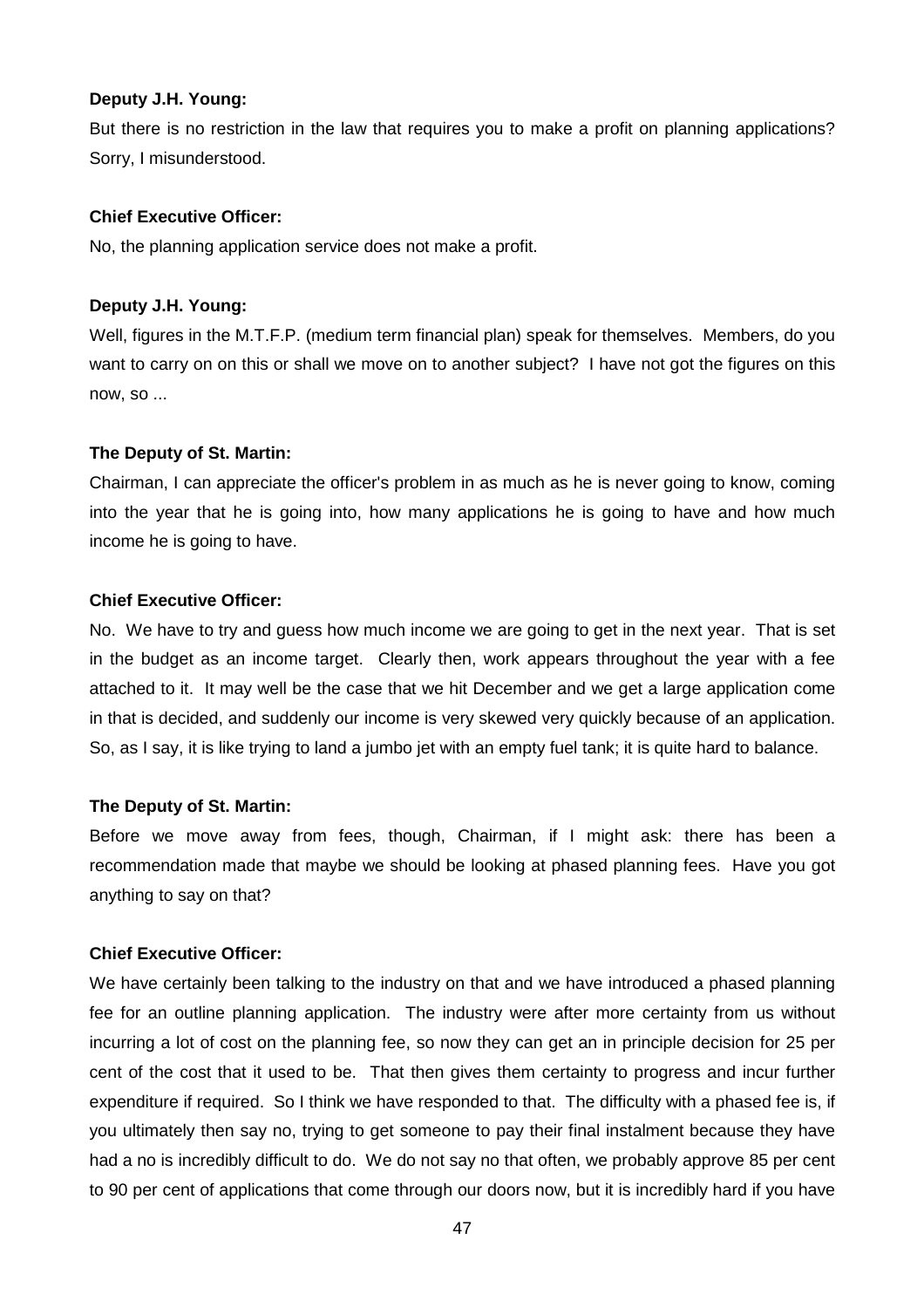a phased fee. If the final 20 per cent is down to the decision and that decision happens to be no, it is very difficult to say: "Can we have your cheque, please?", for the next few hundred pounds/few thousand pounds. So therefore we do not phase them on the basis of the decision, but we think we have responded to the industry to allow a 25 per cent application to come in. So far, we are 3 months into that operation. We spoke to the Chamber yesterday, they seem quite positive about it. Time will tell if that is doing its job, really.

# **The Connétable of St. John:**

Can the Minister supply us with the surplus figure for the last 3 years?

# **Deputy J.H. Young:**

Yes, I was just going to ask that, for the last 3 years: 2012, 2013 actuals and estimates for 2014 income and expenditure in this area, if you could let us have that, please?

# **The Minister for Planning and Environment:**

Yes.

# **Deputy J.H. Young:**

I am going to move now to the Energy Efficiency scheme. Minister, where is the audit report you promised us on this scheme?

# **The Minister for Planning and Environment:**

That is about to be produced and made available to the public.

# **Chief Executive Officer:**

It is with the Chief Internal Auditor, who has been leading this piece of work, it has not been us. Obviously, we cannot audit ourselves, so it is with the Chief Internal Auditor. I believe the work has been done. We are awaiting the report.

# **Deputy J.H. Young:**

What was the scope for the audit report?

# **Chief Executive Officer:**

They have looked at the governance and the expenditure on the grants and our processes that we have got in place to apply the grants.

# **Deputy J.H. Young:**

What about criteria for grants, is that included?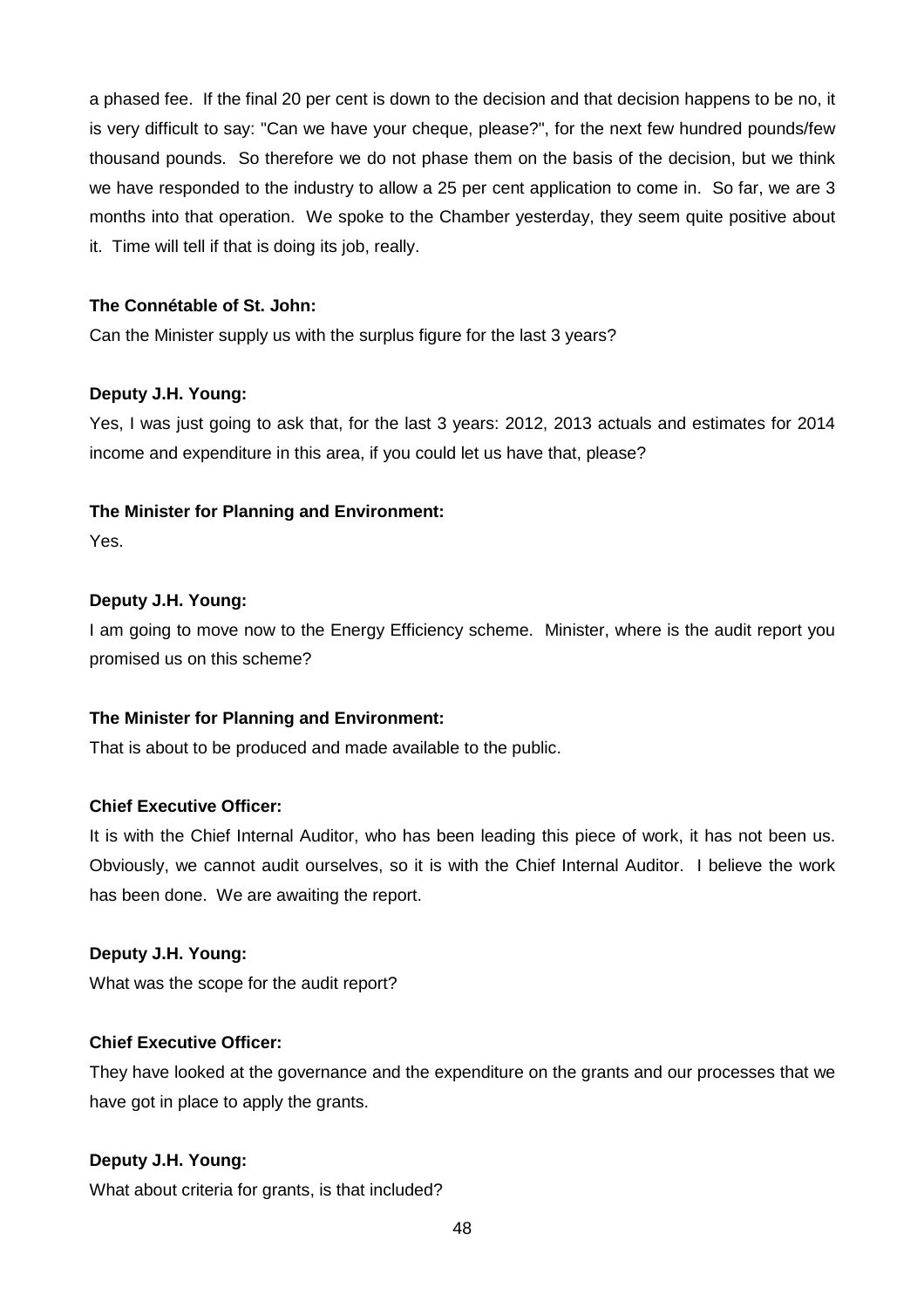# **Chief Executive Officer:**

I would say that is probably more of a policy matter rather than a process matter. The policy of setting eligibility criteria will be down to policymakers, the application of those criteria could well fall within an audit to make sure that we are sticking to what we have said, that these grants will go to the people that we have said.

# **Deputy J.H. Young:**

What about value for money, is that included there, the terms of reference? Because we have not seen the terms of reference, you see. We were told there would be an audit a year ago and we were waiting for it.

# **Chief Executive Officer:**

Yes, as I say, it is with the Chief Internal Auditor so we are awaiting the report as well.

**Deputy J.H. Young:**  So this will be published?

# **Chief Executive Officer:**

It will.

# **Deputy J.H. Young:**

We will look forward to that with interest. Can you give us a final date, a commitment as to when we will see it published?

# **Chief Executive Officer:**

I cannot answer on behalf of the Chief Internal Auditor, but I believe the work has been done, so it is a matter of weeks, we are hoping that that will be with us. I have not got a date, is the honest answer.

# **The Connétable of St. John:**

So will we have it by our next quarterly hearing?

# **Chief Executive Officer:**

I would hope so, yes.

# **Deputy J.H. Young:**

Well, could you pass on, if you are speaking to the Chief Internal Auditor, our interest in the matter, if they do not already know, and we certainly want to see the report and have a look, because this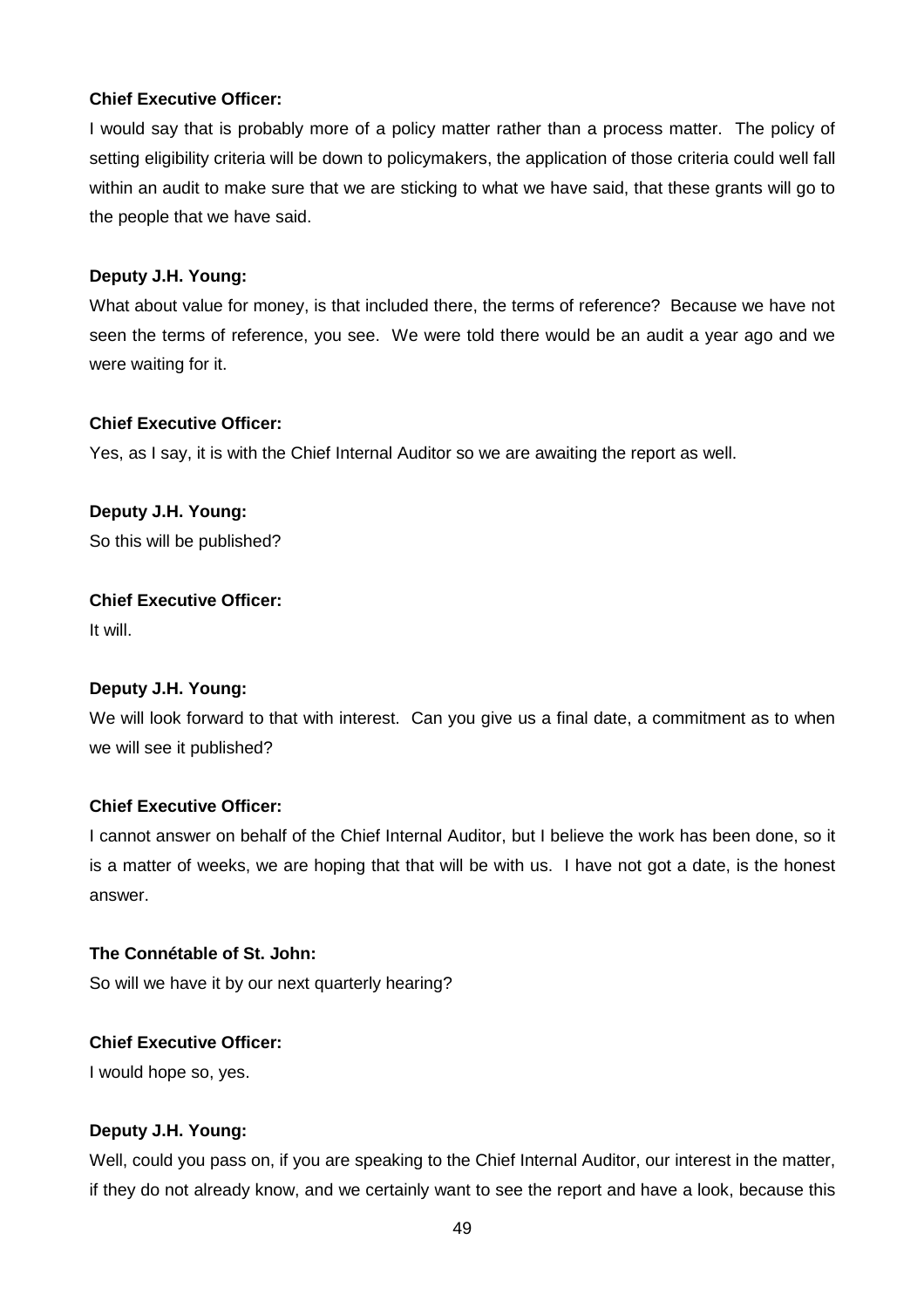is certainly relevant to the energy strategy, Minister, which you are taking to the States, we now understand.

# **The Minister for Planning and Environment:**

Yes.

# **The Deputy of St. Martin:**

Can I just ask one question on that, please, Chairman? Minister, in your Pathway 2050 document, chapter 3: "Reducing demand for energy", it says that you will: "Introduce more stringent energy targets for buildings and, by 2014, a 60 per cent improvement on 2011 targets for newlyconstructed dwellings." Have we managed to achieve that?

# **The Minister for Planning and Environment:**

I cannot say at the moment. I think we have, but we will do you a schedule.

# **Chief Executive Officer:**

Yes. The last by-law change required 20 per cent less delivered energy to properties, so those bylaws have been in operation now for 2 years. I think what the *Pathway 2050* document signals is that we want to push that further. We are somewhat behind other E.U. (European Union) jurisdictions in terms of where ... and invariably our building industry reflects the building materials and construction materials that get imported to the Island. So these materials and construction techniques are available in Europe, so we have just got to make sure our regulations, to a certain extent, catch up with that. That is going to be something that comes out in the next couple of years.

# **The Deputy of St. Martin:**

60 per cent is a lot to achieve. What is the basic ingredient in that 60 per cent? Are there different types of insulation walls ...

# **Chief Executive Officer:**

Fundamentally, yes, delivering less energy means we need to insulate our properties in a more efficient way, therefore we need less energy to heat and cool them. So that is where the majority of the focus will be. The big gain is in energy demand management; reducing our needs for energy is where the big gains on cost and carbon can be made, then what we have is there is more of it to go round, in simple terms.

[15:45]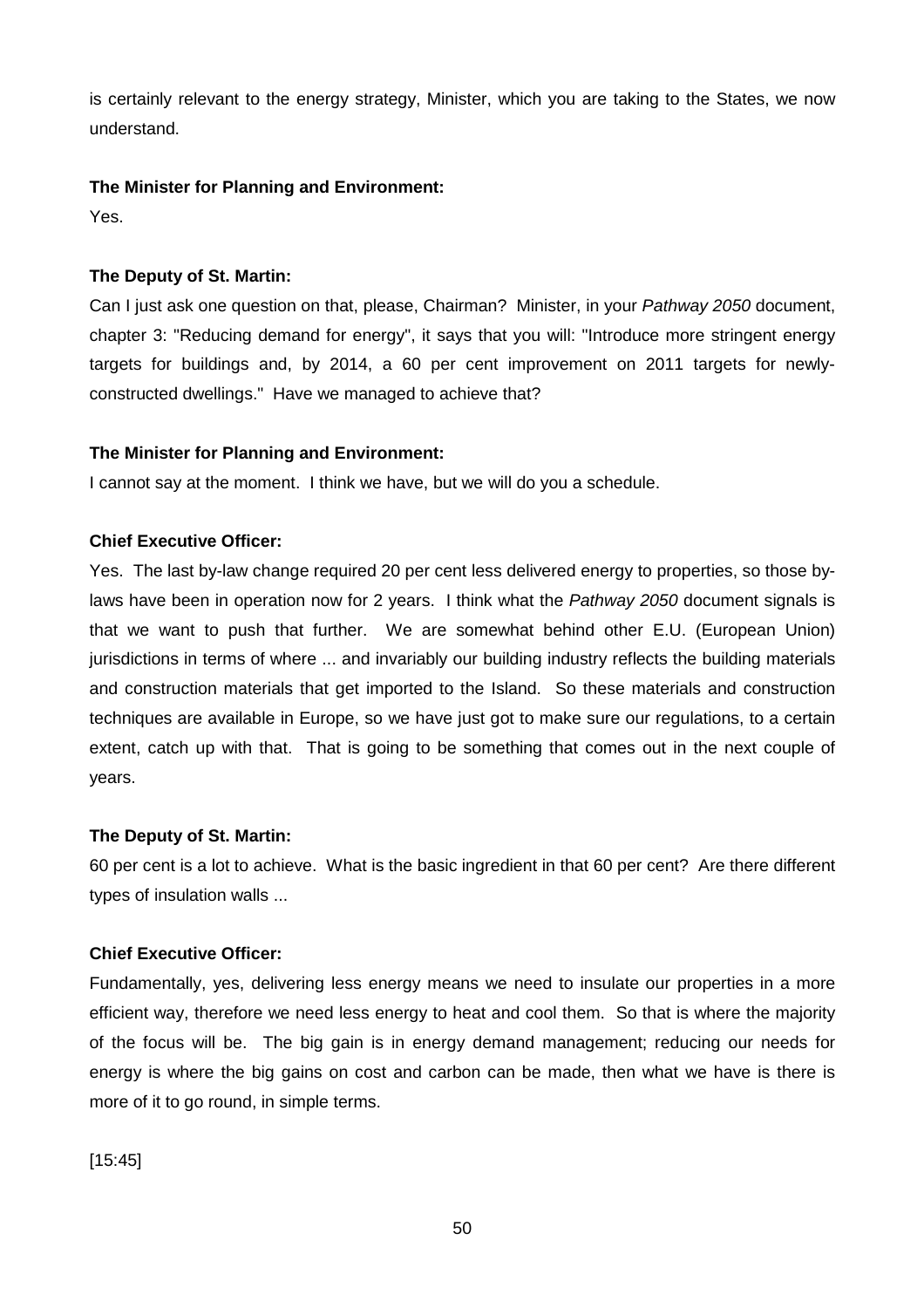Can I clear up a couple of issues which are still lurking in my mind? When we did the energy review, you told us that it was really intended that this energy efficiency body was going to be a trust. That did not happen, did it, Minister, it was never formed as a trust?

# **The Minister for Planning and Environment:**

I do not think ...

# **Deputy J.H. Young:**

So what has its current status, effectively, been and what is it now?

# **Director for Environment:**

Are you confused as to the Jersey Energy Trust and the Energy Efficiency Service? The Jersey Energy Trust is the overseeing body.

# **Deputy J.H. Young:**

Are you happy to show us the trust deed?

# **Chief Executive Officer:**

No, we have clarified this on a number of occasions: while it is called a trust, it is not a trust in law.

# **Deputy J.H. Young:**

So it cannot be a trust if it is not a trust.

# **Chief Executive Officer:**

No, it is just called the Energy Trust, we could have called it something else.

# **Deputy J.H. Young:**

So what is it ...

# **Director for Environment:**

The naming is linked to Energy Savings Trust in the U.K., which delivers a cost ...

# **Deputy J.H. Young:**

Yes, I know, but a trust is a trust, which is a legal body, so it is either a trust or it is not a trust.

# **Chief Executive Officer:**

It is not a legal trust.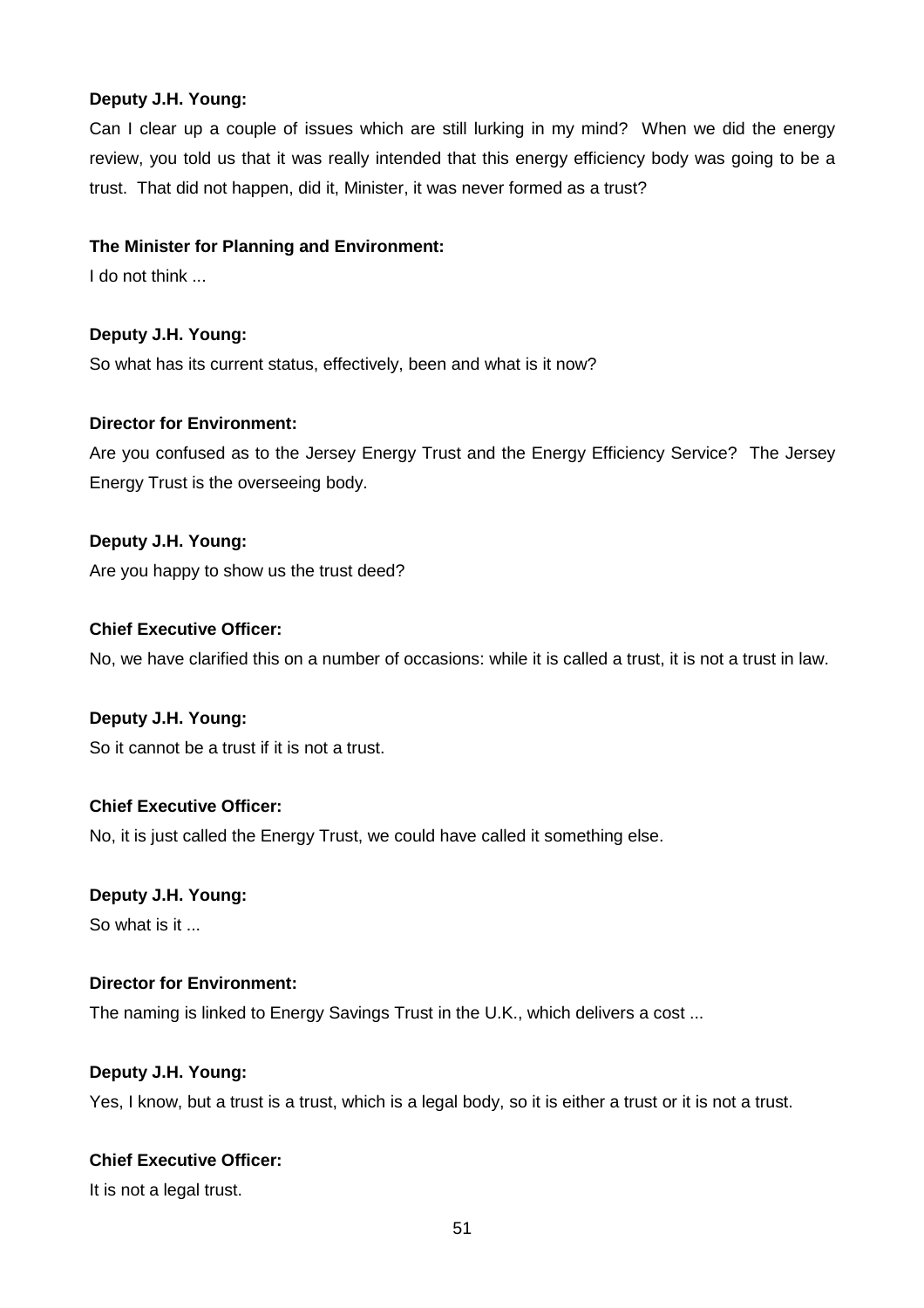Right, so what is it, please? This is what we want to clarify.

# **Chief Executive Officer:**

It is a ministerial advisory body. It is an advisory group that advises the Minister on policy and practice.

# **Deputy J.H. Young:**

Right. So what is its current status? Who is on it?

# **Chief Executive Officer:**

We have a number of parties, we have a chairman ... do you want the names of the parties who are on it?

# **Deputy J.H. Young:**

Well, yes, this is a public body, we need to know on the record who is advising the Minister.

# **Chief Executive Officer:**

Sir Nigel Broomfield is the Chairman, we have got David Lord, who represents the community sector, we have Chris Ambler, who represents the energy sector, and we have Andrea Cook, who is our independent link to the U.K. and Energy Savings Trust.

# **Deputy J.H. Young:**

Right, so that is the link with external expertise.

# **Chief Executive Officer:**

Yes, that is correct. That is obviously attended by a number of officers.

# **Deputy J.H. Young:**

Those are the Minister's appointments?

# **Chief Executive Officer:**

That is correct, yes; that was done under ministerial decision.

# **Deputy J.H. Young:**

Do they set the criteria for grants? You said that the audit would not look at this.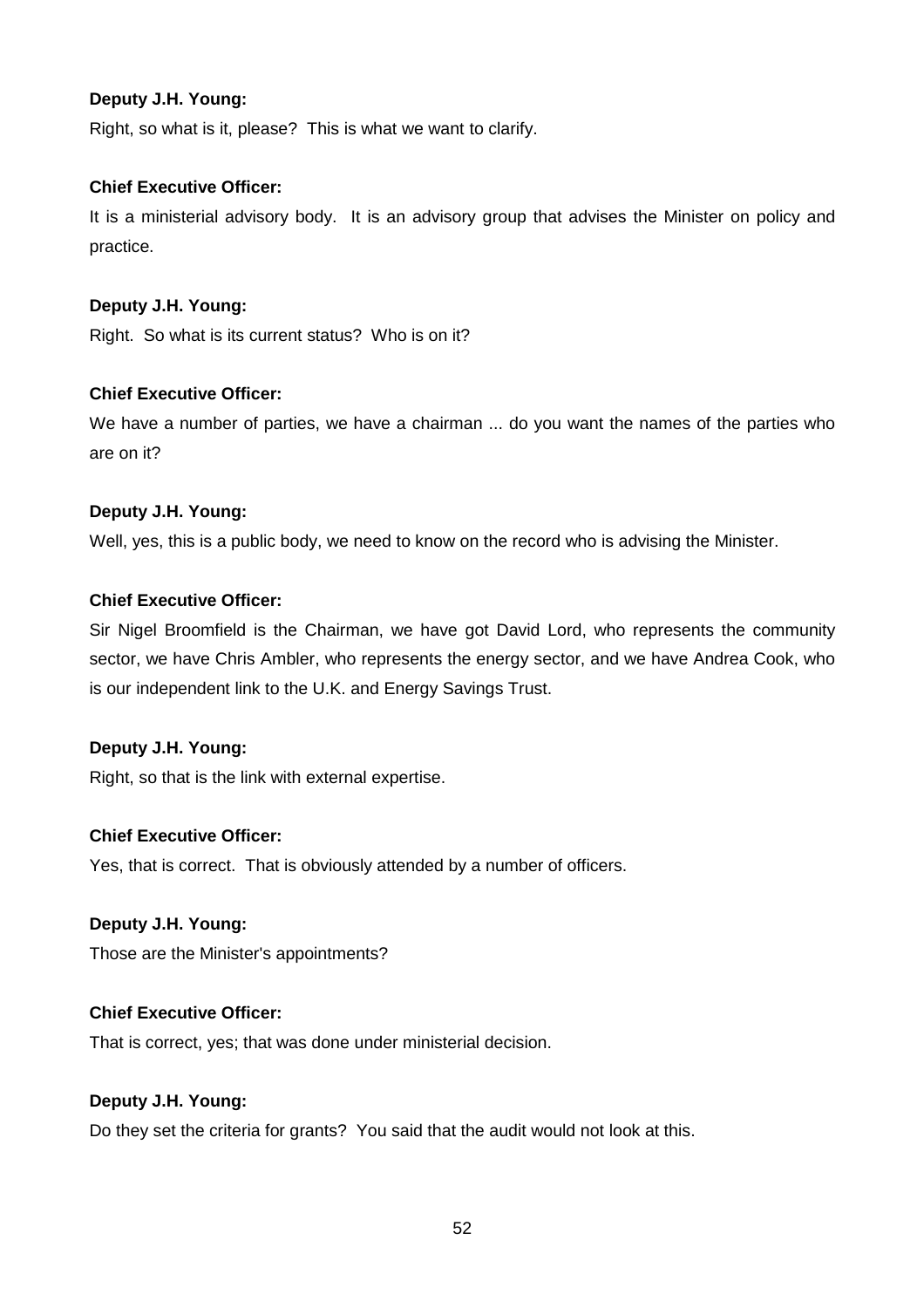# **Chief Executive Officer:**

No, we use that body as an external oversight body. Clearly, responsibility for the policies and procedures sit with the Minister and myself, ultimately.

# **The Connétable of St. John:**

Can I go back on the Minister's appointments: were they appointed by the current Minister or the previous Minister?

# **Chief Executive Officer:**

The previous Minister, by ministerial decision, set up the Jersey Energy Trust in 2009 and nominated persons. I do not believe we have changed those appointments since.

# **The Connétable of St. John:**

So those were the previous Minister's appointments.

# **Chief Executive Officer:**

The previous Minister, yes, correct.

# **Deputy J.H. Young:**

Do you attend their meetings, Chief Officer?

# **Chief Executive Officer:**

I do, yes. We have a number of officers attending and, again, they provide a useful external oversight, a useful benchmark on our practice.

# **Deputy J.H. Young:**

I just want to be clear: do you approve all of their financial transactions?

# **Chief Executive Officer:**

Well, they do not have their own financial transactions, the financial transactions of the Energy Efficiency Service sit within the Environment Department.

# **Deputy J.H. Young:**

Who approves the financial transactions, then?

# **Chief Executive Officer:**

I do, as the Accounting Officer.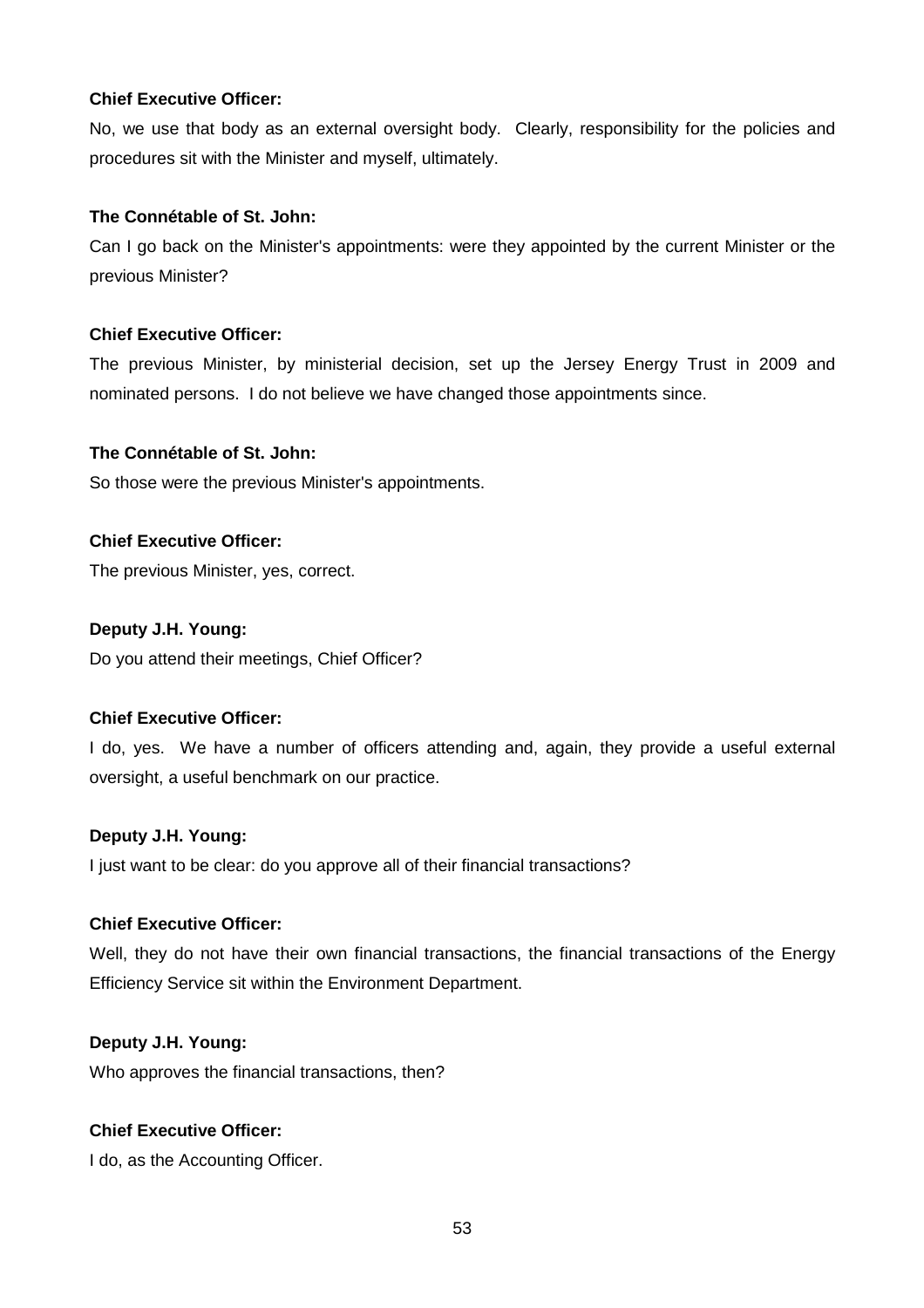Right, so you do.

### **Chief Executive Officer:**

Yes. They do not have a legal responsibility to provide sign-off to financial matters and those such things. That is part of the Department of Environment's team so therefore it sits within our governance and financial sign-off arrangements.

## **The Deputy of St. Martin:**

Where are we with extending the service to the able-to-pay sector?

### **Chief Executive Officer:**

It is part of the Pathway 2050 discussion. Clearly, the focus of the scheme when it was initially set up by the States was to look at vulnerable households. It has done a good job in that sense and it has delivered a lot of benefit to a number of households. The document does acknowledge we really need to get into the able-to-pay sector, because that is where a lot of energy demand management can take place. So, assuming we get agreement to the 2050 document in June, we would be looking to re-profile its work going into next year.

### **The Deputy of St. Martin:**

So will you not be doing anything until the document is approved?

# **Chief Executive Officer:**

No. I think we need to get States decisions to move forward on those policy fronts because ultimately the States agreed to spend the initial money on vulnerable households. That is what we have done. That is why we have set the scheme up, but the 2050 decision will allow us to spend our energy monies in different areas because, clearly, we need to get into the areas of using our natural resources, tidal and wind energy management, and such like.

#### **Director for Environment:**

One of the main facets of the need for the States debate, because it is a 3-layered policy approach at the States debate, is an approval by the States of the energy partnership as the delivery mechanism. So that is going to be one of the priorities after that debate is the set up of the energy partnership who will then make decisions upon how best ...

### **Deputy J.H. Young:**

Just remind us of the criteria that makes you fall from the able-to-pay sector into the less-well-off sector where you get the work done for nothing? What is the mechanism for deciding?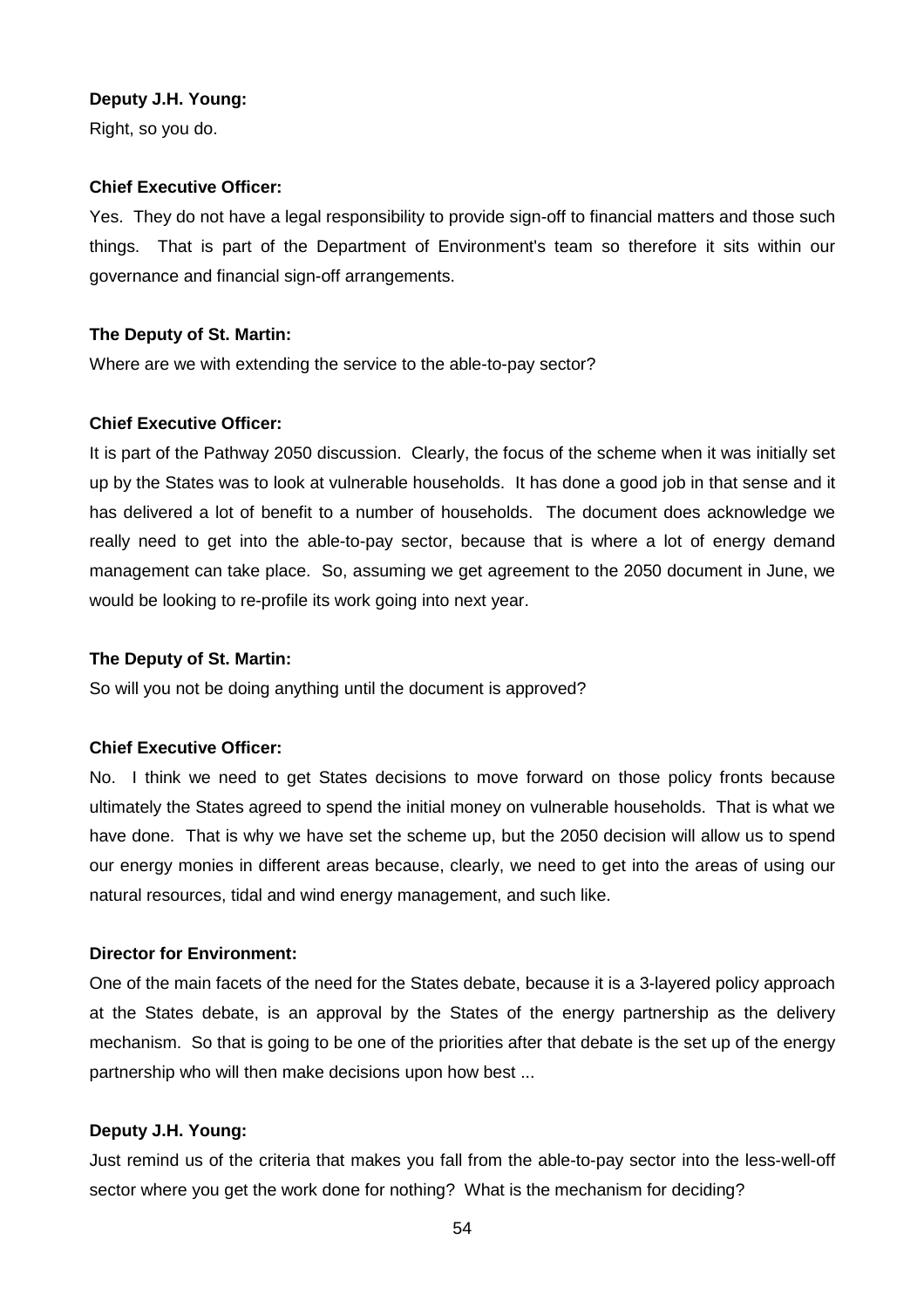# **Chief Executive Officer:**

I am talking off the top of my head now, because I have not got the eligibility criteria, but we started off with certainly income support, there is an age criteria, an income support criteria. We have been broadening that out into community organisations. There is an acknowledgement that we help a core of people and we slowly broaden out the eligibility criteria to help more people. So they have changed over the course of scheme.

### **Deputy J.H. Young:**

Are they all means-tested?

### **Chief Executive Officer:**

We do not operate a means-testing system. They are, in fact, means-tested to get income support in the first instance, so we talk to our colleagues ...

### **Deputy J.H. Young:**

So they are all income support people?

### **Chief Executive Officer:**

Not all of them, no. As I say, I could give you a breakdown as to who we have helped.

# **Deputy J.H. Young:**

If you could let us have that; presumably it is not a problem.

# **The Connétable of St. John:**

How many of these installations that you have done, percentage or otherwise, have fallen down, where things have gone wrong?

# **Chief Executive Officer:**

There have been a few, a very small percentage; of the probably 1,300 or so households or so that we have helped, I am aware of probably 2 or 3 instances where we have had to go in and rectify issues with contractors and such like. But there is always a percentage.

# **The Connétable of St. John:**

What is the biggest spend on any one of those that has gone wrong?

# **Chief Executive Officer:**

I do not know off the top of my head, but I can give you a figure. One of them probably ran into a few thousand pounds to rectify.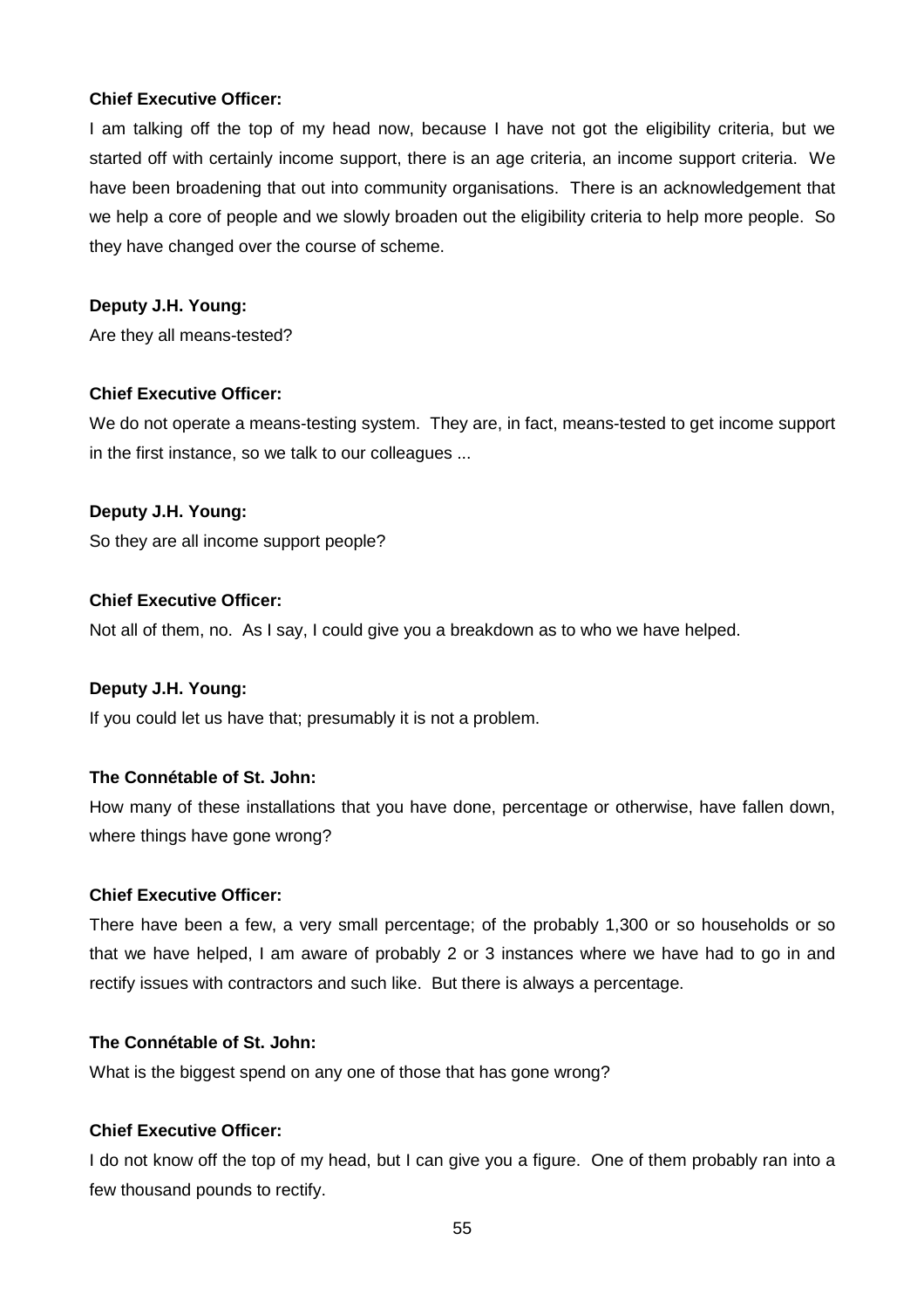# **The Connétable of St. John:**

Is a "few" tens of thousands of pounds?

**Chief Executive Officer:**  Possibly, yes. It could have been.

**The Connétable of St. John:**  Could it be as much as £100,000?

**Chief Executive Officer:**  No, nowhere near that, no.

# **The Connétable of St. John:**

Could it be as much as £50,000?

# **Director for Environment:**

I think somewhere in the region of £15,000, as I recall. I think you probably know there is one person specifically who has amalgamated a few costs. The one you are referring to particularly we are not at liberty to discuss.

# **The Connétable of St. John:**

No, but I just want to know, so overall, of the number that would have gone wrong since the start, what is the overall figure of all of those?

# **Director for Environment:**

I think it very much depends on what your definition of what "going wrong" is. We have had instances where members of the public have had to come back to us for a secondary installation, but that is very minimal.

# **The Connétable of St. John:**

But where there might be health problems ...

# **Chief Executive Officer:**

Sorry, Constable, are you referring to things such as ... there is one instance I am aware of when some works were done and a carpet was damaged, for instance, by a contractor?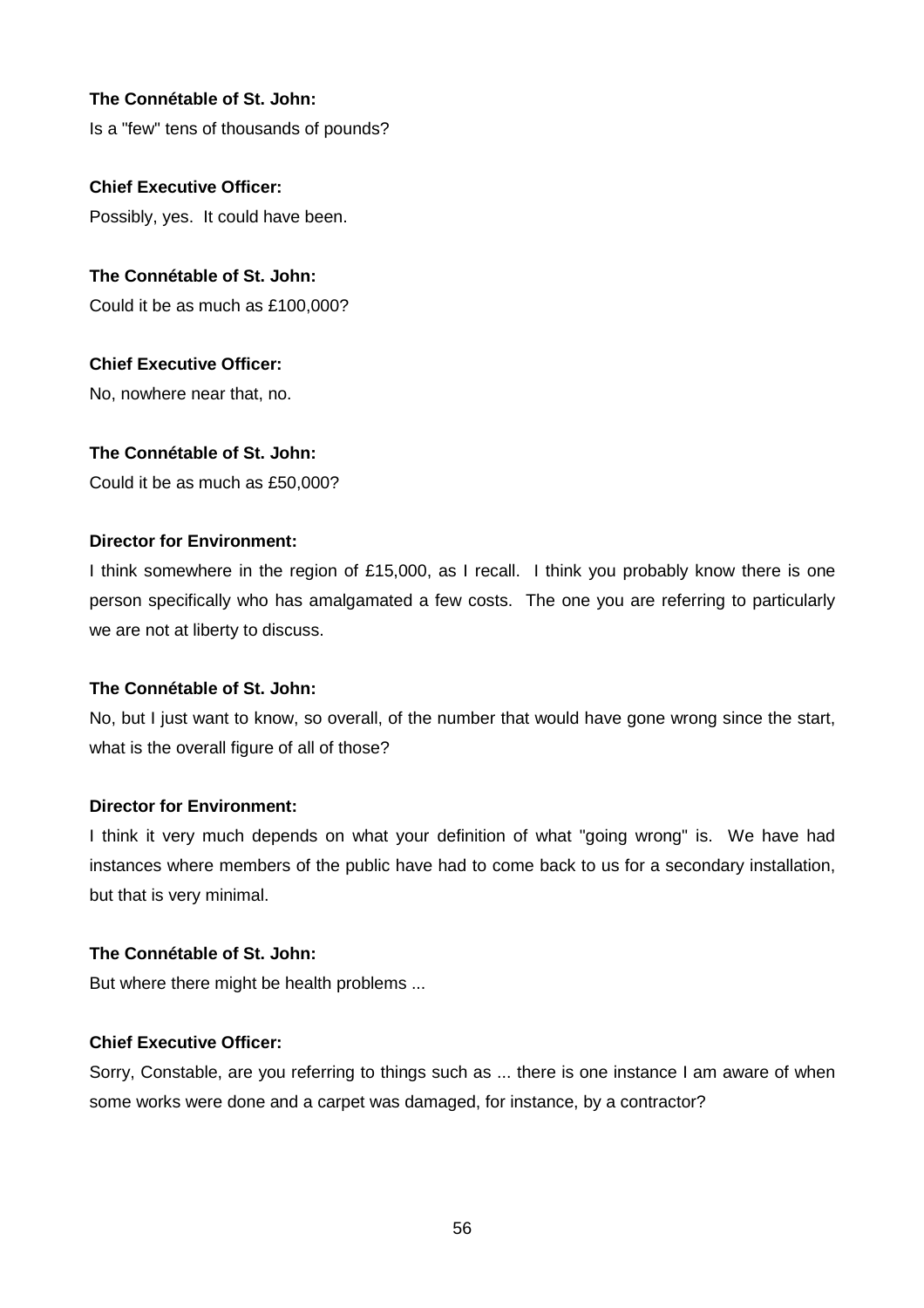### **The Connétable of St. John:**

No, where health problems have so-called been identified by more than one because of installation, whether it is the foam or whatever else may be causes, or whatever?

### **Chief Executive Officer:**

Well, certainly, I am aware of one case where the recipient has alleged health problems. We have done all we can as the service to try and work with that recipient as to whether there are any health problems or not. We are not aware that there are any health problems.

### **The Connétable of St. John:**

Are there no others?

### **Chief Executive Officer:**

I am not aware of any, but we can find out.

### **Director for Environment:**

There may be one other, but we can break that down for you.

## **Chief Executive Officer:**

If it were to help the panel, we can list out the number of jobs that the service has done since its inception and, frankly, the number of jobs that have potentially gone wrong within that number, I would say, is a very small percentage.

# **The Connétable of St. John:**

I am particularly concerned if there are any health problems in more than one or 2 ...

#### **Director for Environment:**

As would we be, obviously.

### **The Connétable of St. John:**

... I would like to know, please.

#### **Deputy J.H. Young:**

John, do you want to get in?

### **The Deputy of St. Mary:**

Does anybody from the department visit the applicant before any works are completed or commenced, rather?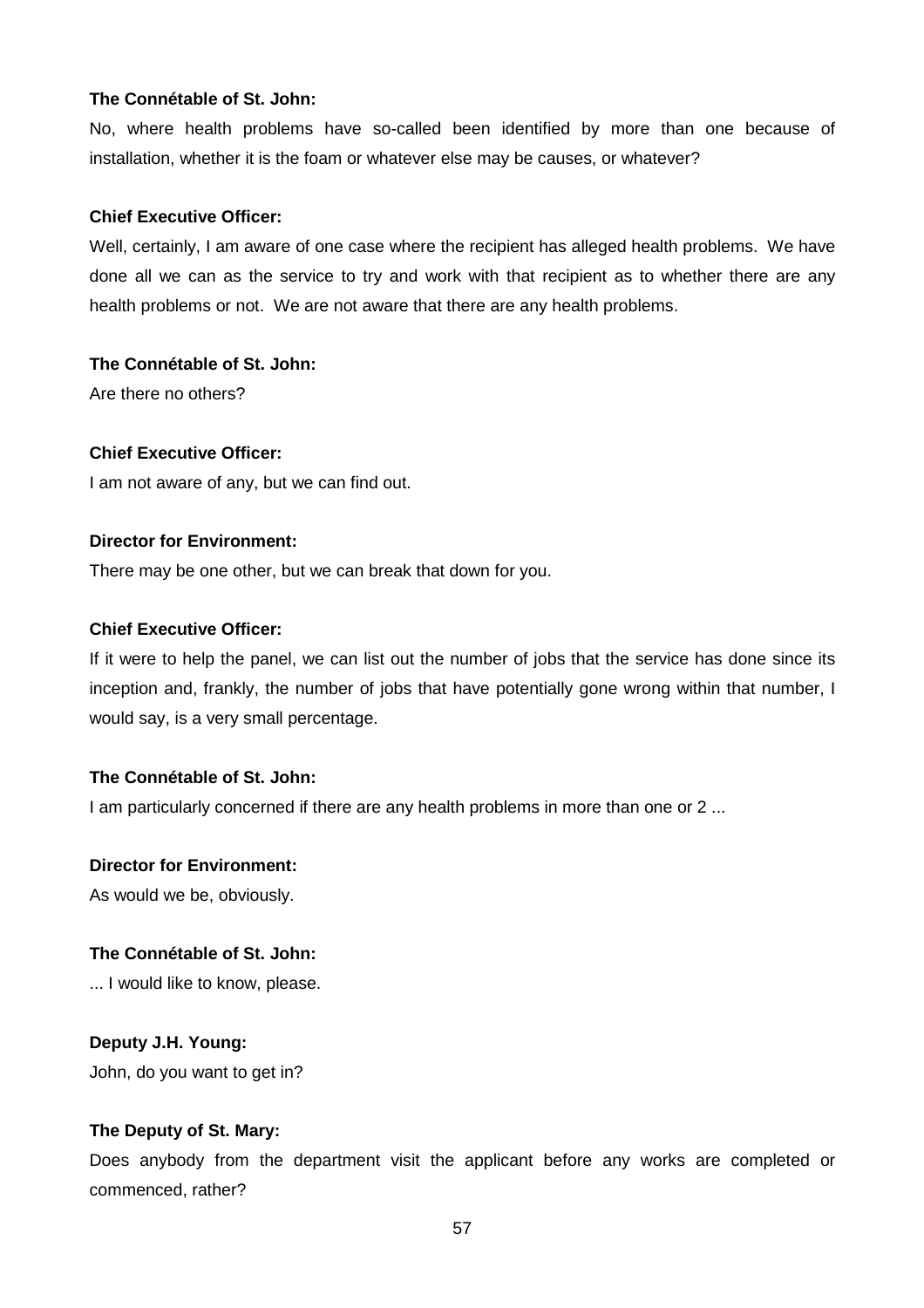### **Director for Environment:**

Yes. We have people going out to check the sites. We have an independent auditor who goes out to try and establish what sort of installation would be useful to try to establish ...

### **Deputy J.H. Young:**

An independent auditor?

### **Director for Environment:**

Sorry, not an independent auditor, an independent contractor who has been out before to go and have a look and see what potential work could be done. That was initially done and we have now brought that back onboard in-house. So, yes, we have people going out ...

# **The Deputy of St. Mary:**

So would that person also be able to verify whether that applicant is eligible for the grant?

### **Director for Environment:**

There would be a degree of discussion with the applicant in terms of the eligibility but, as you have said, the principal eligibility comes from the understanding of the Social Security information that comes through.

### **Deputy J.H. Young:**

I think we will be coming back to this when we get the audit report. So the statement that Mr. Scate has promised, and also if you can let us have a note of the criteria, I think that would be good.

#### **Chief Executive Officer:**

Yes. I have eligibility criteria.

# **Director for Environment:**

The eligibility criteria are the same as they are currently posted on the Web, and so that is public information.

# **Deputy J.H. Young:**

Are you happy for us to move on now?

#### **The Deputy of St. Martin:**

Yes. We can get back to that.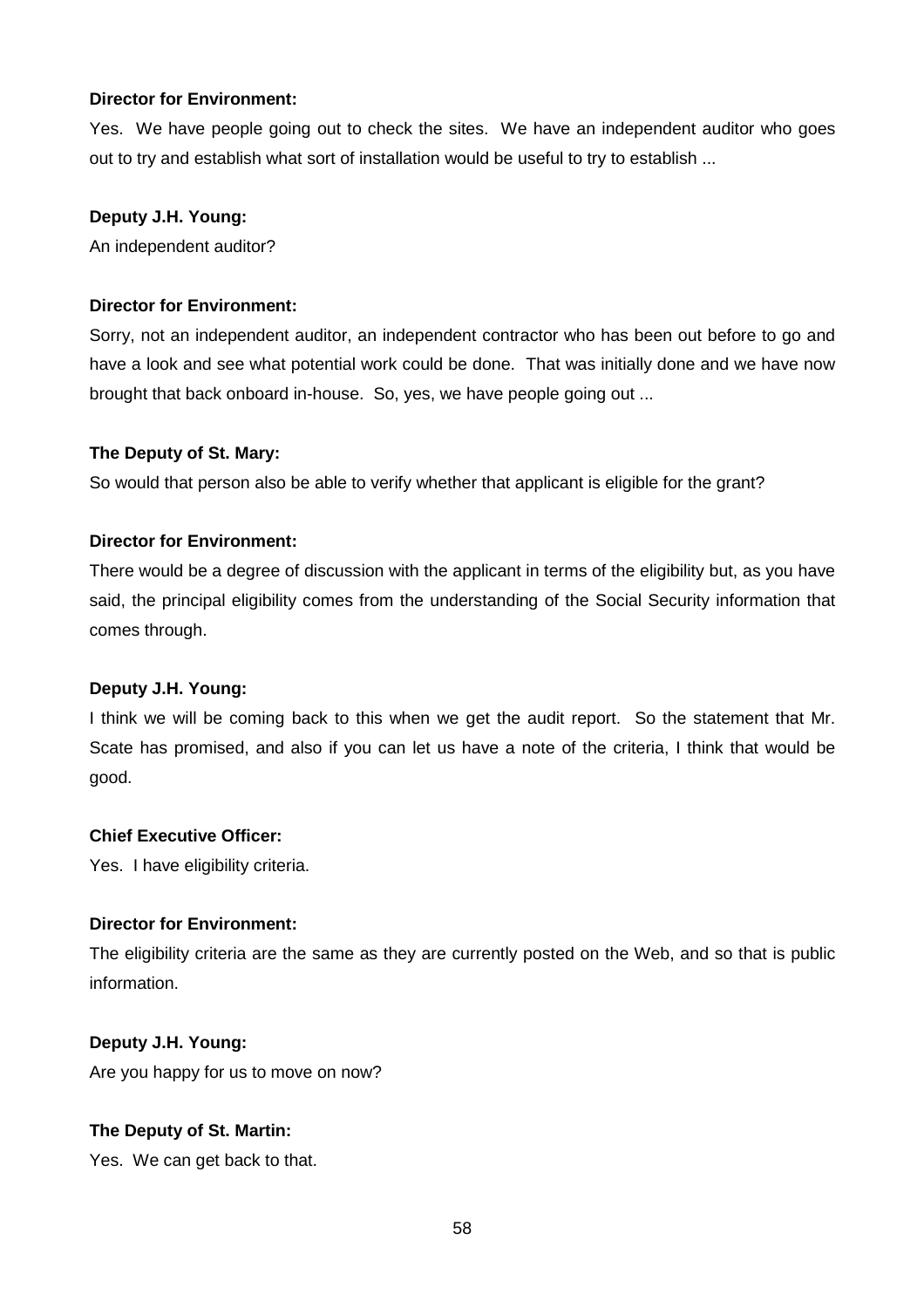Yes, okay. We will come back to that. Now, we wanted to check up, because we are obviously running out of time, where we are regarding monies that the States approved additionally in 2012, I think it was, some £300,000. We wanted to find out what you have done with it and whether that has been spent, what it has been spent on. My recollection is that there were 3 elements to it, in fact, according to the M.T.F.P. update, £200,000 on strengthening the Island's environment, master planning £100,000 and countryside infrastructure £50,000, which was to work with the Social Security Back to Work schemes, as I remember, to help deal with the problem of countryside infrastructure. Plus the fact I think you had another £150,000 for the Island Plan. So to take these in order, perhaps, the £200,000 on strengthening the Island's environment?

#### **Director for Environment:**

You might recall that a good while ago now you had just been submitted a business case from Environmental Protection for £200,000 and it had 4 principal outputs: one being the first-stage delivery of the E.U. Water Framework Directive and developing a catchment management plan for Jersey. So progress to date, we have contracted Atkins to undertake development of this integrated catchment plan. We are sharing the economic work with Oxera and we are going to be sharing that cost with the Chief Minister's Department, and that is an overall cost of £90,000. We have got a recent bid for funding of post-catchment plan work being considered by the C.M.B. (Corporate Management Board) which failed to get first-round funding.

#### **Deputy J.H. Young:**

By who?

# **Director for Environment:**

The Chief Minister's Department. But that work is essentially going extremely well.

# **Chief Executive Officer:**

The £200,000 which was the addition to the M.T.F.P. funding, we have spent some and we have got a business plan to spend over the remainder of this year with our Water Framework ...

### **Deputy J.H. Young:**

So you have to go and ask for it, even though it is in the M.T.F.P.?

# **Chief Executive Officer:**

I guess the term is: "It has got 2 keys on the safe"; we have one key, we need the other key turned for us once we have proven that we have done the work.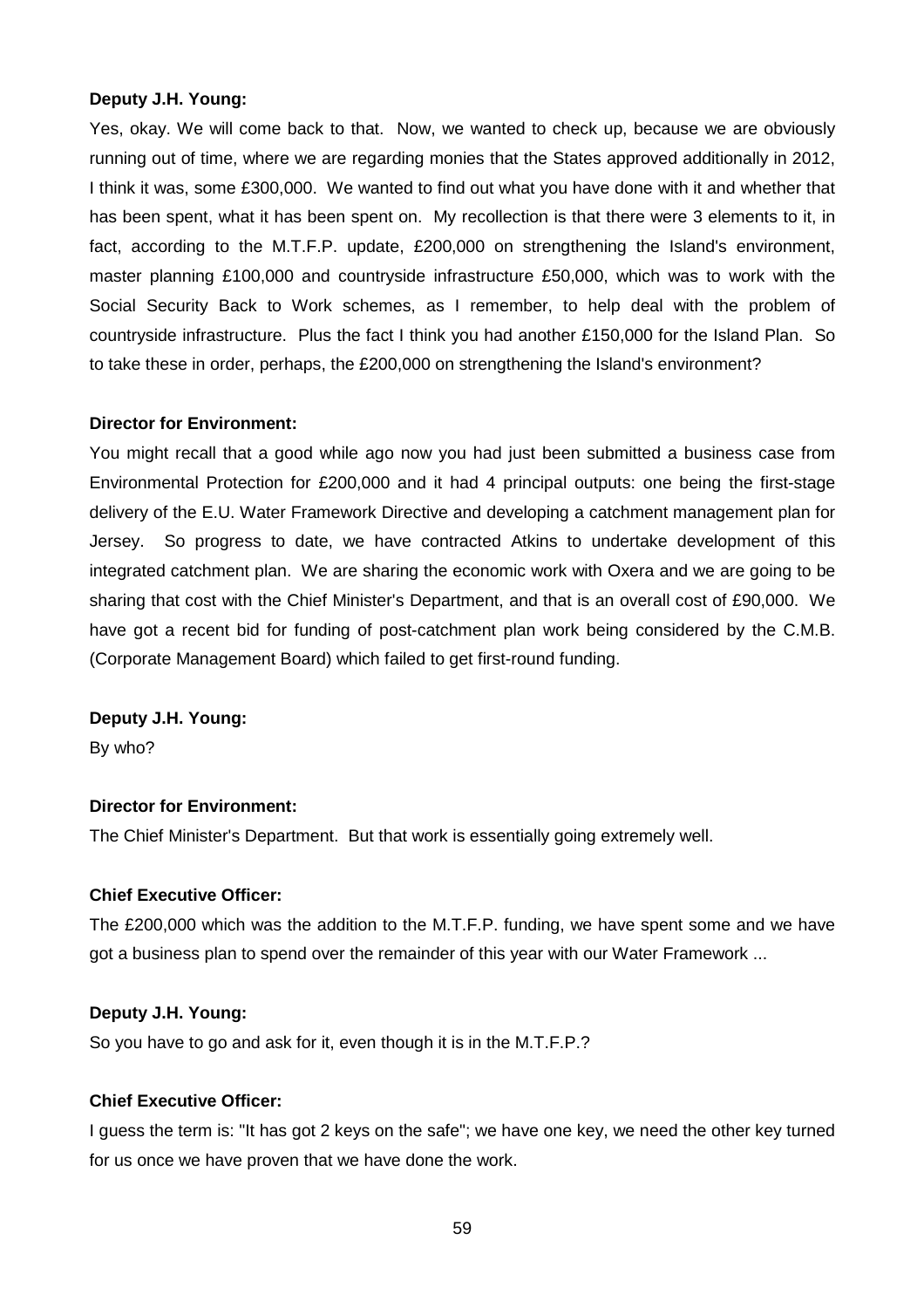#### **Director for Environment:**

It is not as simple as you would hope. So that is the Water Framework Directive work. Following the St. Aubin's Water Framework Directive workshop, which you may recall I sent you some information about the outcome of, we have undertaken a sea lettuce study to try and determine the fault of where that sea lettuce is most likely to be generated from. There is also sewerage treatment work aligned with that that Environmental Protection are working heavily with T.T.S. on as far as they had the ...

### **Deputy J.H. Young:**

Is this the monitoring?

#### **Director for Environment:**

There is a degree of monitoring associated with that but there is a separate part that you might want to ... we have got £30,000 worth of spend there, and then we have got shellfish pollution pressures, which is the point I think you are referring to there. We are reviewing past data, we have produced a report and a way forward; we have discussed that at a workshop with the shellfish industry. Monitoring of catchment outfall and birds has taken place and we have installed 2 flow loggers. The total cost of that so far has been £13,000. Future work is still to go on: we have got monitoring of catchment and beds. We are using an in-house resource where possible. We are on target there, except we are waiting for the industry now to come back to comment on our proposed forward future monitoring plan. So that is a significant part of work, again. The last output was going to be a technical support officer for our Environmental Protection team; we have employed somebody to give us very high-level administrative work at the moment, that is working extremely well. It may well be that we want to morph that into a longer-term Environmental Protection officer-type staff member, but at the minute we are getting extremely good value from technical administration support.

#### **Deputy J.H. Young:**

Do you feel that all that has been very worthwhile, the upgrading, as it were?

### **Director for Environment:**

Without wishing to sound sycophantic, I think without the money that we managed to get through this process, we certainly would not have been able to make anywhere near the progress that we are getting. I think what we have been able to do is start getting useful consultation with extremely beneficial ... I think you may have met the consultants that we have used and T.T.S. have used, jointly in some instances, to try to move forward our processes. Without that cash, we simply would not have been able to do that, so I think there is going to be quite a significant benefit.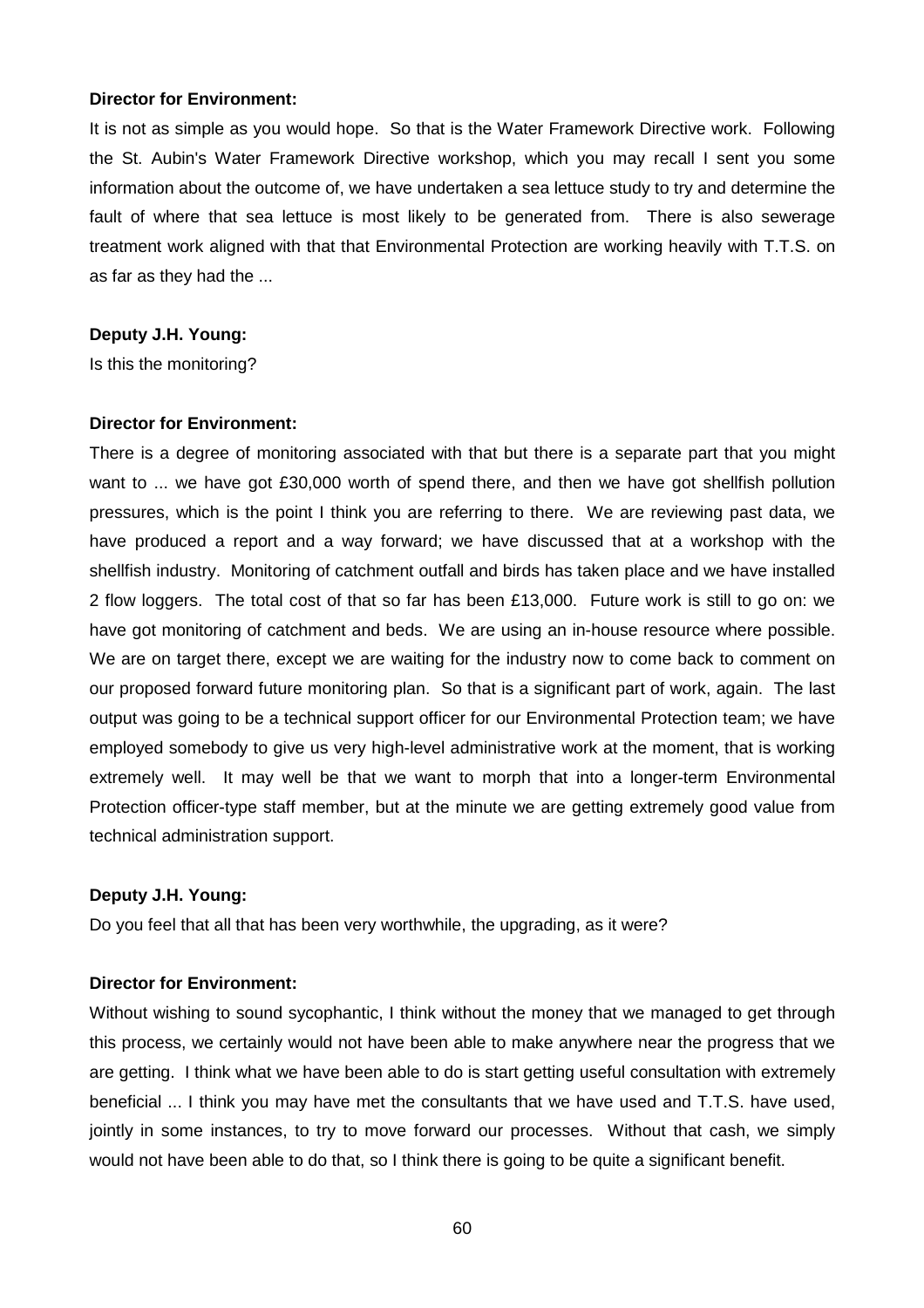Do you think there is merit in you producing some sort of report on how that has gone and the benefits of it? Because obviously the question in my mind is: what elements of that now need to continue on an ongoing basis?

# **Director for Environment:**

Yes. The answer to that is quite a significant portion.

# **Deputy J.H. Young:**

So that is something that you will be doing; that is good.

# **The Deputy of St. Martin:**

I was interested to see that you are spending money monitoring the catchment into Queen's Valley and I wondered, given the problems we have got in Grouville Bay, why you are not spending that money below Queen's Valley?

# **Director for Environment:**

I think there is money being spent on the coast generally to try and establish what the pollution pressures are there. It has got to be a holistic process, given years 2, 3 and 4 down the line, you would imagine that there would be more spend, as you suggest, in the hinterland at the coastline rather than just point source in the Queen's Valley area and then down the coastline.

# [16:00]

There will have to be a wider spread, but I think we have got to risk-target where the biggest problem areas are.

# **The Connétable of St. John:**

Given the high water table we have had, for instance, how are you monitoring, or have you been monitoring where they have been putting slurry in this last few months? That is a big area of concern.

# **Director for Environment:**

From your recent emails, I know exactly where you are coming from, that it is an area of concern. 14th October to 13th January, though, are the periods during which we do not want any slurry spread over the land, because historically-speaking we have got an extremely high water table. We can monitor very accurately via hydro-geological work exactly what that water table is doing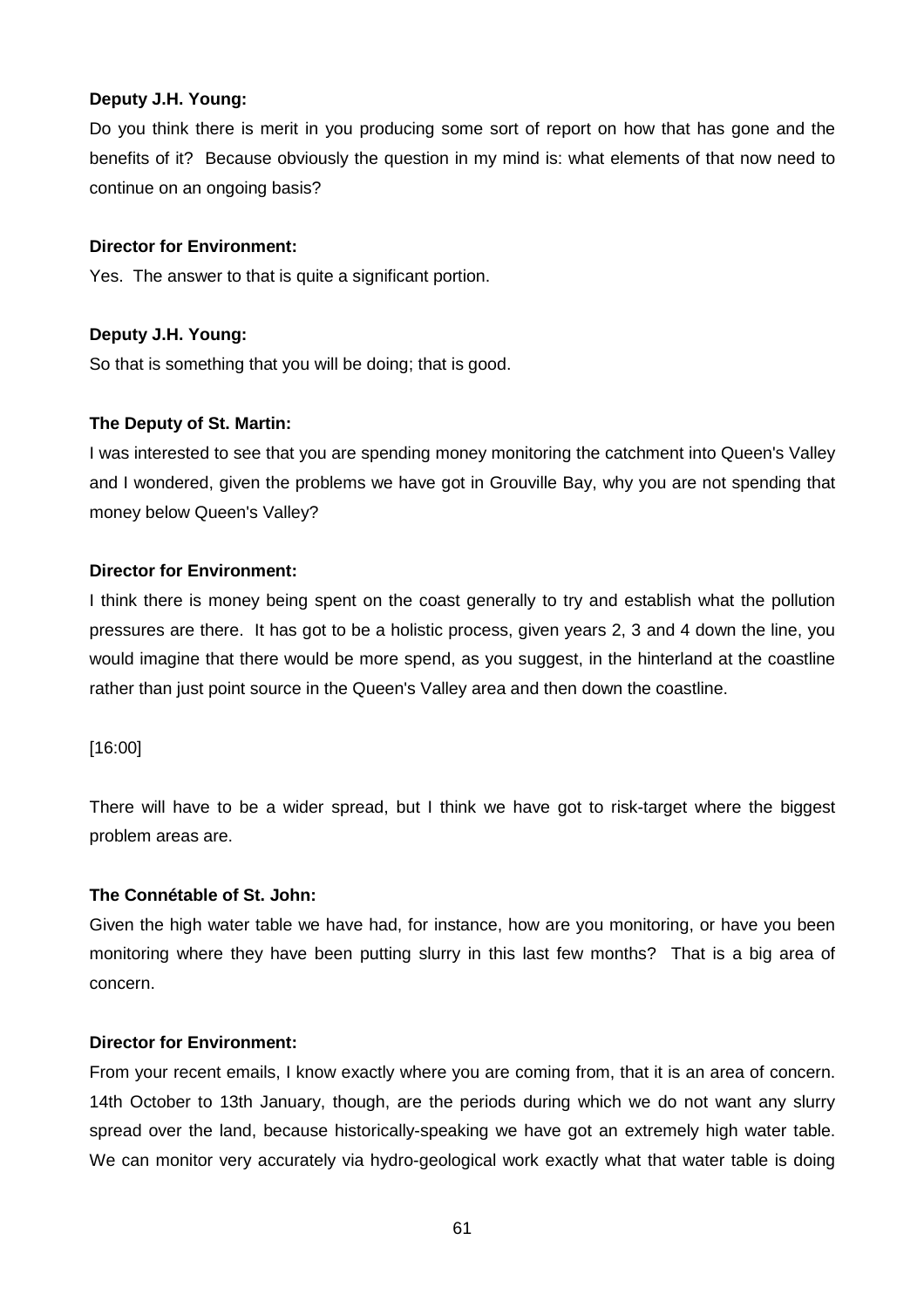and what the streams are doing as well. What we do not want, you are absolutely right, is people to put slurry over our areas that is going to run off ...

#### **Deputy J.H. Young:**

So I will ask the Constable here to perhaps spell it out: there is a big problem here, is there not?

### **The Connétable of St. John:**

Yes, we have a big problem, as you know: slurry is being put on the land, we have the wettest winter we have had for years. You boys must have been monitoring what the water table is at any one time. When you see a winter like we have had this winter where it went on right through February and until a week ago or 10 days ago, and yet slurry was being put on the land near people's boreholes. We have got boreholes which are contaminated ...

### **Director for Environment:**

If I could just stop you here. We have got a water code, and this will all be explained to you in an email that is going to come from the department; I would ask for some more information from you to try to make sure that we know ...

#### **Deputy J.H. Young:**

But can we stop this now? Because obviously the water table in parts of the Island is still very high and, if we are spreading this material, which is contaminating people's drinking water, that sounds ...

# **Director for Environment:**

I think the question there, though, Chairman is, is it contaminating people's drinking water? We have absolutely no evidence ...

# **Deputy J.H. Young:**

You do not think that is so?

#### **Director for Environment:**

Well, I simply do not know that it is so at the moment because we have no causal evidence of that fact ...

# **The Connétable of St. John:**

Well, can I stop you before you go any further. All the properties in the vicinity are connected to main drains and there is a pump-out system on it and it is all working. I say "pump-out"; further down in the valley, which supplies the whole area. The States side of it is working, the only place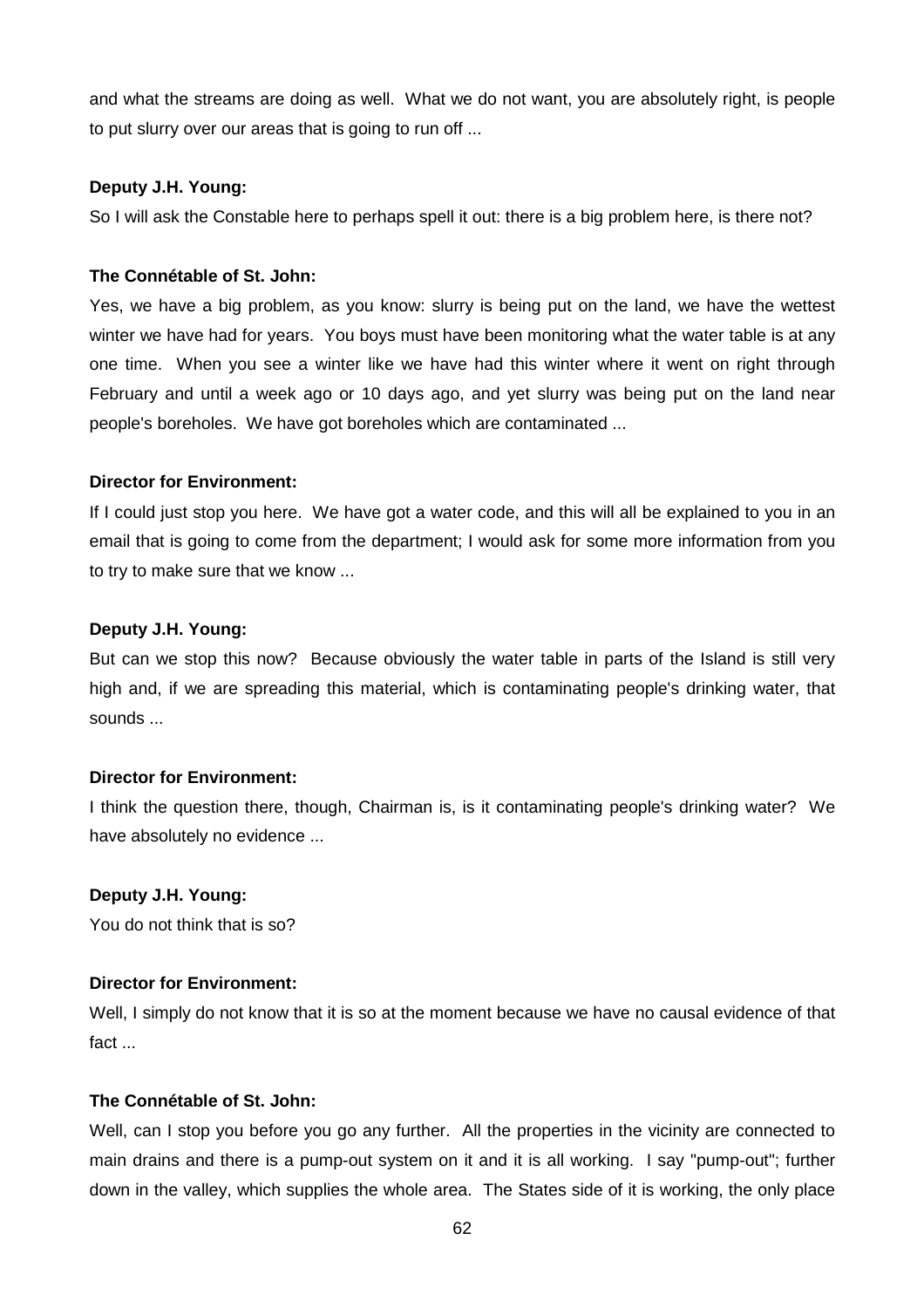that you will be getting the e-coli or the other bacteria in there are from animal faeces, and the only place it has been put on the ground is where they have been putting the slurry on the land.

# **Director for Environment:**

With respect, to the best of your knowledge, no and I think ...

# **Deputy J.H. Young:**

Are you investigating these incidents?

# **Director for Environment:**

We are looking into that issue.

# **Deputy J.H. Young:**

Right. So will you come back to both the Constable and the panel? Steve, do you want to follow up?

# **Director for Environment:**

We are more than happy to update you on that issue.

# **The Deputy of St. Martin:**

Yes. I think my views on closed season are well known and I have always thought it was a very bad idea and totally unsuited to Jersey, but the question I would have for the Minister is: is he happy that dairy farmers are applying the regulations evenly across the board when it comes to closed season? Are they going into the closed season properly prepared or is he aware of a situation where they are not properly prepared?

# **The Minister for Planning and Environment:**

I cannot really say. My only general comment would be that the practices that are being undertaken in relation to slurry spreading are not the long-term sustainable best environmentallyfriendly methods of dealing with the slurry spreading. We really should be moving the Island forward in terms of proper crop rotation where these problems would not be ...

# **The Deputy of St. Martin:**

You must accept, Minister, if you have a closed period when it rains every day, if you get to the end of the closed period and everybody's slurry stalls are full, and they have no option but to go and spread slurry, that puts everybody in a very difficult situation.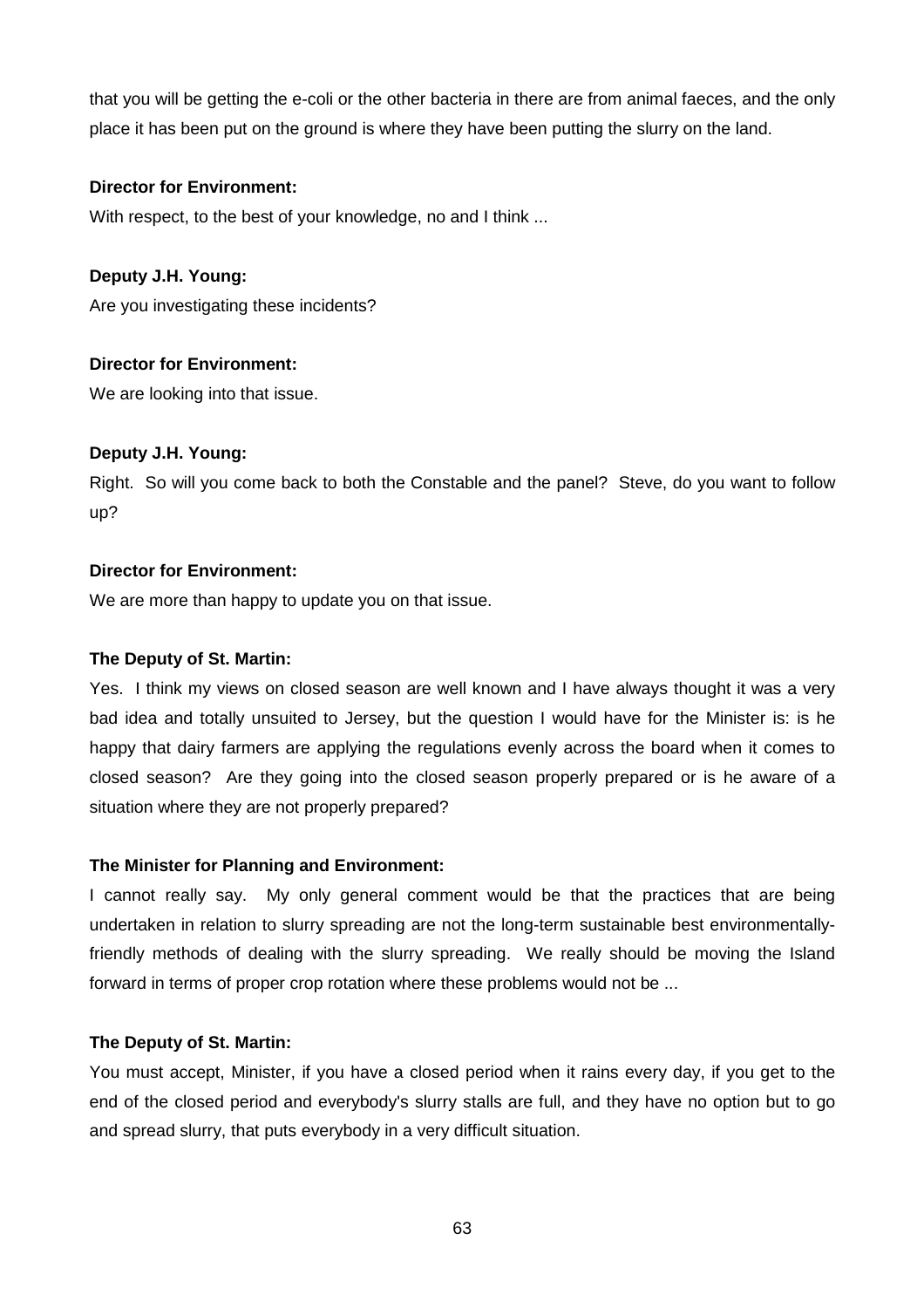### **The Minister for Planning and Environment:**

Yes. But the idea behind the monies that were put aside, as far as my knowledge is concerned, for slurry storage, was to enable a more closely-controlled system to hang on to the materials during periods when you would not wish to be putting them on to the land and, therefore, if we do have situations where indiscriminate alleged slurry spreading has taken place to the detriment of borehole owners, it is not necessarily seen in my eyes as being the best kind of thank you message from those dairy farmers who receive the funds to have the storage capacity paid for by government grants in the first place.

#### **The Deputy of St. Martin:**

Do you think there is a case for more flexibility in the closed period, Minister?

### **The Minister for Planning and Environment:**

No, I do not think it is flexibility; I think that flexibility is probably exemplified by the investment that has been made in the storage facilities, and I think what we have got is perhaps one or 2 isolated instances of people just going outside to carry on with old-fashioned processes of slurry spreading without paying adequate attention to the rules for slurry spreading that everybody else is abiding by.

### **Director for Environment:**

If I could perhaps add on to that: there is a degree of flexibility insofar as individual farmers can come with a business case to the department to ask for a derogation in that period and, of course, we are quite happy ...

#### **The Minister for Planning and Environment:**

Or a bigger slurry store.

#### **Director for Environment:**

There is indeed the countryside enhancement scheme funding which has made farmers, generally-speaking, a lot better prepared for the winter period. However, going back to your question of "is everybody across the board prepared in the same way for the incoming restrictions on spreading?" No, they are not. That is typified from, if I put my regulatory hat on, that we do see periodically people polluting boreholes, we do see people periodically doing the wrong thing with their slurry. That is something that we would prefer to attack by means of a carrot approach by the countryside enhancement scheme and education and the ongoing discussion around their storage facilities, but if we have to, and we do, we will take it to court.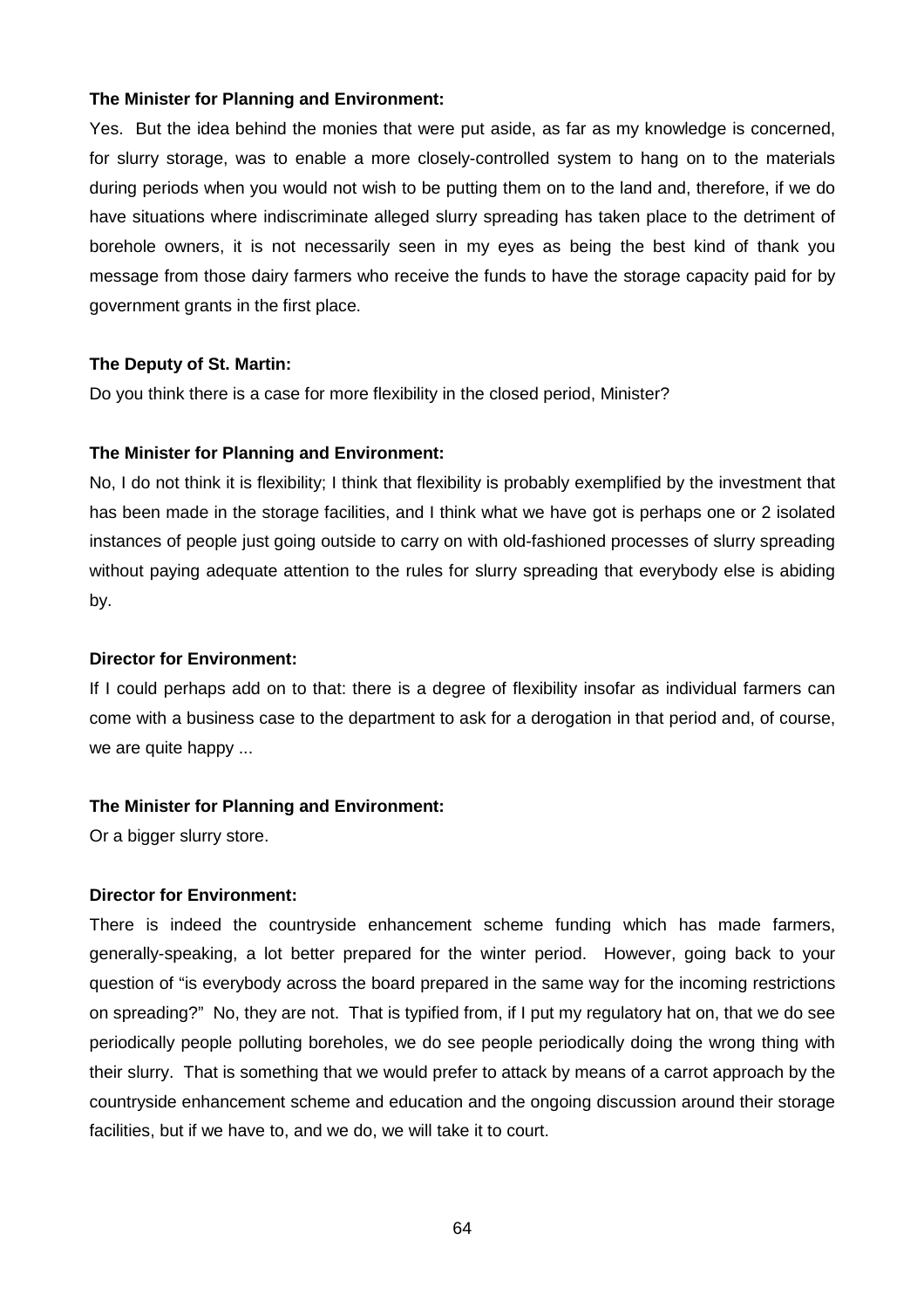# **The Deputy of St. Martin:**

The difficulty with last year, Minister, was that in both cases dairy farmers were desperately short of food because the spring and summer had been so bad, but in one case dairy farmers do not want to put slurry out because they are going to have to spread it on crops they are just about to ensile. In the other case, farmers who are desperately short of food were having to ensile or make these crops with a reduced output because they are not ripe, in order to put slurry on to get the slurry out before the date of closed period. It is really, really difficult and there is no easy answer.

# **Director for Environment:**

It is a knotty problem.

# **Deputy J.H. Young:**

Have you got a working crew looking at all this at the moment?

# **Director for Environment:**

The dairy management board, or rather the dairy liaison group, are a group that continually discuss issues such as this, and our colleagues in EMRE are constantly on top of this as well.

# **Deputy J.H. Young:**

Have they got a political input in any way?

# **Director for Environment:**

Deputy Carolyn Labey sits on that group.

# **Deputy J.H. Young:**

So she is involved there.

# **Director for Environment:**

It is the sort of issue that could well raise its head in the rural executive, which is a new crosscutting body between Environment and Economics.

# **Deputy J.H. Young:**

It certainly raises lots of questions.

# **The Connétable of St. John:**

If they have a closed period and they have excess, can the slurry not be disposed of at Ballozanne instead of having to go on the land, when you have got a year like this year?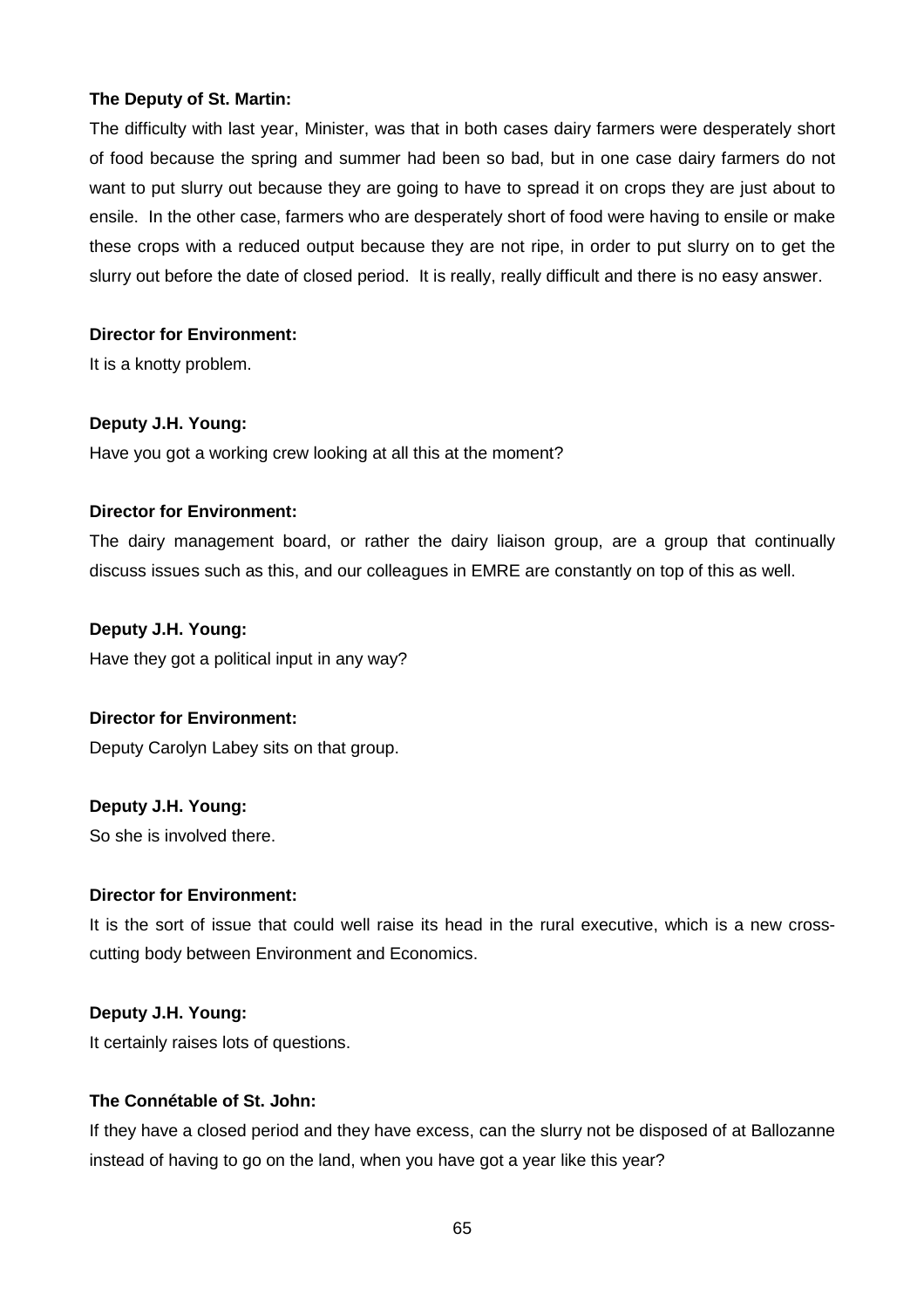#### **Director for Environment:**

Volume would be one issue. To get into the technicality, you would need to speak to T.T.S. about that.

### **The Deputy of St. Martin:**

I am not sure the Constable has asked the Chief Officer of T.T.S. that question.

### **Director for Environment:**

I was going to say, I would be interested to hear what the Chief Officer would say.

### **Deputy J.H. Young:**

We can come back to that.

# **The Connétable of St. John:**

Yes, obviously, but it is your department's responsibility, and I would have thought you would have had that at your fingertips: that, in a time of emergency, as basically this must have been, I presume, otherwise they would not have been putting it so close to these wells and boreholes, that you boys would have known ...

### **Director for Environment:**

Again, we do not know that they have been, to be honest; it is something that we need to investigate.

# **The Connétable of St. John:**

Well, put it this way, I drew it to your attention before it happened in my first email.

#### **Deputy J.H. Young:**

Discussions are obviously going to have to continue on this, but I think the Scrutiny panel are concerned to see that we get a regime to at least do what can be done to reduce pollution. I am going to ask the Minister this: what are the implications for domestic water supplies, Minister, in the longer run? Are we content that such a large proportion of the Island does not have domestic water supplies continued, mains water?

# **The Minister for Planning and Environment:**

That is a good question. I do not know. With the mains water provision, there are ways of providing water to households that are reliant upon boreholes that require an extension to the waterworks grid. We do have the older-fashioned practices of rain water barrels, and whatever, and that is another alternative way of providing your water to those areas that are not connected.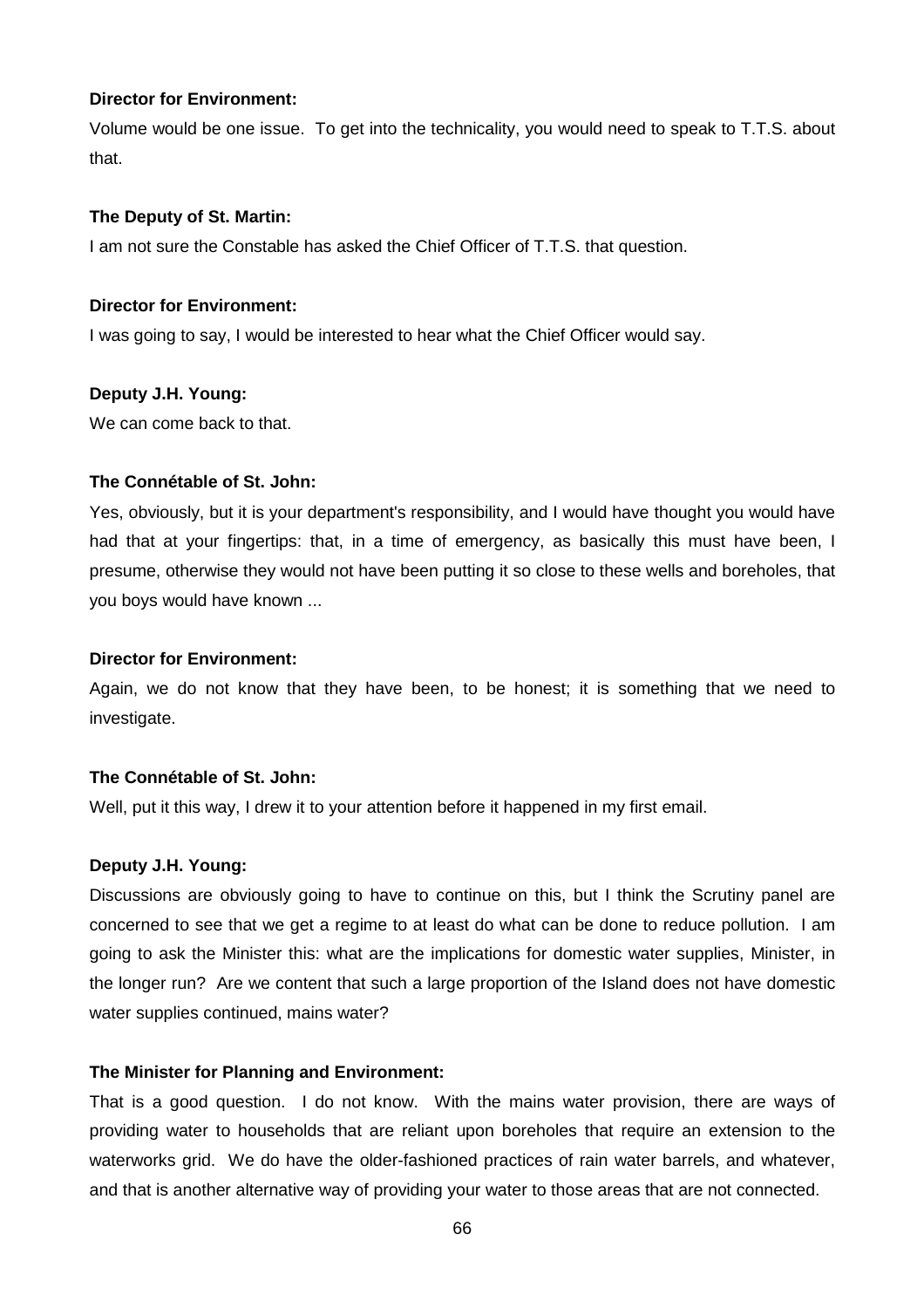### **The Connétable of St. John:**

Minister, you do not know your water is contaminated until it has been tested or it comes out of your tap looking like sewage.

### **The Minister for Planning and Environment:**

No, but what I am saying is that is if you are reliant upon water that you have collected off your roof and you have adequate filtration and other equipment to make sure that the water is clean and your are putting it into an underground tank, that is one way of providing your water in a way that, effectively, unhooks you from the practices that you are alleging are causing problems, by drawing it from the ground close to areas that have had slurry placed on them. So there are other ways ...

### **The Connétable of St. John:**

So the onus is on the owner of the property not on the people who are causing the pollution, is that what you are saying?

### **The Minister for Planning and Environment:**

I am not condoning this practice because, as far as I am concerned, as I said earlier, if these persons are predominantly dairy farmers who have been beneficiaries of the grant aid system through the States to contain the problem over the periods of time when slurry cannot be spread, and that was one of the principal reasons of doing it, I would expect the problem to have been alleviated, while at the same time accepting that there will be sporadic instances where people do break the rules.

#### **The Deputy of St. Martin:**

It has also been rather wet in the last 6 months.

#### **The Minister for Planning and Environment:**

It has, and we also had, at the request through the waterworks company, to bring forward the ploughing to enable the potato crop to be put in at the right times as well.

# **The Connétable of St. John:**

Would you support free testing for people who are not fortunate enough to have a potable water supply?

# **The Minister for Planning and Environment:**

I think that is one way of doing it, but I would probably prefer them to be given free brochures about rainwater harvesting and the benefits of dealing with the issues that way as well.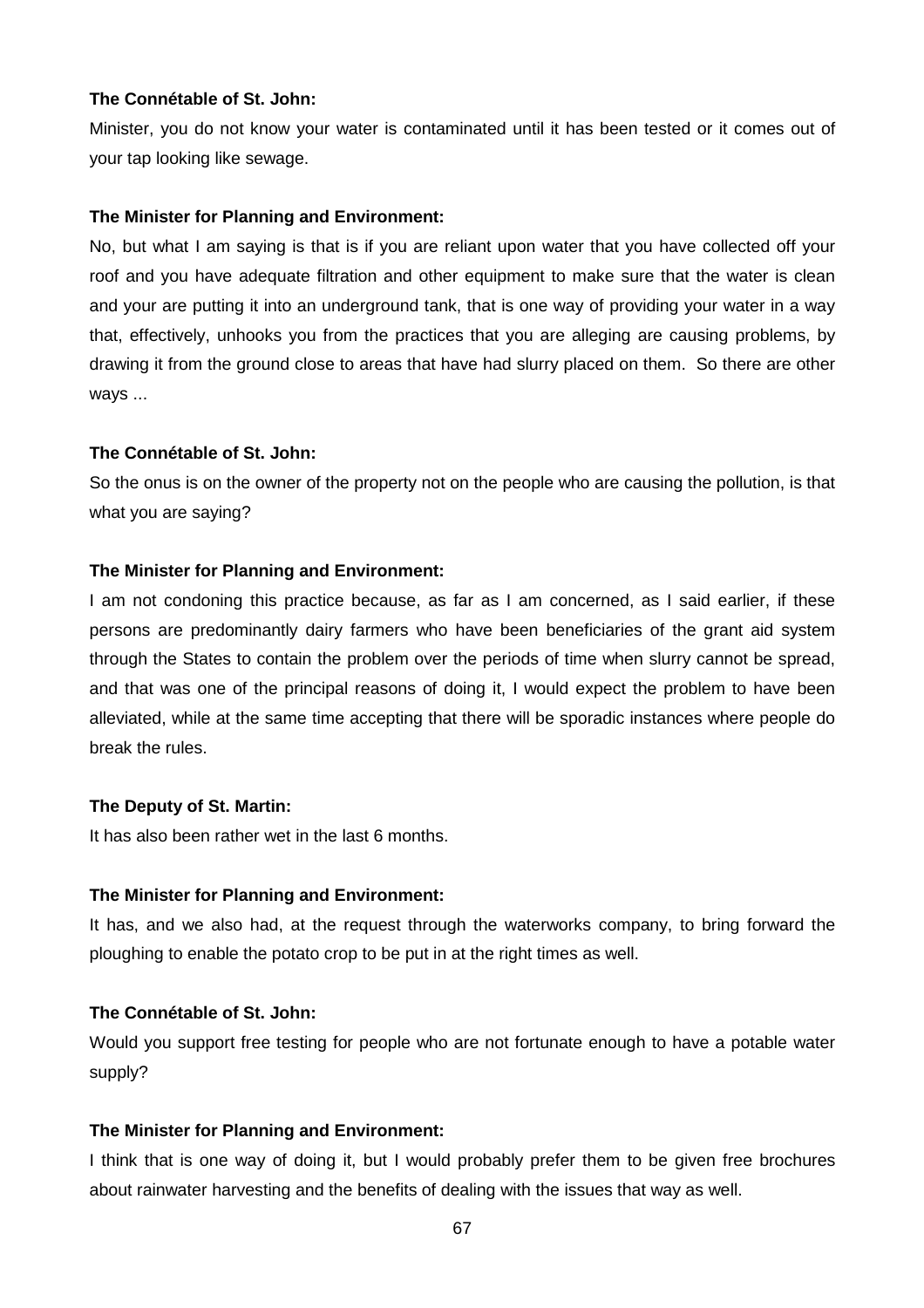I am going to close the discussion at this point. If you can make sure that the panel, and particularly the Constable, receive this information about progress on this, because obviously it is an ongoing issue and may well reoccur.

# **Director for Environment:**

We are waiting for some information from the Constable and we will be getting back to him with a fuller response than he has had so far.

# **Deputy J.H. Young:**

Okay. I am going to speed up quickly, we have got 2 other chunks of money, and I want to close then. Master planning. What master plans have you done? I have not seen too much evidence of it, Minister. You have got money for it now, what has been done?

# **Chief Executive Officer:**

I cannot say on record. We have not done any further master plans because the team have been doing the Island Plan review; it is the same people.

# **Deputy J.H. Young:**

Can you not get consultants to do it, or is it too expensive?

# **Chief Executive Officer:**

I do not think the money will go far enough if we use consultants.

# **Deputy J.H. Young:**

So you are holding it in reserve, are you?

# **Chief Executive Officer:**

Yes. We are intending to do some master planning work later this year once the Island Plan review has ...

# **Deputy J.H. Young:**

You will not lose it?

# **Chief Executive Officer:**

No.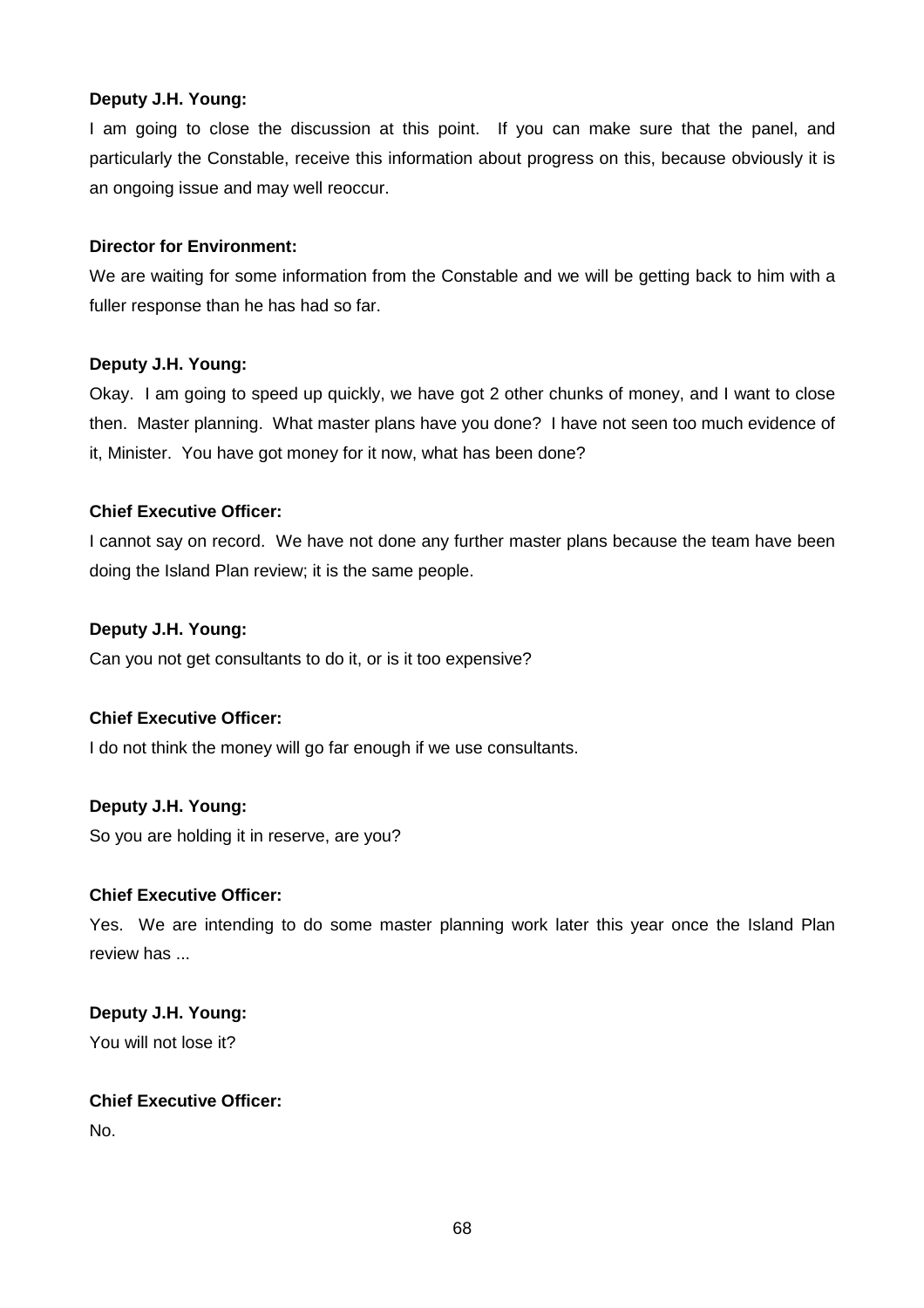Right. Countryside infrastructure. I remember you told us that you were not able to maintain the footpaths, car parks were falling apart, there was danger and, as a result of that, the States discussed this and in the end a small amount of money went to you and the rest went to Social Security. Is that working?

### **Director for Environment:**

Yes, it is; very quickly, that is working extremely well. We are working very closely with Social Security, and there are is a relatively regular update of what the Back to Work scheme is doing and the benefits it is creating. I do not know whether you are copied into that.

#### **Deputy J.H. Young:**

No, never seen it.

# **Director for Environment:**

It would be very useful for you to see it to see what benefits there are. The £50,000 that came our way is used to bolster that work, and so we have been using that along with the Back to Work teams to significantly improve what is going on. I have got a list of the type of work that has been done over 2014, and again, if you would like me to ...

# **Deputy J.H. Young:**

Is it ongoing or is it finished now?

# **Director for Environment:**

It is continuing, yes. We have got a lot of work that these Back to Work guys can do but we seem to have an awful lot of Back to Work guys to come and help us out, and it is one of the best things that has happened in a long time.

**Deputy J.H. Young:**  How many have you currently got now?

**Director for Environment:**  What, projects or people?

**Deputy J.H. Young:**  Well, both.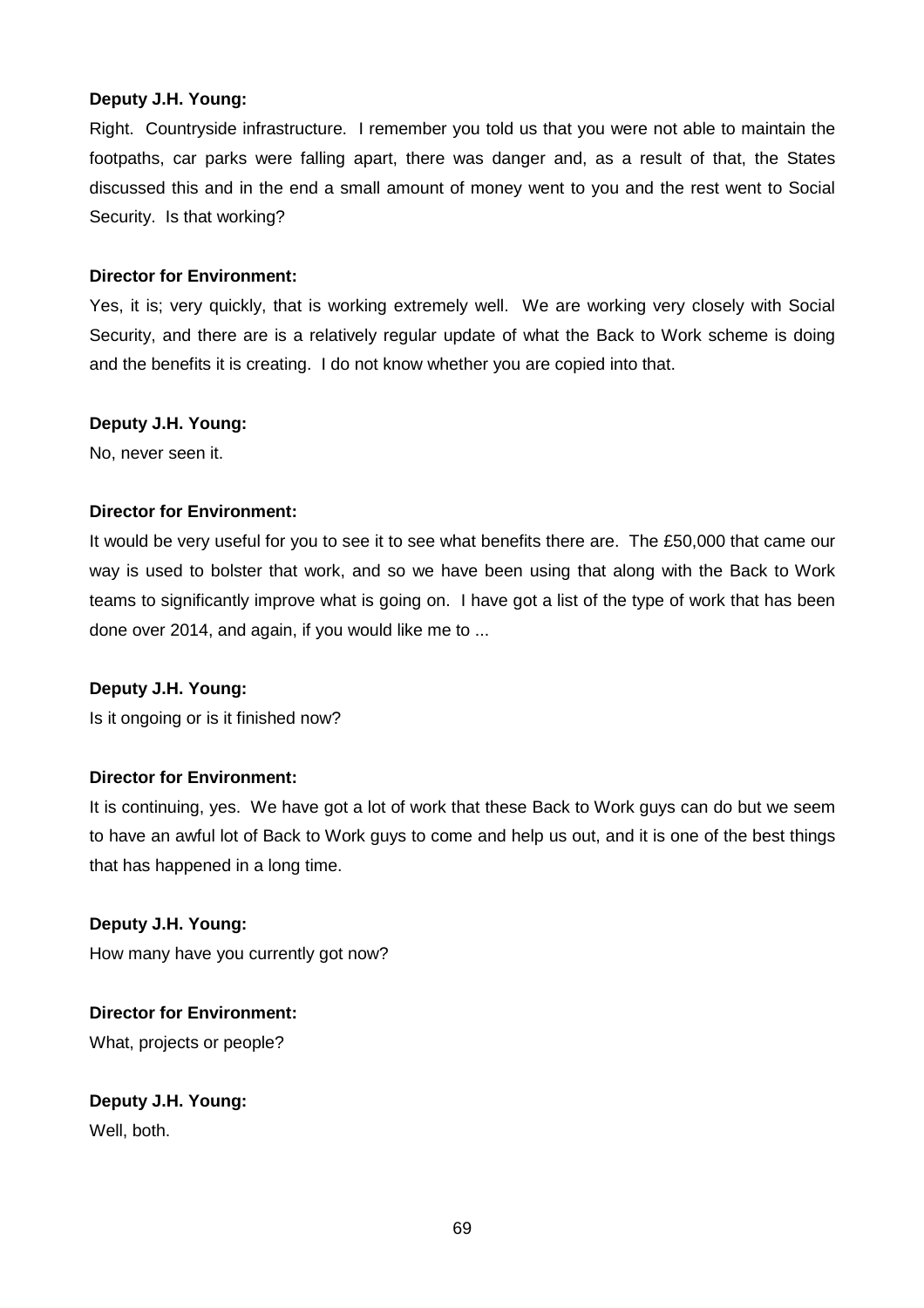### **Director for Environment:**

We have got, if not one, 2 teams out there doing things all the time: we have got a never-ending list of projects, whether that be bracken clearance, whether that be putting up these barriers on footpaths, whether it be mending footpaths, putting new steps in, et cetera. A lot of the work down by Egypt, where you have got dead hedges from beetles, et cetera, and you have got anti-erosion strips put in there, that is all done by them as well.

### **Deputy J.H. Young:**

Again, I think it would be good if you could put pen to paper and set out some of these schemes and the benefits.

### **Director for Environment:**

Let me forward you these reports, which are extremely useful. What they also do is show the financial value of the work that is being done.

### **Deputy J.H. Young:**

Is there any suggestion you are hearing from any sources that this money might dry up? I do not know so, but I would like to be assured that it is continuing.

### **Director for Environment:**

From the Back to Work side of things, no, I have not heard any suggestion. I get the understanding that it is a popular thing to be doing.

# **Deputy J.H. Young:**

Good. Excellent. Are the people enjoying it?

#### **Director for Environment:**

Yes, well, it would seem to be beneficial. We have had some success with people who have gone on to get work afterwards as well, which is a bit of a result.

#### **The Deputy of St. Martin:**

Could I just say, if it is the footpaths going down to Egypt from the top, it is excellent work, it has been very well done.

### **Director for Environment:**

I was quite surprised, I went down there, saw it, and did not realise it was these guys that were doing it. I came back and found out it was.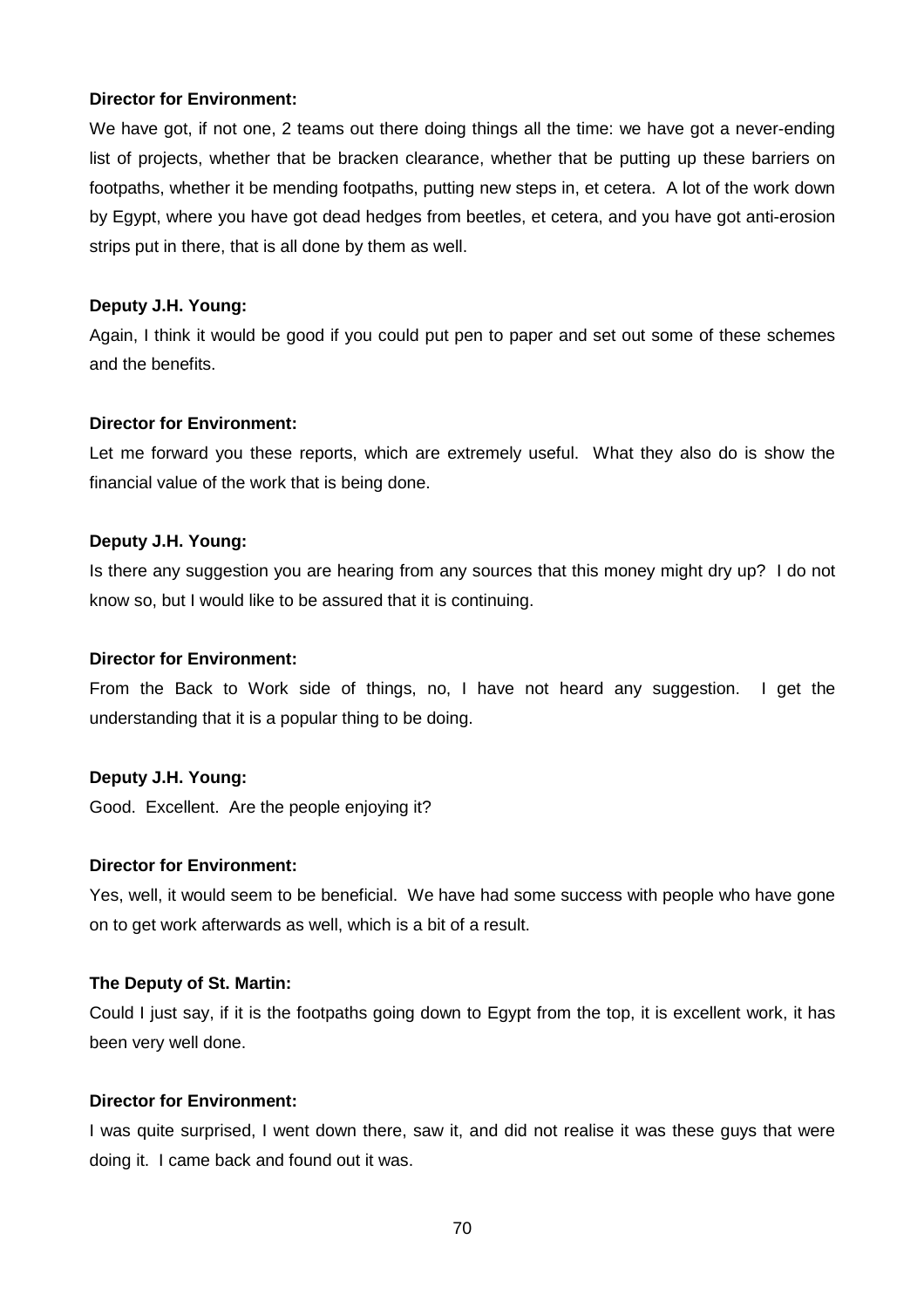# **The Deputy of St. Martin:**

First class.

# **Director for Environment:**

Thank you.

# **The Connétable of St. John:**

I have just one other item: Welfare of Animals Law. I wrote to you some weeks back; I will forward you the emails. Could you give us an update of where we are with people wanting to take horses off-Island, export of horses?

# **Director for Environment:**

Yes, we have got a situation whereby we are jumping into new legislation from the U.K. come 18th May, which is a tripartite agreement, which means that horses of higher health status are able to go with less stringent health checks to U.K. and Europe.

# [16:15]

That is going to prove beneficial from a point of view of disease introduction to Jersey, France and Europe, and what I know is that we have got some who need a bit more understanding of whether they do or do not need to comply with heightened health measures for horses. There are some situations, from a hobbyist perspective, if people are going across to compete, for example, in the French Equitation Fédération competitions, that they have to be registered. We understand that there may be a possibility of these people being registered over there. We do not want, as a department, to put unnecessary jumps, no pun intended, in people's way, but we need to make sure that we are complying with the requirements. Our States vet, I think, has been in discussions with the person to whom you are referring in your issue, but much more regularly than perhaps the discussion where you sent through the conversation to me.

# **The Connétable of St. John:**

I have heard nothing since, that is the thing.

# **Director for Environment:**

I think there had been a lot of conversation between them, the States and the applicant, to try to iron out the issues.

# **The Connétable of St. John:**

There are several other people who have got concerns.